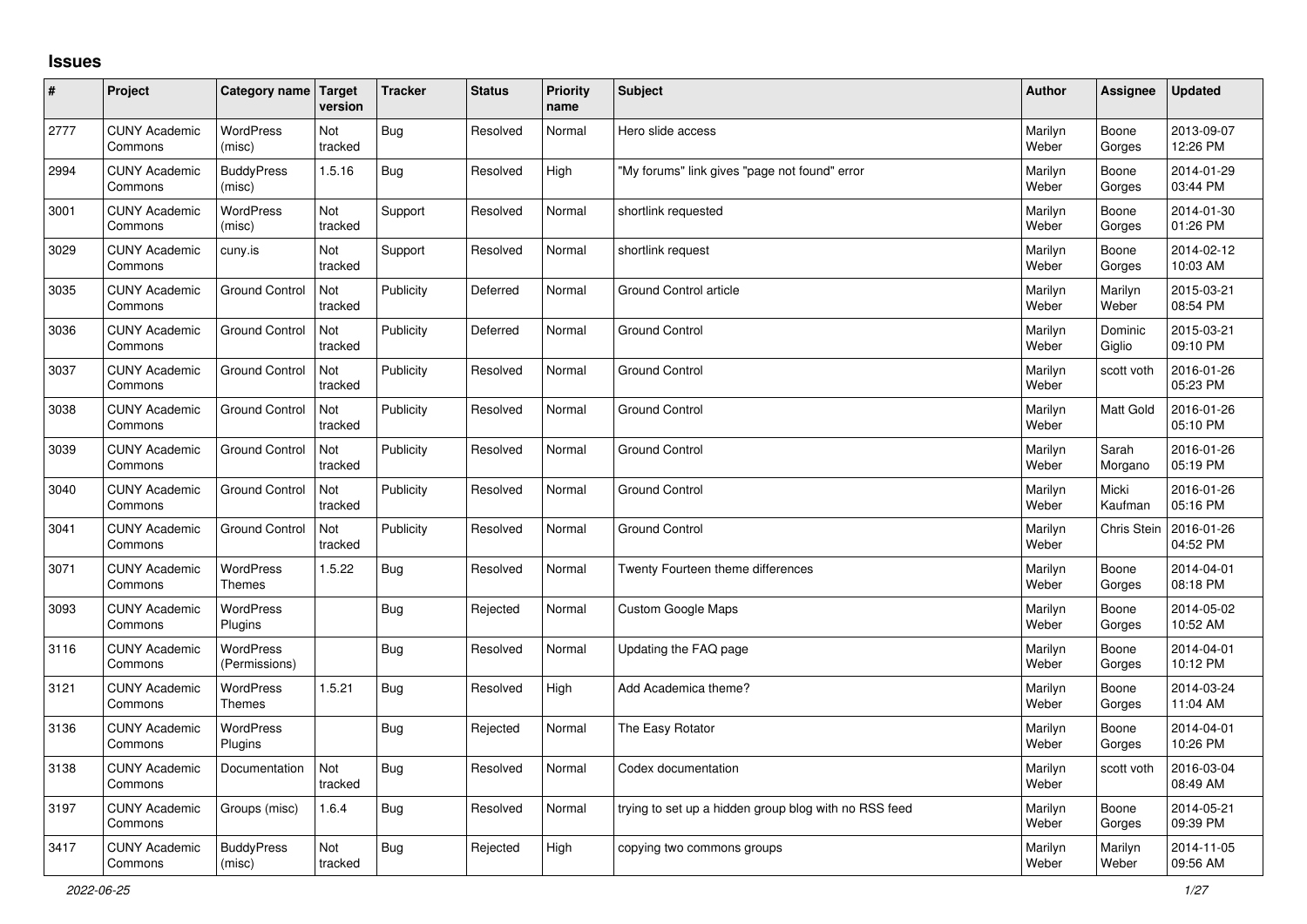| $\sharp$ | Project                         | Category name   Target            | version        | <b>Tracker</b> | <b>Status</b> | <b>Priority</b><br>name | <b>Subject</b>                                        | <b>Author</b>    | Assignee              | <b>Updated</b>         |
|----------|---------------------------------|-----------------------------------|----------------|----------------|---------------|-------------------------|-------------------------------------------------------|------------------|-----------------------|------------------------|
| 3466     | <b>CUNY Academic</b><br>Commons | Membership                        | 1.6.16         | Feature        | Resolved      | Normal                  | restricting undergrad registration                    | Marilyn<br>Weber | Boone<br>Gorges       | 2014-09-18<br>12:02 AM |
| 3530     | <b>CUNY Academic</b><br>Commons | Server                            | Not<br>tracked | Bug            | Resolved      | High                    | Commons running very slowly/ "connection lost"        | Marilyn<br>Weber | <b>Matt Gold</b>      | 2014-10-08<br>09:34 AM |
| 3533     | <b>CUNY Academic</b><br>Commons | Group<br>Invitations              | 1.7.8          | Bug            | Resolved      | Low                     | Trying to invite member to a new group                | Marilyn<br>Weber | Boone<br>Gorges       | 2015-04-01<br>09:13 PM |
| 3592     | <b>CUNY Academic</b><br>Commons | <b>WordPress</b><br>(Permissions) | Not<br>tracked | Publicity      | Resolved      | Normal                  | Oops - Announcing 1.6!                                | Marilyn<br>Weber | Boone<br>Gorges       | 2014-10-22<br>03:03 PM |
| 3593     | <b>CUNY Academic</b><br>Commons | Registration                      | 1.7.2          | Bug            | Resolved      | High                    | registration problems                                 | Marilyn<br>Weber | Boone<br>Gorges       | 2014-11-01<br>02:57 PM |
| 3620     | <b>CUNY Academic</b><br>Commons | Groups (misc)                     | Not<br>tracked | Bug            | Resolved      | Normal                  | admins of The Group for Group Admins                  | Marilyn<br>Weber |                       | 2014-11-03<br>08:38 AM |
| 3673     | <b>CUNY Academic</b><br>Commons |                                   |                | Bug            | Rejected      | Normal                  | CBox pagination issue with the Wiki                   | Marilyn<br>Weber |                       | 2014-11-20<br>04:08 PM |
| 3674     | <b>CUNY Academic</b><br>Commons |                                   |                | Bug            | Rejected      | Normal                  | CBox pagination issue with the Wiki                   | Marilyn<br>Weber |                       | 2014-11-20<br>05:03 PM |
| 4012     | <b>CUNY Academic</b><br>Commons |                                   | 1.7.20         | Bug            | Resolved      | Normal                  | Two users reporting same Forbidden 403 error message. | Marilyn<br>Weber |                       | 2015-05-01<br>08:13 PM |
| 4013     | <b>CUNY Academic</b><br>Commons |                                   |                | Bug            | Duplicate     | Normal                  | Math question?                                        | Marilyn<br>Weber |                       | 2015-04-22<br>04:05 PM |
| 4102     | <b>CUNY Academic</b><br>Commons | User<br>Experience                | 1.8.1          | Design/UX      | Resolved      | Normal                  | Username rules                                        | Marilyn<br>Weber | Samantha<br>Raddatz   | 2015-06-01<br>01:23 PM |
| 4340     | <b>CUNY Academic</b><br>Commons | WordPress -<br>Media              | 1.8.14         | Feature        | Resolved      | Normal                  | embedding a video                                     | Marilyn<br>Weber | Daniel<br>Jones       | 2015-10-20<br>12:01 AM |
| 4496     | <b>CUNY Academic</b><br>Commons | cuny.is                           | 1.8.9          | Bug            | Resolved      | Normal                  | Quick links broken?                                   | Marilyn<br>Weber | Boone<br>Gorges       | 2015-08-28<br>10:39 AM |
| 4542     | <b>CUNY Academic</b><br>Commons | WordPress<br>Plugins              | 1.8.10         | Bug            | Resolved      | Normal                  | Emailing group users problem                          | Marilyn<br>Weber | Boone<br>Gorges       | 2015-09-11<br>11:16 AM |
| 4577     | <b>CUNY Academic</b><br>Commons | Registration                      | Not<br>tracked | Bug            | Resolved      | Normal                  | New users are not getting their email verification    | Marilyn<br>Weber | Boone<br>Gorges       | 2016-01-26<br>03:30 PM |
| 4649     | <b>CUNY Academic</b><br>Commons | Registration                      | Not<br>tracked | Bug            | Resolved      | Urgent                  | Submit button has disappeared                         | Marilyn<br>Weber | Boone<br>Gorges       | 2015-09-22<br>11:47 AM |
| 4657     | <b>CUNY Academic</b><br>Commons | Group Forums                      | 1.8.18         | Bug            | Resolved      | High                    | Submit button disappears in new post mode in forum    | Marilyn<br>Weber | Raymond<br><b>Hoh</b> | 2015-12-01<br>11:15 PM |
| 4734     | <b>CUNY Academic</b><br>Commons | <b>BuddyPress</b><br>Docs         | 1.8.13         | Bug            | Resolved      | High                    | Problems with "Create New Doc"                        | Marilyn<br>Weber | Boone<br>Gorges       | 2015-10-09<br>07:53 AM |
| 4831     | <b>CUNY Academic</b><br>Commons | <b>Public Portfolio</b>           | 1.9.4          | Bug            | Resolved      | Normal                  | User cannot update profile                            | Marilyn<br>Weber | Boone<br>Gorges       | 2016-01-11<br>10:46 PM |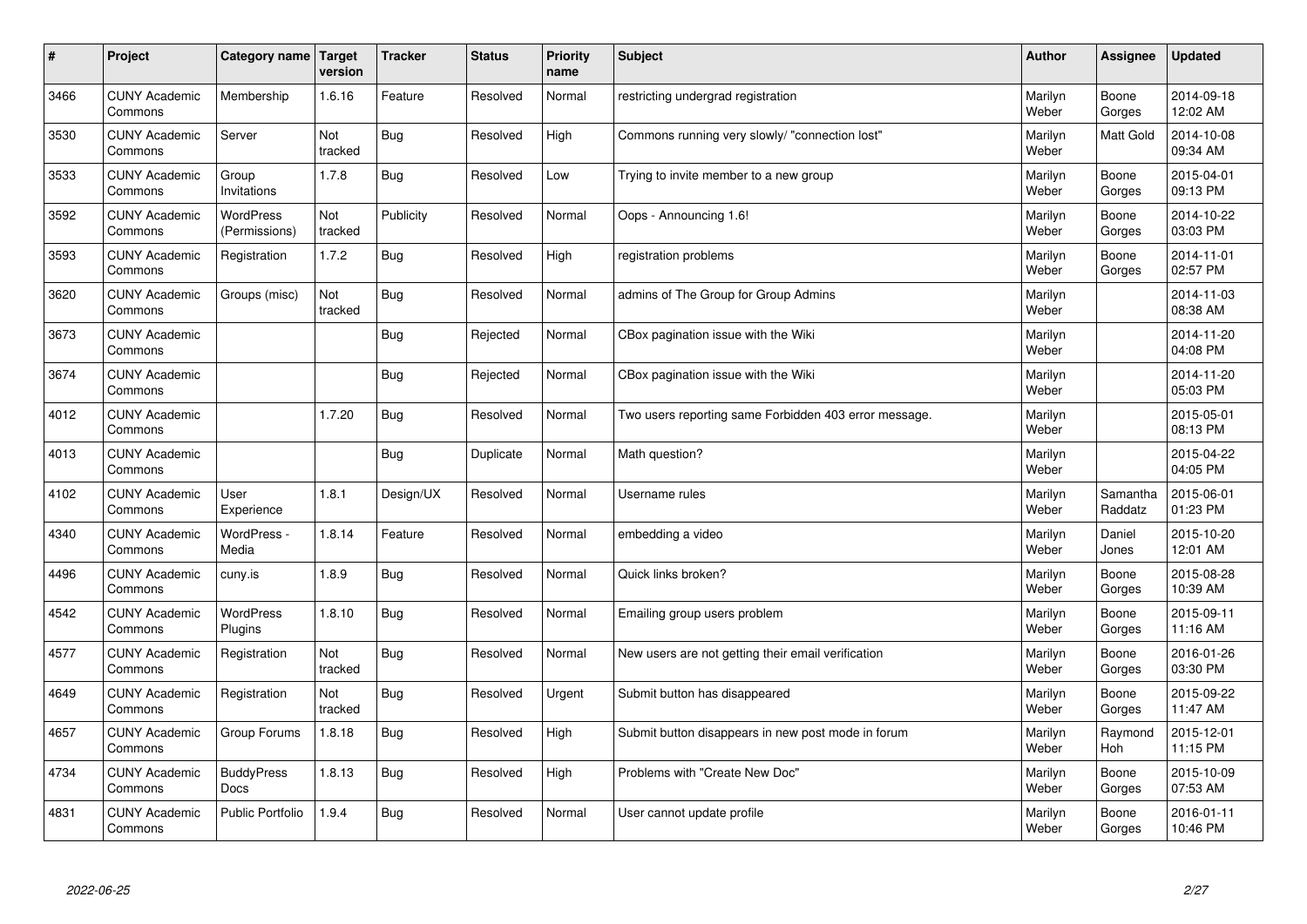| #    | Project                         | <b>Category name</b>         | <b>Target</b><br>version | <b>Tracker</b> | <b>Status</b> | <b>Priority</b><br>name | <b>Subject</b>                                                                                                                                  | Author           | Assignee            | <b>Updated</b>         |
|------|---------------------------------|------------------------------|--------------------------|----------------|---------------|-------------------------|-------------------------------------------------------------------------------------------------------------------------------------------------|------------------|---------------------|------------------------|
| 4834 | <b>CUNY Academic</b><br>Commons | <b>Blogs</b><br>(BuddyPress) |                          | Bug            | Resolved      | Normal                  | Admin invite problem                                                                                                                            | Marilyn<br>Weber | Boone<br>Gorges     | 2015-11-13<br>12:25 PM |
| 4880 | <b>CUNY Academic</b><br>Commons | Password<br>Reset            | Not<br>tracked           | Support        | Resolved      | High                    | CUNY Central person having password trouble                                                                                                     | Marilyn<br>Weber |                     | 2015-11-10<br>12:40 PM |
| 4881 | <b>CUNY Academic</b><br>Commons | ZenDesk                      | Not<br>tracked           | <b>Bug</b>     | Resolved      | Normal                  | ZenDesk emails not being sent                                                                                                                   | Marilyn<br>Weber |                     | 2015-12-07<br>01:34 AM |
| 4918 | <b>CUNY Academic</b><br>Commons | ZenDesk                      | Not<br>tracked           | <b>Bug</b>     | Resolved      | High                    | <b>Re-directing Help Requests</b>                                                                                                               | Marilyn<br>Weber | Raymond<br>Hoh      | 2015-11-23<br>11:15 AM |
| 4962 | <b>CUNY Academic</b><br>Commons | Events                       | 1.8.18                   | Bug            | Resolved      | High                    | Problems with text entry field in the Events Calendar                                                                                           | Marilyn<br>Weber | Raymond<br>Hoh      | 2015-12-01<br>06:57 PM |
| 4965 | <b>CUNY Academic</b><br>Commons | WordPress<br>Themes          | Not<br>tracked           | Feature        | Resolved      | Normal                  | Theme requested                                                                                                                                 | Marilyn<br>Weber | Boone<br>Gorges     | 2016-02-24<br>09:46 PM |
| 4997 | <b>CUNY Academic</b><br>Commons | <b>WordPress</b><br>Plugins  | 1.9.4                    | Feature        | Resolved      | Normal                  | ability to embed maps from StoryMapJS?                                                                                                          | Marilyn<br>Weber | Boone<br>Gorges     | 2016-01-07<br>12:34 PM |
| 5019 | <b>CUNY Academic</b><br>Commons | Registration                 | Not<br>tracked           | Support        | Resolved      | Normal                  | Forgotten password for user with new email address                                                                                              | Marilyn<br>Weber | Marilyn<br>Weber    | 2015-12-11<br>04:18 PM |
| 5036 | <b>CUNY Academic</b><br>Commons | WordPress<br>Plugins         | 1.9.1.1                  | Feature        | Resolved      | Normal                  | Embeds request                                                                                                                                  | Marilyn<br>Weber | Boone<br>Gorges     | 2015-12-18<br>10:12 PM |
| 5037 | <b>CUNY Academic</b><br>Commons | Registration                 | Not<br>tracked           | Support        | Resolved      | Normal                  | Another Forgotten password for user with new email address                                                                                      | Marilyn<br>Weber | Boone<br>Gorges     | 2015-12-22<br>05:24 PM |
| 5050 | <b>CUNY Academic</b><br>Commons | Social Paper                 | Future<br>release        | Feature        | <b>New</b>    | Low                     | Making comments visible in SP editing mode (SP suggestion #1)                                                                                   | Marilyn<br>Weber | Samantha<br>Raddatz | 2019-09-17<br>11:10 PM |
| 5051 | <b>CUNY Academic</b><br>Commons | Social Paper                 |                          | Feature        | Rejected      | Low                     | Visual cues for comments (SP suggestion #2)                                                                                                     | Marilyn<br>Weber | Samantha<br>Raddatz | 2016-02-10<br>10:01 AM |
| 5052 | <b>CUNY Academic</b><br>Commons | Social Paper                 | Future<br>release        | Feature        | <b>New</b>    | Low                     | Sentence by sentence or line by line comments (SP suggestion #3)                                                                                | Marilyn<br>Weber | Boone<br>Gorges     | 2016-02-11<br>10:24 PM |
| 5053 | <b>CUNY Academic</b><br>Commons | Social Paper                 | Future<br>release        | Feature        | <b>New</b>    | Low                     | Scrollable menu to add readers (SP suggestion #4)                                                                                               | Marilyn<br>Weber | Samantha<br>Raddatz | 2016-04-21<br>05:21 PM |
| 5058 | <b>CUNY Academic</b><br>Commons | Social Paper                 | Future<br>release        | Feature        | <b>New</b>    | Low                     | Can there be a clearer signal that even when comments have already<br>been made you add comments by clicking on the side? (SP suggestion<br>#5) | Marilyn<br>Weber | Samantha<br>Raddatz | 2016-02-11<br>10:24 PM |
| 5059 | <b>CUNY Academic</b><br>Commons |                              | Not<br>tracked           | Bug            | Resolved      | Normal                  | Instagram embed?                                                                                                                                | Marilyn<br>Weber |                     | 2016-01-26<br>12:05 AM |
| 5072 | <b>CUNY Academic</b><br>Commons |                              |                          | Feature        | Duplicate     | Normal                  | redirect shortcode handler                                                                                                                      | Marilyn<br>Weber | Boone<br>Gorges     | 2016-01-07<br>12:34 PM |
| 5083 | <b>CUNY Academic</b><br>Commons | WordPress<br>Plugins         | 1.9.5                    | Support        | Rejected      | Normal                  | creating a shortcode for the iframe code of the google form                                                                                     | Marilyn<br>Weber | Marilyn<br>Weber    | 2016-01-12<br>04:25 PM |
| 5176 | <b>CUNY Academic</b><br>Commons | Public Portfolio             | 1.9.6                    | Bug            | Resolved      | Normal                  | Widgets in Profile not saving                                                                                                                   | Marilyn<br>Weber | Boone<br>Gorges     | 2016-02-01<br>11:07 AM |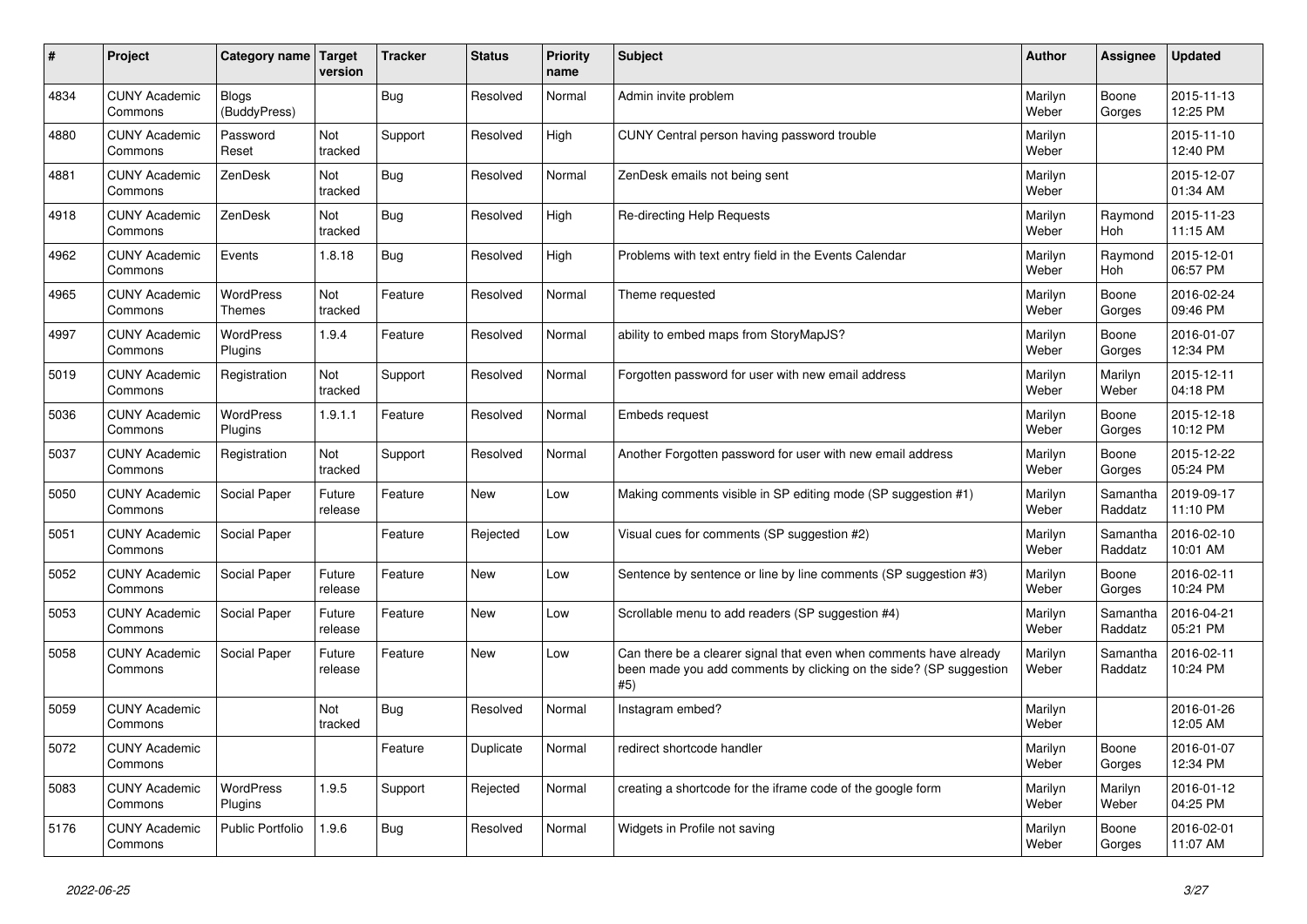| $\sharp$ | Project                         | Category name   Target        | version           | <b>Tracker</b> | <b>Status</b> | <b>Priority</b><br>name | <b>Subject</b>                                                  | <b>Author</b>    | Assignee              | <b>Updated</b>         |
|----------|---------------------------------|-------------------------------|-------------------|----------------|---------------|-------------------------|-----------------------------------------------------------------|------------------|-----------------------|------------------------|
| 5177     | <b>CUNY Academic</b><br>Commons | Toolbar                       | 1.9.6             | Bug            | Resolved      | Normal                  | No "My Papers" tab                                              | Marilyn<br>Weber | Raymond<br>Hoh        | 2016-01-29<br>08:37 AM |
| 5184     | <b>CUNY Academic</b><br>Commons | Social Paper                  |                   | Bug            | Rejected      | Normal                  | Problem linking SP to a group                                   | Marilyn<br>Weber | Boone<br>Gorges       | 2016-02-21<br>12:27 PM |
| 5199     | <b>CUNY Academic</b><br>Commons | Social Paper                  | Future<br>release | Feature        | New           | Normal                  | add tables to the SP editor                                     | Marilyn<br>Weber |                       | 2016-10-24<br>11:27 AM |
| 5205     | <b>CUNY Academic</b><br>Commons | Social Paper                  | Future<br>release | Feature        | <b>New</b>    | Normal                  | Social Paper folders                                            | Marilyn<br>Weber |                       | 2016-02-11<br>10:24 PM |
| 5282     | <b>CUNY Academic</b><br>Commons | Social Paper                  | Future<br>release | Bug            | <b>New</b>    | Normal                  | Replying via email directs to paper but not individual comment. | Marilyn<br>Weber | Raymond<br><b>Hoh</b> | 2016-03-02<br>01:48 PM |
| 5302     | <b>CUNY Academic</b><br>Commons | WordPress<br>Plugins          | 1.9.10            | Feature        | Resolved      | Normal                  | request for WP Gallery Custom Links plug-in                     | Marilyn<br>Weber | Boone<br>Gorges       | 2016-03-11<br>09:20 PM |
| 5319     | <b>CUNY Academic</b><br>Commons |                               | Not<br>tracked    | Bug            | Resolved      | Normal                  | <b>Broken URL</b>                                               | Marilyn<br>Weber | Marilyn<br>Weber      | 2017-11-15<br>05:46 PM |
| 5345     | <b>CUNY Academic</b><br>Commons | Social Paper                  | 1.9.17            | Feature        | Rejected      | Normal                  | Plus symbol problem in SP                                       | Marilyn<br>Weber | Christian<br>Wach     | 2016-05-27<br>04:26 AM |
| 5346     | <b>CUNY Academic</b><br>Commons | Toolbar                       | 1.9.11            | Bug            | Resolved      | Normal                  | possible dynamic HTML code bug?                                 | Marilyn<br>Weber | Boone<br>Gorges       | 2016-03-22<br>10:53 AM |
| 5396     | <b>CUNY Academic</b><br>Commons |                               |                   | Outreach       | Resolved      | Urgent                  | Add CUNY Central to the survey choices?                         | Marilyn<br>Weber | Samantha<br>Raddatz   | 2016-03-31<br>01:38 PM |
| 5397     | <b>CUNY Academic</b><br>Commons | Social Paper                  | Future<br>release | Feature        | <b>New</b>    | Normal                  | frustrating to have to enable/disable in SP                     | Marilyn<br>Weber | Samantha<br>Raddatz   | 2016-04-20<br>03:39 PM |
| 5435     | <b>CUNY Academic</b><br>Commons |                               | Not<br>tracked    | Bug            | Resolved      | Urgent                  | Can't see the dashboard                                         | Marilyn<br>Weber |                       | 2016-04-12<br>11:33 AM |
| 5436     | <b>CUNY Academic</b><br>Commons |                               | Not<br>tracked    | Bug            | Resolved      | Normal                  | Trying to change email settings for                             | Marilyn<br>Weber | Boone<br>Gorges       | 2016-04-21<br>10:12 PM |
| 5448     | <b>CUNY Academic</b><br>Commons | Email<br><b>Notifications</b> | 1.10.2            | Bug            | Rejected      | Normal                  | garbled CAC activity digests                                    | Marilyn<br>Weber | Raymond<br>Hoh        | 2016-11-20<br>02:38 AM |
| 5522     | <b>CUNY Academic</b><br>Commons | WordPress<br>Plugins          | 1.9.15            | Feature        | Resolved      | Normal                  | plugin request                                                  | Marilyn<br>Weber | Boone<br>Gorges       | 2016-05-09<br>10:36 AM |
| 5621     | <b>CUNY Academic</b><br>Commons | <b>WordPress</b><br>Plugins   | 1.9.17            | Feature        | Resolved      | Normal                  | Taxonomy plugin request                                         | Marilyn<br>Weber | Boone<br>Gorges       | 2016-06-01<br>11:28 PM |
| 5629     | <b>CUNY Academic</b><br>Commons | <b>Public Portfolio</b>       | 1.10.4            | Support        | Resolved      | Normal                  | Title field in profile can't be edited                          | Marilyn<br>Weber |                       | 2016-12-13<br>11:19 AM |
| 5630     | <b>CUNY Academic</b><br>Commons | WordPress<br><b>Themes</b>    | 1.9.17            | Feature        | Resolved      | Normal                  | Bavota magazine Pro theme                                       | Marilyn<br>Weber | Boone<br>Gorges       | 2016-06-02<br>12:09 AM |
| 5657     | <b>CUNY Academic</b><br>Commons | WordPress<br>Plugins          | 1.9.18            | Feature        | Resolved      | Normal                  | Plugin Request - Instagram Feed WD                              | Marilyn<br>Weber | Boone<br>Gorges       | 2016-06-08<br>12:36 PM |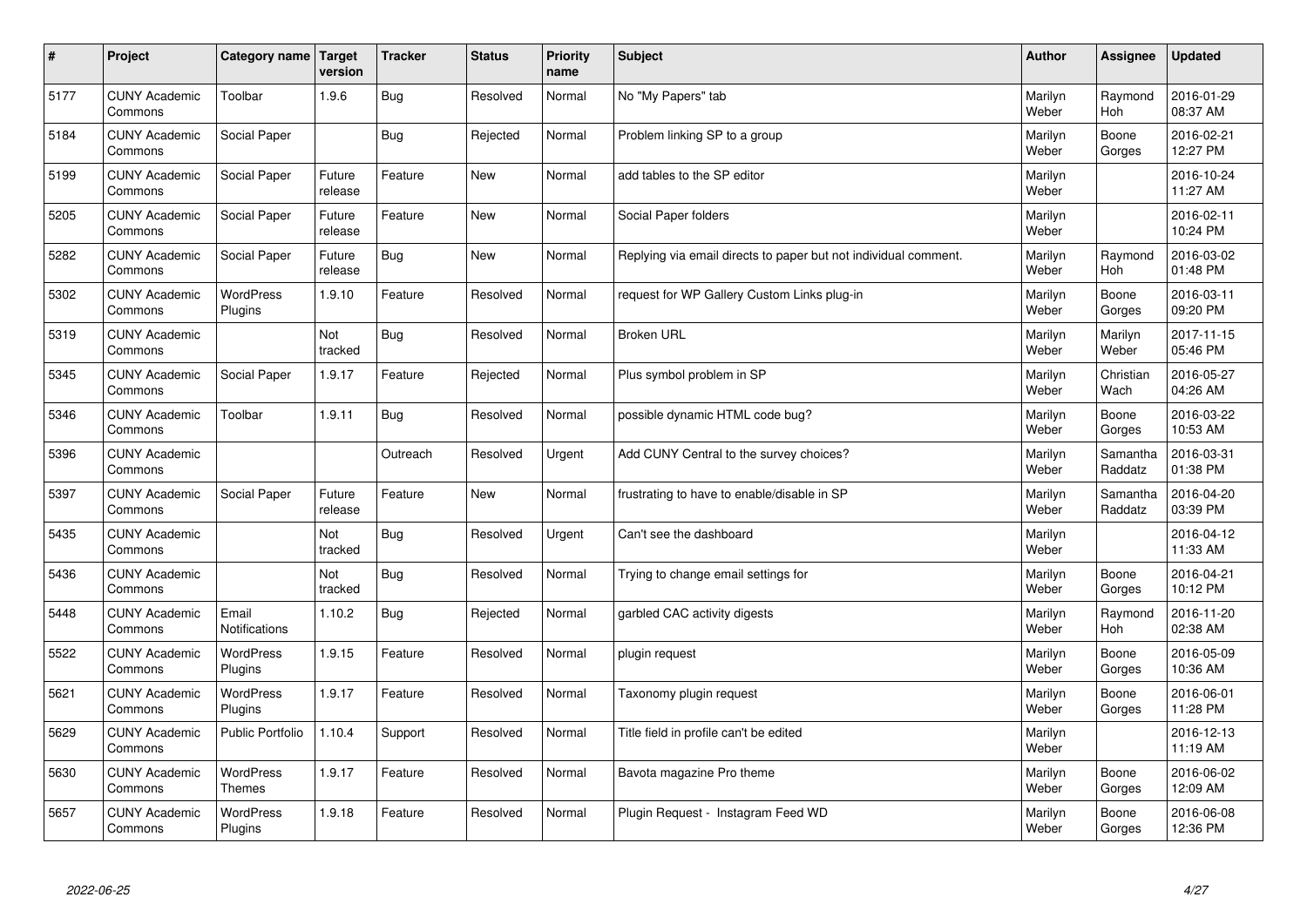| $\#$ | Project                         | Category name   Target       | version           | <b>Tracker</b> | <b>Status</b> | <b>Priority</b><br>name | <b>Subject</b>                                          | <b>Author</b>    | <b>Assignee</b>  | <b>Updated</b>         |
|------|---------------------------------|------------------------------|-------------------|----------------|---------------|-------------------------|---------------------------------------------------------|------------------|------------------|------------------------|
| 5667 | <b>CUNY Academic</b><br>Commons | <b>Public Portfolio</b>      | 1.9.18            | Bug            | Resolved      | Normal                  | publication section on my public portfolio won't update | Marilyn<br>Weber | Boone<br>Gorges  | 2016-06-12<br>10:19 AM |
| 5684 | <b>CUNY Academic</b><br>Commons | <b>Group Files</b>           | Not<br>tracked    | Bug            | Resolved      | Normal                  | Making Group files appear as Blog entries               | Marilyn<br>Weber | Boone<br>Gorges  | 2017-11-20<br>03:28 PM |
| 5713 | <b>CUNY Academic</b><br>Commons | <b>WordPress</b><br>(misc)   | Not<br>tracked    | Bug            | Abandoned     | High                    | Site freezing                                           | Marilyn<br>Weber | Boone<br>Gorges  | 2017-11-15<br>10:58 AM |
| 5753 | <b>CUNY Academic</b><br>Commons | <b>WordPress</b><br>(misc)   | Not<br>tracked    | Support        | Resolved      | Normal                  | merging blogs and groups                                | Marilyn<br>Weber | Boone<br>Gorges  | 2016-08-29<br>03:09 PM |
| 5772 | <b>CUNY Academic</b><br>Commons | Membership                   | Not<br>tracked    | Support        | Resolved      | Normal                  | User email change and forgotten password                | Marilyn<br>Weber | <b>Matt Gold</b> | 2017-11-15<br>06:18 PM |
| 5799 | <b>CUNY Academic</b><br>Commons | <b>Blogs</b><br>(BuddyPress) | Not<br>tracked    | Feature        | Resolved      | Normal                  | removing one's own access to sites?                     | Marilyn<br>Weber | Boone<br>Gorges  | 2016-07-26<br>01:55 PM |
| 5834 | <b>CUNY Academic</b><br>Commons |                              |                   | Bug            | Resolved      | Normal                  | My access to cdev                                       | Marilyn<br>Weber | Boone<br>Gorges  | 2016-07-25<br>03:12 PM |
| 5844 | <b>CUNY Academic</b><br>Commons |                              | Not<br>tracked    | Support        | Resolved      | Normal                  | edit Host Files on Windows 10 problems                  | Marilyn<br>Weber |                  | 2016-07-27<br>09:08 AM |
| 5872 | <b>CUNY Academic</b><br>Commons | Server                       | Not<br>tracked    | Bug            | Resolved      | Immediate               | Whole Commons is down                                   | Marilyn<br>Weber | Boone<br>Gorges  | 2016-08-12<br>12:04 AM |
| 5875 | <b>CUNY Academic</b><br>Commons | <b>WordPress</b><br>Plugins  | Not<br>tracked    | Bug            | Resolved      | Normal                  | Events Calendar garbled in IE                           | Marilyn<br>Weber | Marilyn<br>Weber | 2017-11-15<br>05:45 PM |
| 5968 | <b>CUNY Academic</b><br>Commons | Membership                   | Not<br>tracked    | Bug            | Resolved      | Normal                  | Deleting account without knowing password               | Marilyn<br>Weber | <b>Matt Gold</b> | 2017-11-15<br>06:19 PM |
| 5969 | <b>CUNY Academic</b><br>Commons | Registration                 | 1.9.27            | Bug            | Resolved      | Normal                  | Queens students unable to join                          | Marilyn<br>Weber | Boone<br>Gorges  | 2016-09-04<br>09:41 PM |
| 5985 | <b>CUNY Academic</b><br>Commons | Support                      | Not<br>tracked    | Support        | Resolved      | Normal                  | change user's email address (she cannot access old)     | Marilyn<br>Weber | Boone<br>Gorges  | 2016-09-07<br>01:43 PM |
| 5988 | <b>CUNY Academic</b><br>Commons | Support                      |                   | Support        | Rejected      | Normal                  | Forbidden error when trying to join                     | Marilyn<br>Weber | Boone<br>Gorges  | 2016-09-08<br>01:42 PM |
| 5991 | <b>CUNY Academic</b><br>Commons | Email<br>Notifications       | Future<br>release | Support        | Resolved      | Normal                  | change format of autogenerated blog emails              | Marilyn<br>Weber | Paige<br>Dupont  | 2018-01-12<br>02:55 PM |
| 5992 | <b>CUNY Academic</b><br>Commons | Email<br>Notifications       | Future<br>release | Feature        | <b>New</b>    | Normal                  | Changing the From line of autogenerated blog emails     | Marilyn<br>Weber |                  | 2018-09-27<br>05:19 PM |
| 6025 | <b>CUNY Academic</b><br>Commons | Search                       | Not<br>tracked    | Bug            | Resolved      | Normal                  | Search function not working                             | Marilyn<br>Weber | Boone<br>Gorges  | 2016-10-12<br>09:41 AM |
| 6039 | <b>CUNY Academic</b><br>Commons | Membership                   | 1.9.28            | <b>Bug</b>     | Resolved      | High                    | User cannot change her email                            | Marilyn<br>Weber |                  | 2016-09-19<br>03:03 PM |
| 6091 | <b>CUNY Academic</b><br>Commons | Group<br>Invitations         | Not<br>tracked    | Bug            | Resolved      | Normal                  | User cannot re-join a group                             | Marilyn<br>Weber | Boone<br>Gorges  | 2016-09-28<br>01:47 PM |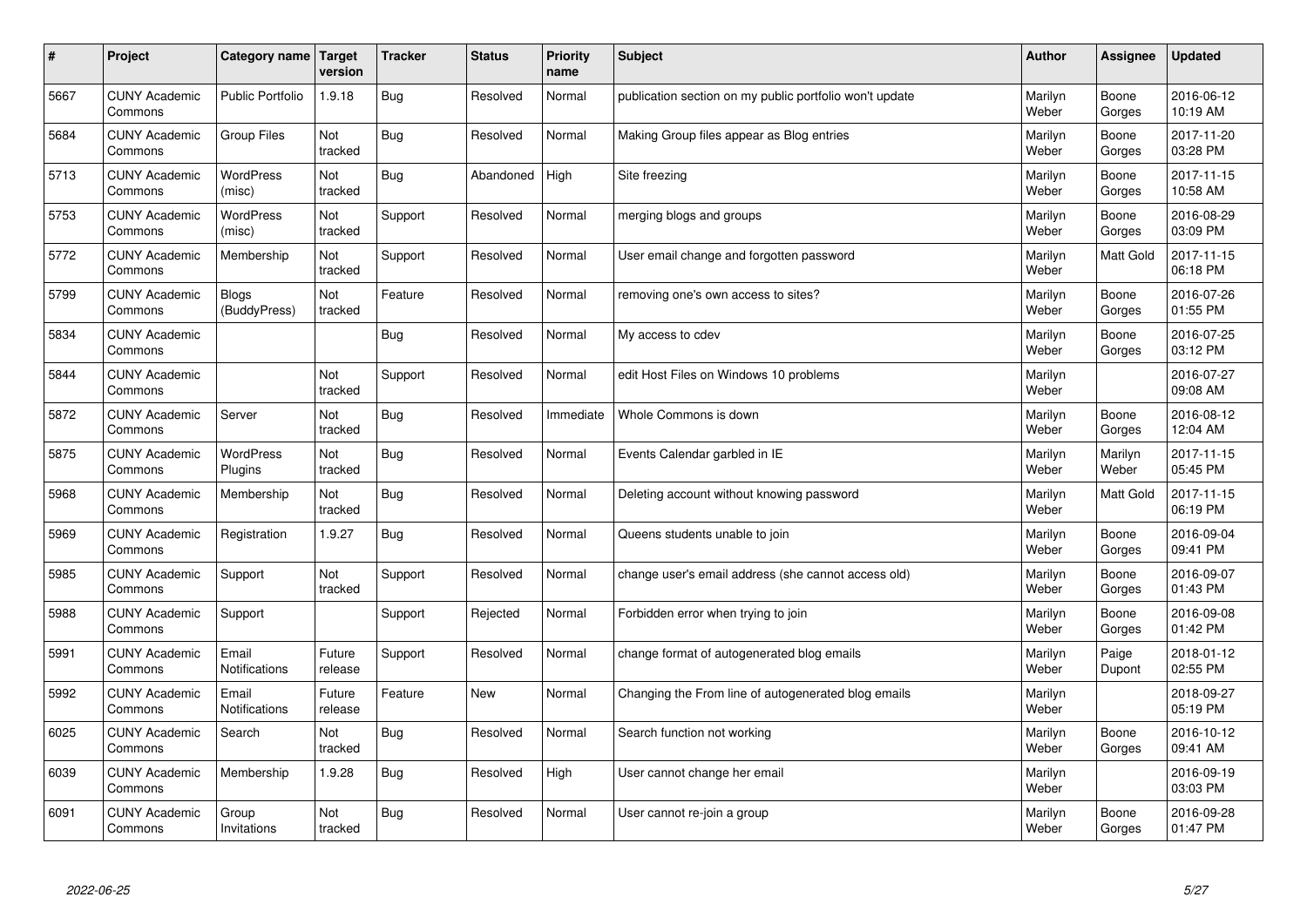| $\sharp$ | Project                         | Category name   Target        | version           | <b>Tracker</b> | <b>Status</b> | <b>Priority</b><br>name | <b>Subject</b>                                    | <b>Author</b>    | Assignee          | <b>Updated</b>         |
|----------|---------------------------------|-------------------------------|-------------------|----------------|---------------|-------------------------|---------------------------------------------------|------------------|-------------------|------------------------|
| 6101     | <b>CUNY Academic</b><br>Commons | <b>Public Portfolio</b>       |                   | Bug            | Resolved      | High                    | Profile update problems                           | Marilyn<br>Weber | Boone<br>Gorges   | 2016-12-01<br>03:50 PM |
| 6106     | <b>CUNY Academic</b><br>Commons | Server                        | Not<br>tracked    | Bug            | Resolved      | Normal                  | 504 error                                         | Marilyn<br>Weber |                   | 2017-11-15<br>01:55 PM |
| 6107     | <b>CUNY Academic</b><br>Commons |                               |                   | Bug            | Resolved      | High                    | site redirect?                                    | Marilyn<br>Weber | Boone<br>Gorges   | 2016-09-29<br>03:45 PM |
| 6118     | <b>CUNY Academic</b><br>Commons | cuny.is                       |                   | Feature        | Resolved      | Normal                  | Cuny. Is request from Javier Otero Peña           | Marilyn<br>Weber | Sarah<br>Morgano  | 2016-10-04<br>07:02 PM |
| 6175     | <b>CUNY Academic</b><br>Commons | Account<br>settings           |                   | Support        | Resolved      | Normal                  | Email address (user cannot access old)            | Marilyn<br>Weber | <b>Matt Gold</b>  | 2016-11-29<br>06:31 PM |
| 6286     | <b>CUNY Academic</b><br>Commons | Groups (misc)                 | Not<br>tracked    | Bug            | Resolved      | Immediate               | Groups pages not displaying at all!               | Marilyn<br>Weber | Boone<br>Gorges   | 2017-11-15<br>10:57 AM |
| 6313     | <b>CUNY Academic</b><br>Commons | Groups (misc)                 |                   | Bug            | Duplicate     | Normal                  | group member no longer in group, can't rejoin.    | Marilyn<br>Weber |                   | 2016-10-14<br>09:27 PM |
| 6338     | <b>CUNY Academic</b><br>Commons |                               |                   | <b>Bug</b>     | Rejected      | Normal                  | Multiple email notifications for each blog post   | Marilyn<br>Weber | Boone<br>Gorges   | 2016-10-18<br>08:45 PM |
| 6410     | <b>CUNY Academic</b><br>Commons |                               |                   | Bug            | Duplicate     | Immediate               | Cannot log in - gives privacy error               | Marilyn<br>Weber | Boone<br>Gorges   | 2016-10-24<br>10:01 AM |
| 6533     | <b>CUNY Academic</b><br>Commons | WordPress<br>Plugins          | Future<br>release | Support        | Duplicate     | Low                     | very old plugins?                                 | Marilyn<br>Weber | <b>Tahir Butt</b> | 2018-10-04<br>12:27 PM |
| 6575     | <b>CUNY Academic</b><br>Commons | Groups (misc)                 |                   | <b>Bug</b>     | Rejected      | Normal                  | No papers link for the group "social paper"       | Marilyn<br>Weber |                   | 2016-11-02<br>10:39 PM |
| 6599     | <b>CUNY Academic</b><br>Commons | ZenDesk                       | 1.10              | <b>Bug</b>     | Duplicate     | Urgent                  | Accept Friend button not working                  | Marilyn<br>Weber | Raymond<br>Hoh    | 2016-11-04<br>06:35 PM |
| 6602     | <b>CUNY Academic</b><br>Commons | ZenDesk                       | 1.10              | Bug            | Resolved      | High                    | Add Friend button not working                     | Marilyn<br>Weber | Raymond<br>Hoh    | 2016-11-04<br>12:14 PM |
| 6626     | <b>CUNY Academic</b><br>Commons | Group Files                   | 1.10.1            | Bug            | Resolved      | Normal                  | Files from non-member showing up in private group | Marilyn<br>Weber | Boone<br>Gorges   | 2016-11-07<br>03:54 PM |
| 6656     | <b>CUNY Academic</b><br>Commons | Support                       | Not<br>tracked    | Support        | Resolved      | Normal                  | Remove user profile                               | Marilyn<br>Weber | Matt Gold         | 2016-11-10<br>02:18 PM |
| 6800     | <b>CUNY Academic</b><br>Commons |                               |                   | Bug            | Rejected      | Immediate               | Is something going on?                            | Marilyn<br>Weber |                   | 2016-11-18<br>04:40 PM |
| 6812     | <b>CUNY Academic</b><br>Commons |                               | Not<br>tracked    | Support        | Resolved      | Normal                  | User cannot change email                          | Marilyn<br>Weber | Matt Gold         | 2016-12-01<br>06:24 PM |
| 6815     | <b>CUNY Academic</b><br>Commons | Password<br>Reset             | Not<br>tracked    | Support        | Resolved      | Normal                  | password reset requested                          | Marilyn<br>Weber | <b>Matt Gold</b>  | 2016-11-22<br>10:30 AM |
| 6818     | <b>CUNY Academic</b><br>Commons | Email<br><b>Notifications</b> | 1.10.3            | Support        | Resolved      | Normal                  | No more email notifications?                      | Marilyn<br>Weber |                   | 2016-11-22<br>02:51 PM |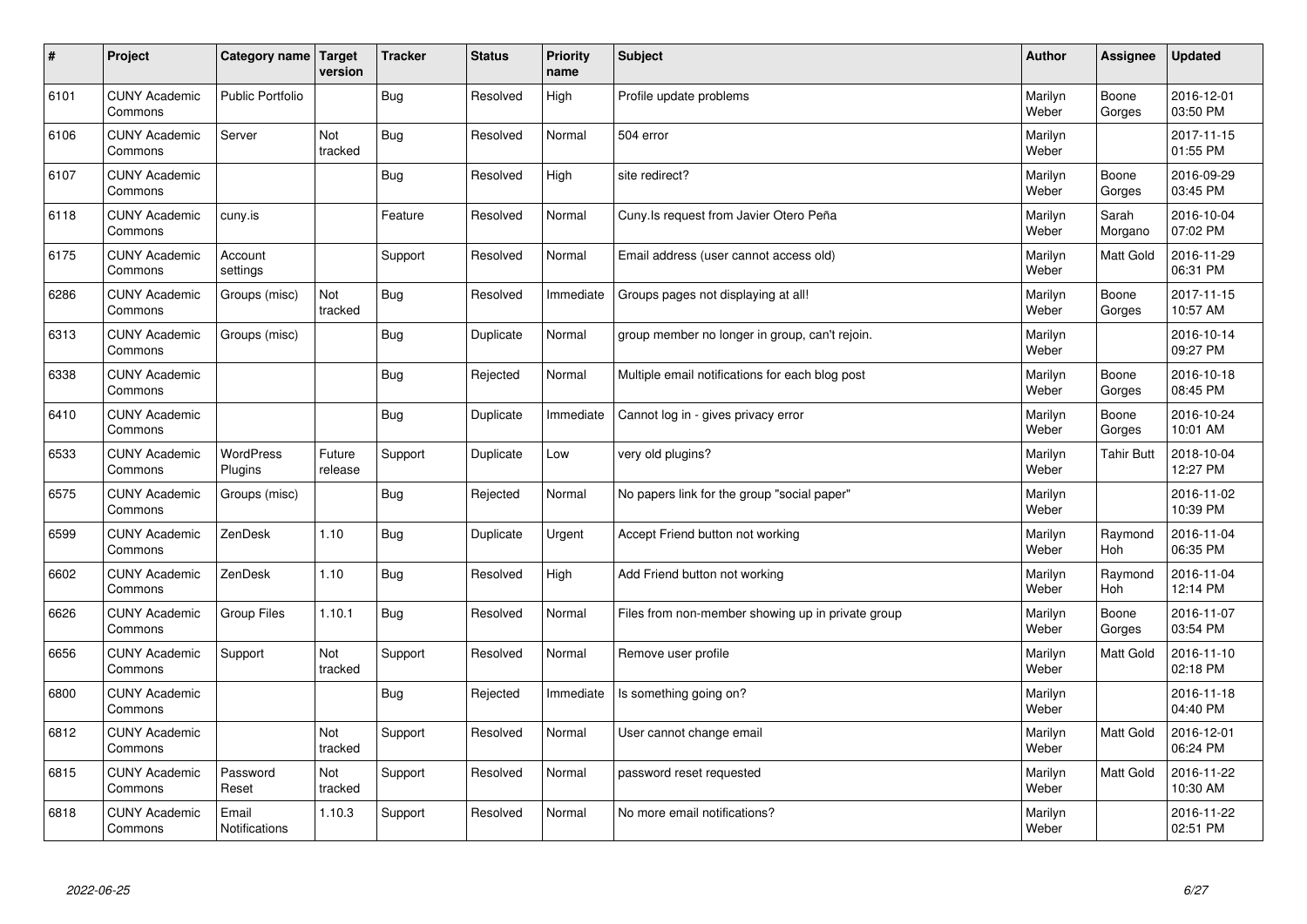| $\vert$ # | Project                         | Category name                | <b>Target</b><br>version | <b>Tracker</b> | <b>Status</b> | <b>Priority</b><br>name | <b>Subject</b>                                                              | <b>Author</b>    | <b>Assignee</b>       | <b>Updated</b>         |
|-----------|---------------------------------|------------------------------|--------------------------|----------------|---------------|-------------------------|-----------------------------------------------------------------------------|------------------|-----------------------|------------------------|
| 6851      | <b>CUNY Academic</b><br>Commons | Redmine                      | Not<br>tracked           | Support        | Resolved      | Normal                  | How do I help users join Redmine?                                           | Marilyn<br>Weber | <b>Matt Gold</b>      | 2016-11-28<br>10:16 AM |
| 6857      | <b>CUNY Academic</b><br>Commons | <b>Blogs</b><br>(BuddyPress) | Not<br>tracked           | Support        | Resolved      | Normal                  | Committee on Religion website                                               | Marilyn<br>Weber | Boone<br>Gorges       | 2017-08-17<br>10:24 AM |
| 6860      | <b>CUNY Academic</b><br>Commons | User<br>Onboarding           | 1.12                     | Bug            | Resolved      | Normal                  | Invitation to join a group is appearing as an invitiation to join the site! | Marilyn<br>Weber | Boone<br>Gorges       | 2017-10-30<br>10:03 AM |
| 6866      | <b>CUNY Academic</b><br>Commons |                              | Not<br>tracked           | Support        | Resolved      | Normal                  | User would like to have her account deleted                                 | Marilyn<br>Weber | Matt Gold             | 2017-11-15<br>05:49 PM |
| 6893      | <b>CUNY Academic</b><br>Commons | Group Forums                 |                          | Bug            | Resolved      | Normal                  | Forum for CUNY Academic Commons Team is gone                                | Marilyn<br>Weber | Boone<br>Gorges       | 2016-12-01<br>08:08 AM |
| 6899      | <b>CUNY Academic</b><br>Commons | Account<br>settings          | Not<br>tracked           | Support        | Resolved      | Normal                  | New user has misspelled her own name                                        | Marilyn<br>Weber | Boone<br>Gorges       | 2016-12-01<br>05:10 PM |
| 7100      | <b>CUNY Academic</b><br>Commons | <b>WordPress</b><br>Plugins  | 1.10.5                   | Bug            | Resolved      | High                    | Cincopa plugin problem                                                      | Marilyn<br>Weber | Boone<br>Gorges       | 2016-12-19<br>10:32 AM |
| 7223      | <b>CUNY Academic</b><br>Commons | Membership                   | Not<br>tracked           | Bug            | Resolved      | Normal                  | User with two profiles would like to merge them                             | Marilyn<br>Weber | Boone<br>Gorges       | 2017-01-10<br>02:07 PM |
| 7226      | <b>CUNY Academic</b><br>Commons | Registration                 | Not<br>tracked           | Bug            | Abandoned     | Normal                  | Community college student cannot register?                                  | Marilyn<br>Weber |                       | 2017-11-15<br>01:55 PM |
| 7310      | <b>CUNY Academic</b><br>Commons |                              | 1.10.7                   | Bug            | Resolved      | Normal                  | Friendship request mystery.                                                 | Marilyn<br>Weber | Boone<br>Gorges       | 2017-01-05<br>03:12 PM |
| 7328      | <b>CUNY Academic</b><br>Commons | WordPress<br>Plugins         | Not<br>tracked           | Bug            | Resolved      | Normal                  | technical issue with the Events Manager plugin                              | Marilyn<br>Weber | Raymond<br><b>Hoh</b> | 2017-11-15<br>06:19 PM |
| 7337      | <b>CUNY Academic</b><br>Commons | Membership                   | Not<br>tracked           | <b>Bug</b>     | Resolved      | Normal                  | User with new email                                                         | Marilyn<br>Weber |                       | 2017-01-06<br>11:05 AM |
| 7349      | <b>CUNY Academic</b><br>Commons | Membership                   | Not<br>tracked           | Bug            | Resolved      | Normal                  | <b>LACUNY</b> Institute website                                             | Marilyn<br>Weber | Boone<br>Gorges       | 2017-01-11<br>04:26 PM |
| 7376      | <b>CUNY Academic</b><br>Commons | Email<br>Notifications       |                          | Bug            | Rejected      | Normal                  | automatic forwarding of blog posts not working                              | Marilyn<br>Weber | Boone<br>Gorges       | 2017-05-01<br>10:36 PM |
| 7460      | <b>CUNY Academic</b><br>Commons | WordPress<br><b>Themes</b>   | 1.10.8                   | Support        | Resolved      | Normal                  | install Independent Publisher theme?                                        | Marilyn<br>Weber | Boone<br>Gorges       | 2017-01-21<br>09:34 PM |
| 7486      | <b>CUNY Academic</b><br>Commons | Membership                   | Not<br>tracked           | Support        | Resolved      | Normal                  | changed email address                                                       | Marilyn<br>Weber |                       | 2017-01-24<br>10:00 PM |
| 7607      | <b>CUNY Academic</b><br>Commons | <b>WordPress</b><br>(misc)   | Not<br>tracked           | Feature        | Resolved      | Normal                  | mp4 files                                                                   | Marilyn<br>Weber |                       | 2017-02-15<br>07:37 PM |
| 7608      | <b>CUNY Academic</b><br>Commons | Registration                 | Not<br>tracked           | Feature        | Resolved      | Normal                  | create an account                                                           | Marilyn<br>Weber |                       | 2017-02-15<br>10:45 PM |
| 7613      | <b>CUNY Academic</b><br>Commons | Registration                 | Not<br>tracked           | Support        | Resolved      | Normal                  | non-matriculated students                                                   | Marilyn<br>Weber | Boone<br>Gorges       | 2017-11-15<br>11:03 AM |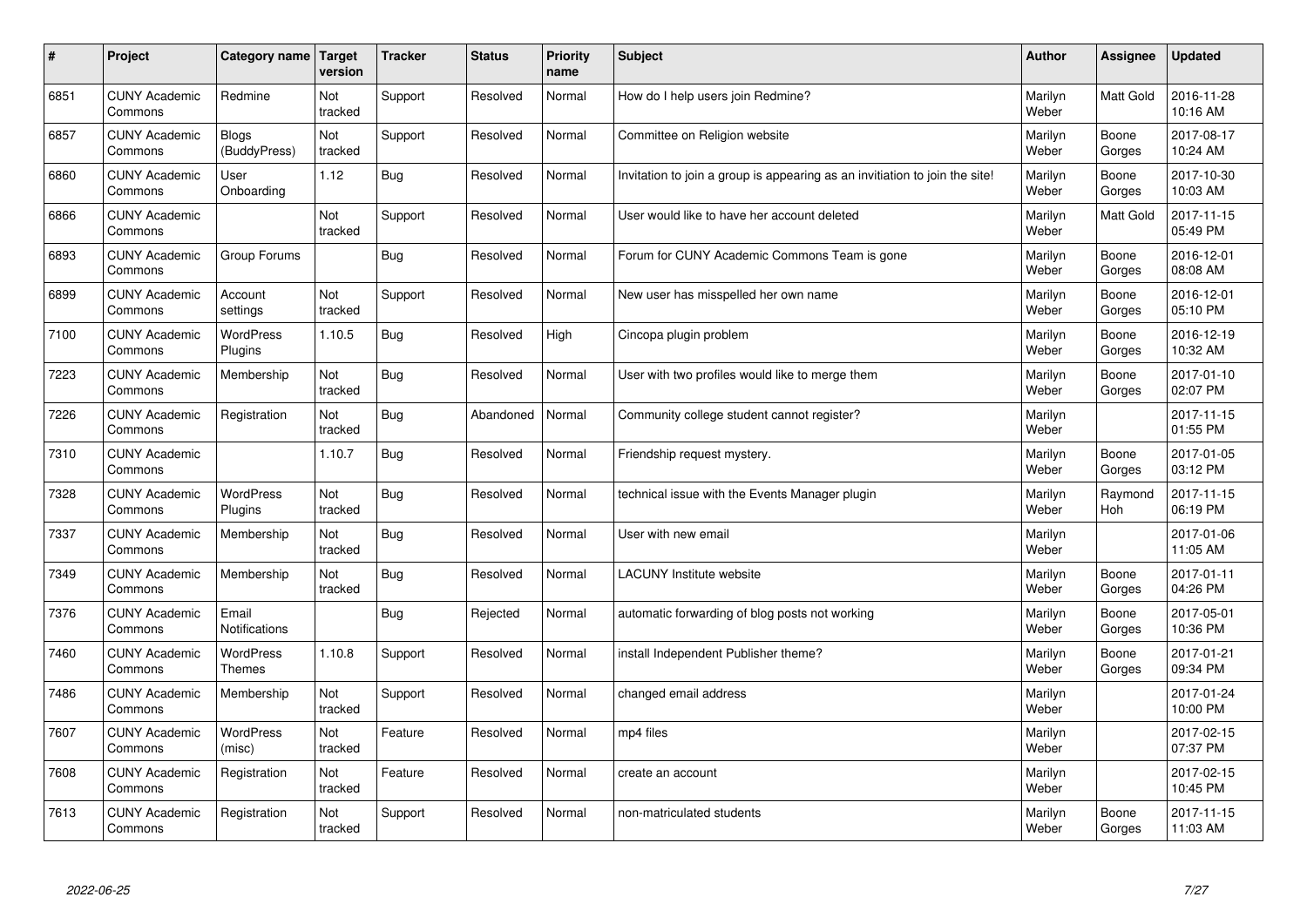| $\sharp$ | Project                         | Category name   Target      | version        | <b>Tracker</b> | <b>Status</b> | <b>Priority</b><br>name | <b>Subject</b>                               | <b>Author</b>    | Assignee              | <b>Updated</b>         |
|----------|---------------------------------|-----------------------------|----------------|----------------|---------------|-------------------------|----------------------------------------------|------------------|-----------------------|------------------------|
| 7619     | <b>CUNY Academic</b><br>Commons | Membership                  | Not<br>tracked | Support        | Resolved      | Normal                  | outside users for a site that isn't a class? | Marilyn<br>Weber | <b>Matt Gold</b>      | 2017-11-15<br>06:18 PM |
| 7668     | <b>CUNY Academic</b><br>Commons | <b>WordPress</b><br>Plugins |                | Support        | Rejected      | Normal                  | Iframes question                             | Marilyn<br>Weber |                       | 2017-04-11<br>09:29 PM |
| 7678     | <b>CUNY Academic</b><br>Commons | Groups (misc)               | Not<br>tracked | Support        | Resolved      | Normal                  | add admin to student group                   | Marilyn<br>Weber | Boone<br>Gorges       | 2017-02-15<br>11:58 AM |
| 7684     | <b>CUNY Academic</b><br>Commons | Reply By Email              | 1.10.12        | Bug            | Resolved      | High                    | trying to post too often error               | Marilyn<br>Weber | Raymond<br><b>Hoh</b> | 2017-02-28<br>12:43 PM |
| 7685     | <b>CUNY Academic</b><br>Commons | Password<br>Reset           | Not<br>tracked | Support        | Resolved      | Normal                  | temporary password                           | Marilyn<br>Weber | Boone<br>Gorges       | 2017-02-15<br>07:36 PM |
| 7700     | <b>CUNY Academic</b><br>Commons |                             | Not<br>tracked | Support        | Abandoned     | Normal                  | slow loading Page on site                    | Marilyn<br>Weber | Boone<br>Gorges       | 2017-11-15<br>11:02 AM |
| 7724     | <b>CUNY Academic</b><br>Commons |                             | Not<br>tracked | Support        | Abandoned     | Normal                  | User name confusion                          | Marilyn<br>Weber | Boone<br>Gorges       | 2017-11-15<br>11:12 AM |
| 7745     | <b>CUNY Academic</b><br>Commons | WordPress<br>Plugins        | 1.10.13        | Support        | Resolved      | Normal                  | Featured Video Plus plugin requested         | Marilyn<br>Weber |                       | 2017-03-03<br>01:51 PM |
| 7767     | <b>CUNY Academic</b><br>Commons |                             | Not<br>tracked | Bug            | Resolved      | Normal                  | Site loading problems                        | Marilyn<br>Weber |                       | 2017-03-21<br>09:57 PM |
| 7770     | <b>CUNY Academic</b><br>Commons | WordPress<br>Plugins        | Not<br>tracked | Bug            | Abandoned     | Normal                  | Timeline.js problem                          | Marilyn<br>Weber |                       | 2017-11-15<br>01:43 PM |
| 7771     | <b>CUNY Academic</b><br>Commons | Membership                  | Not<br>tracked | Support        | Resolved      | Normal                  | User would like to be uncoupled from sites   | Marilyn<br>Weber | Boone<br>Gorges       | 2017-03-09<br>12:38 PM |
| 7775     | <b>CUNY Academic</b><br>Commons | Membership                  | Not<br>tracked | Support        | Resolved      | Normal                  | Email change                                 | Marilyn<br>Weber |                       | 2017-03-08<br>10:09 PM |
| 7785     | <b>CUNY Academic</b><br>Commons |                             | Not<br>tracked | Support        | Resolved      | Normal                  | ftp access or files?                         | Marilyn<br>Weber | Boone<br>Gorges       | 2017-03-13<br>02:34 PM |
| 7803     | <b>CUNY Academic</b><br>Commons |                             |                | Bug            | Resolved      | Normal                  | user email change                            | Marilyn<br>Weber |                       | 2017-03-16<br>11:58 AM |
| 7836     | <b>CUNY Academic</b><br>Commons | Social Paper                | Not<br>tracked | Support        | Resolved      | Normal                  | missing Social Paper                         | Marilyn<br>Weber |                       | 2017-11-15<br>01:31 PM |
| 7922     | <b>CUNY Academic</b><br>Commons | Membership                  | Not<br>tracked | Support        | Resolved      | Normal                  | add me as an admin to the MALs alumni site?  | Marilyn<br>Weber |                       | 2017-04-06<br>05:19 PM |
| 7972     | <b>CUNY Academic</b><br>Commons |                             | Not<br>tracked | Support        | Resolved      | Normal                  | expand the memory limit for videos?          | Marilyn<br>Weber |                       | 2017-04-20<br>10:07 AM |
| 7994     | <b>CUNY Academic</b><br>Commons | <b>WordPress</b><br>(misc)  | 1.10.17        | Bug            | Resolved      | Urgent                  | Comments not appearing                       | Marilyn<br>Weber |                       | 2017-04-20<br>11:16 AM |
| 7995     | <b>CUNY Academic</b><br>Commons | Domain<br>Mapping           | Not<br>tracked | Bug            | Resolved      | Urgent                  | http://on.socialpaper.gc.cuny.edu down?      | Marilyn<br>Weber |                       | 2017-04-21<br>11:07 AM |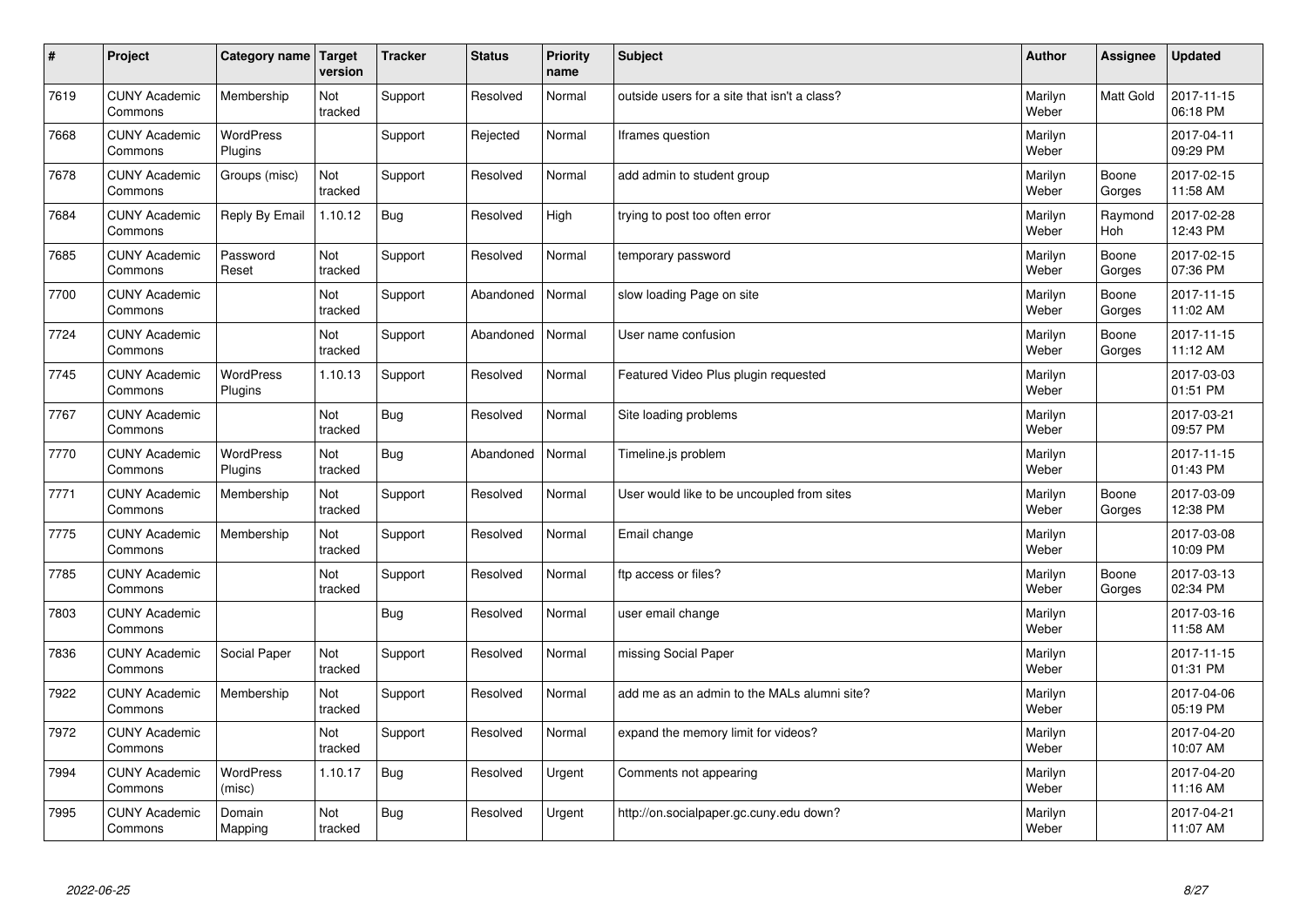| #    | Project                         | Category name   Target      | version        | <b>Tracker</b>     | <b>Status</b> | <b>Priority</b><br>name | <b>Subject</b>                                                                          | <b>Author</b>    | <b>Assignee</b> | <b>Updated</b>         |
|------|---------------------------------|-----------------------------|----------------|--------------------|---------------|-------------------------|-----------------------------------------------------------------------------------------|------------------|-----------------|------------------------|
| 8071 | <b>CUNY Academic</b><br>Commons | <b>WordPress</b><br>Plugins | Not<br>tracked | Support            | Rejected      | Normal                  | Anthologize                                                                             | Marilyn<br>Weber |                 | 2017-05-10<br>10:15 AM |
| 8098 | <b>CUNY Academic</b><br>Commons | <b>Public Portfolio</b>     | Not<br>tracked | <b>Bug</b>         | Abandoned     | Normal                  | Widget in profile not working                                                           | Marilyn<br>Weber |                 | 2017-11-15<br>01:28 PM |
| 8120 | <b>CUNY Academic</b><br>Commons | Membership                  | Not<br>tracked | Support            | Resolved      | Normal                  | add me as an admin to https://nyslavery.commons.gc.cuny.edu                             | Marilyn<br>Weber |                 | 2017-05-10<br>02:19 PM |
| 8125 | <b>CUNY Academic</b><br>Commons | WordPress<br><b>Themes</b>  | 1.10.19        | Bug                | Resolved      | High                    | careerplan admin page failing to load with "currently unable to handle<br>this request" | Marilyn<br>Weber |                 | 2017-07-13<br>12:54 PM |
| 8131 | <b>CUNY Academic</b><br>Commons | WordPress<br>Plugins        | 1.11           | <b>Bug</b>         | Resolved      | Normal                  | Newsletters plug-in                                                                     | Marilyn<br>Weber | Boone<br>Gorges | 2017-05-11<br>09:42 PM |
| 8195 | <b>CUNY Academic</b><br>Commons |                             |                | Support            | Rejected      | Normal                  | possible to make the Profile pic semi-hidden?                                           | Marilyn<br>Weber |                 | 2017-05-24<br>11:00 PM |
| 8200 | <b>CUNY Academic</b><br>Commons | Groups (misc)               | Not<br>tracked | Bug                | Resolved      | Normal                  | Announcements has disappeared                                                           | Marilyn<br>Weber | Boone<br>Gorges | 2017-05-26<br>04:04 PM |
| 8222 | <b>CUNY Academic</b><br>Commons | Membership                  | Not<br>tracked | Support            | Resolved      | Normal                  | Admin for iletc.commons.gc.cuny.edu                                                     | Marilyn<br>Weber | Boone<br>Gorges | 2017-06-08<br>10:06 AM |
| 8259 | <b>CUNY Academic</b><br>Commons |                             | Not<br>tracked | Bug                | Resolved      | Normal                  | missing dashboard                                                                       | Marilyn<br>Weber |                 | 2017-11-15<br>01:28 PM |
| 8289 | <b>CUNY Academic</b><br>Commons |                             | Not<br>tracked | Support            | Resolved      | Normal                  | removing my access to sites                                                             | Marilyn<br>Weber | Luke<br>Waltzer | 2017-06-19<br>12:40 PM |
| 8308 | <b>CUNY Academic</b><br>Commons | <b>WordPress</b><br>Plugins | Not<br>tracked | Support            | Resolved      | Normal                  | WP Migration plugin                                                                     | Marilyn<br>Weber |                 | 2017-11-15<br>01:27 PM |
| 8379 | <b>CUNY Academic</b><br>Commons |                             | Not<br>tracked | Support            | Resolved      | Normal                  | request for site build help                                                             | Marilyn<br>Weber |                 | 2017-07-01<br>10:48 AM |
| 8401 | <b>CUNY Academic</b><br>Commons | Membership                  | Not<br>tracked | Support            | Resolved      | Normal                  | add me as an admin                                                                      | Marilyn<br>Weber | Boone<br>Gorges | 2017-07-11<br>11:40 AM |
| 8429 | <b>CUNY Academic</b><br>Commons | Membership                  | Not<br>tracked | Support            | Resolved      | Normal                  | Please make me an admin of https://arc.commons.gc.cuny.edu                              | Marilyn<br>Weber | Boone<br>Gorges | 2017-07-24<br>03:33 PM |
| 8446 | <b>CUNY Academic</b><br>Commons | <b>WordPress</b><br>Plugins | 1.11.14        | Support            | Resolved      | Normal                  | request for multiple accordion menu plugins                                             | Marilyn<br>Weber |                 | 2018-05-07<br>09:57 PM |
| 8459 | <b>CUNY Academic</b><br>Commons |                             | Not<br>tracked | Documentatio<br>n. | Resolved      | Normal                  | comprehensive list of plugins?                                                          | Marilyn<br>Weber |                 | 2017-10-11<br>11:24 AM |
| 8464 | <b>CUNY Academic</b><br>Commons |                             | Not<br>tracked | Support            | Resolved      | Normal                  | WP UI                                                                                   | Marilyn<br>Weber |                 | 2017-10-11<br>11:23 AM |
| 8471 | <b>CUNY Academic</b><br>Commons |                             | Not<br>tracked | Support            | Resolved      | Normal                  | admin at https://commons.gc.cuny.edu/                                                   | Marilyn<br>Weber |                 | 2017-09-06<br>01:50 PM |
| 8481 | <b>CUNY Academic</b><br>Commons | Membership                  | Not<br>tracked | Support            | Resolved      | Normal                  | admin of http://swipanalytic.org/organizers/                                            | Marilyn<br>Weber |                 | 2019-02-19<br>01:58 PM |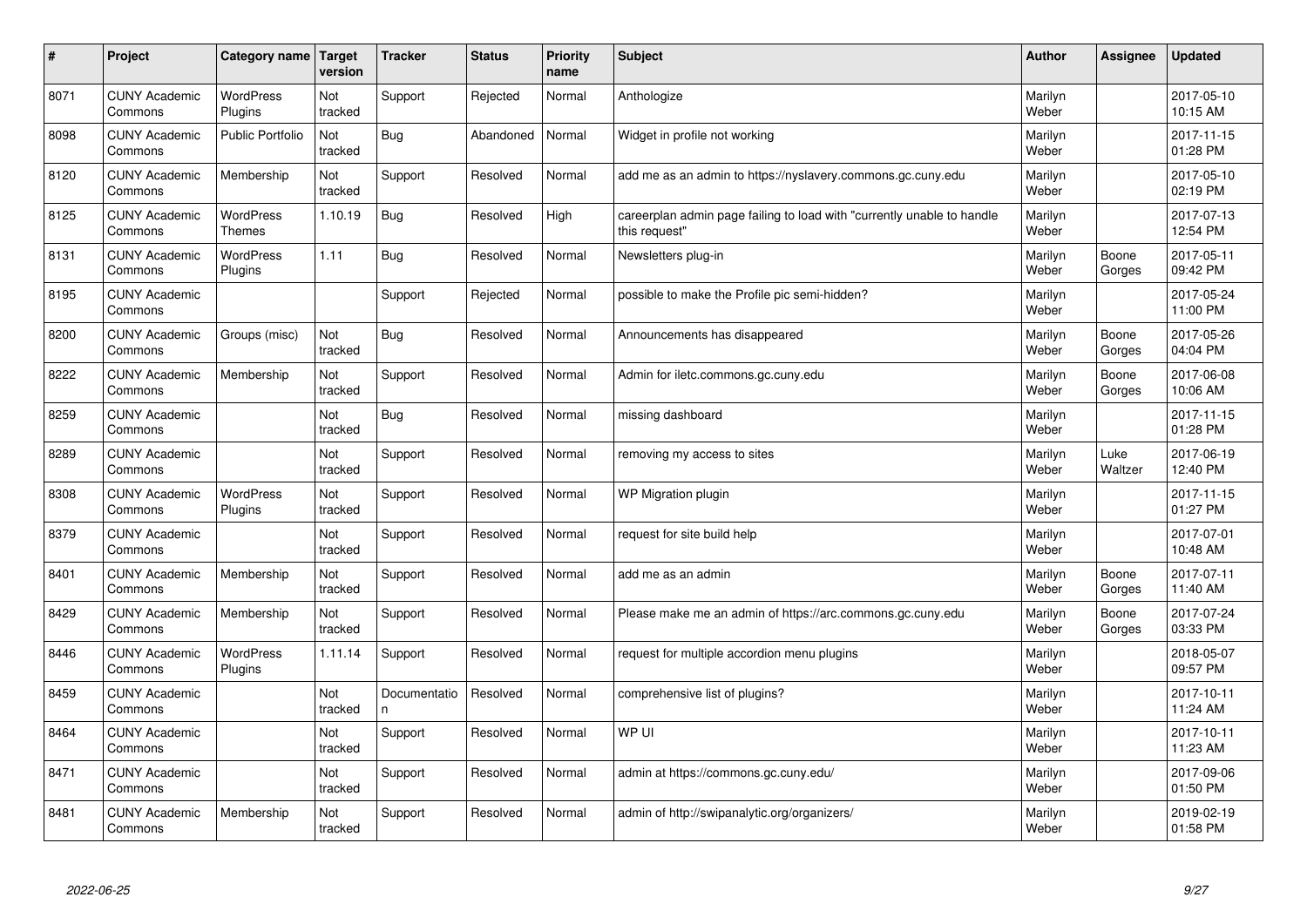| $\vert$ # | Project                         | Category name   Target      | version        | <b>Tracker</b> | <b>Status</b> | <b>Priority</b><br>name | <b>Subject</b>                                           | <b>Author</b>    | Assignee              | <b>Updated</b>         |
|-----------|---------------------------------|-----------------------------|----------------|----------------|---------------|-------------------------|----------------------------------------------------------|------------------|-----------------------|------------------------|
| 8529      | <b>CUNY Academic</b><br>Commons |                             | Not<br>tracked | Support        | Resolved      | Normal                  | Iframe reqiest?                                          | Marilyn<br>Weber |                       | 2017-08-16<br>04:40 PM |
| 8531      | <b>CUNY Academic</b><br>Commons | Membership                  | Not<br>tracked | Support        | Resolved      | Normal                  | admin of https://admissions.commons.gc.cuny.edu          | Marilyn<br>Weber |                       | 2017-08-15<br>04:20 PM |
| 8552      | <b>CUNY Academic</b><br>Commons | WordPress<br>Plugins        | 1.11.10        | Bug            | Resolved      | Normal                  | Events Calendar problem                                  | Marilyn<br>Weber |                       | 2017-08-18<br>04:36 PM |
| 8553      | <b>CUNY Academic</b><br>Commons |                             | Not<br>tracked | Support        | Resolved      | Normal                  | storage limits?                                          | Marilyn<br>Weber |                       | 2017-08-18<br>04:36 PM |
| 8566      | <b>CUNY Academic</b><br>Commons | Membership                  | Not<br>tracked | Support        | Resolved      | Normal                  | user email change                                        | Marilyn<br>Weber |                       | 2017-11-15<br>01:27 PM |
| 8576      | <b>CUNY Academic</b><br>Commons | WordPress<br>Plugins        | 1.11.11        | Support        | Resolved      | Normal                  | Digital Measures plugin request                          | Marilyn<br>Weber |                       | 2017-09-01<br>03:44 PM |
| 8577      | <b>CUNY Academic</b><br>Commons | Membership                  | Not<br>tracked | Support        | Resolved      | Normal                  | another user email change                                | Marilyn<br>Weber |                       | 2017-08-25<br>10:23 AM |
| 8607      | <b>CUNY Academic</b><br>Commons |                             | Not<br>tracked | Support        | <b>New</b>    | Normal                  | Paypal?                                                  | Marilyn<br>Weber | Matt Gold             | 2018-05-15<br>01:37 PM |
| 8620      | <b>CUNY Academic</b><br>Commons | ZenDesk                     | 1.11.11        | Bug            | Resolved      | High                    | 'Send us a message" not working                          | Marilyn<br>Weber | Raymond<br><b>Hoh</b> | 2017-08-29<br>04:13 PM |
| 8630      | <b>CUNY Academic</b><br>Commons | Membership                  | Not<br>tracked | Support        | Resolved      | Normal                  | Change in email/campus                                   | Marilyn<br>Weber |                       | 2017-08-30<br>03:48 PM |
| 8638      | <b>CUNY Academic</b><br>Commons | Group Blogs                 | 1.11.11        | Bug            | Resolved      | Normal                  | members not syncing from group to site                   | Marilyn<br>Weber |                       | 2017-09-01<br>03:50 PM |
| 8661      | <b>CUNY Academic</b><br>Commons | Group Blogs                 | Not<br>tracked | Bug            | Resolved      | Normal                  | new group, old site, can't link?                         | Marilyn<br>Weber |                       | 2017-11-15<br>01:26 PM |
| 8693      | <b>CUNY Academic</b><br>Commons | WordPress<br>Plugins        |                | Support        | Resolved      | Normal                  | Existing blog wants to replace Mailpoet with Newsletters | Marilyn<br>Weber |                       | 2017-09-12<br>02:24 PM |
| 8721      | <b>CUNY Academic</b><br>Commons | <b>WordPress</b><br>Plugins | 1.11.13        | Bug            | Resolved      | Normal                  | more problems with Events calendar                       | Marilyn<br>Weber |                       | 2017-09-21<br>10:35 AM |
| 8726      | <b>CUNY Academic</b><br>Commons |                             |                | Support        | Resolved      | Normal                  | Redirect problem                                         | Marilyn<br>Weber |                       | 2017-09-21<br>12:14 PM |
| 8729      | <b>CUNY Academic</b><br>Commons |                             | Not<br>tracked | Support        | Resolved      | Normal                  | email change                                             | Marilyn<br>Weber |                       | 2017-09-25<br>02:14 PM |
| 8768      | <b>CUNY Academic</b><br>Commons |                             | Not<br>tracked | Support        | Resolved      | Normal                  | unsafe redirect?                                         | Marilyn<br>Weber |                       | 2017-10-06<br>12:14 PM |
| 8848      | <b>CUNY Academic</b><br>Commons |                             | Not<br>tracked | Support        | Resolved      | Normal                  | email change request                                     | Marilyn<br>Weber |                       | 2017-10-24<br>11:19 AM |
| 8855      | <b>CUNY Academic</b><br>Commons |                             | Not<br>tracked | Support        | Resolved      | Normal                  | another email change request                             | Marilyn<br>Weber |                       | 2017-10-25<br>10:55 AM |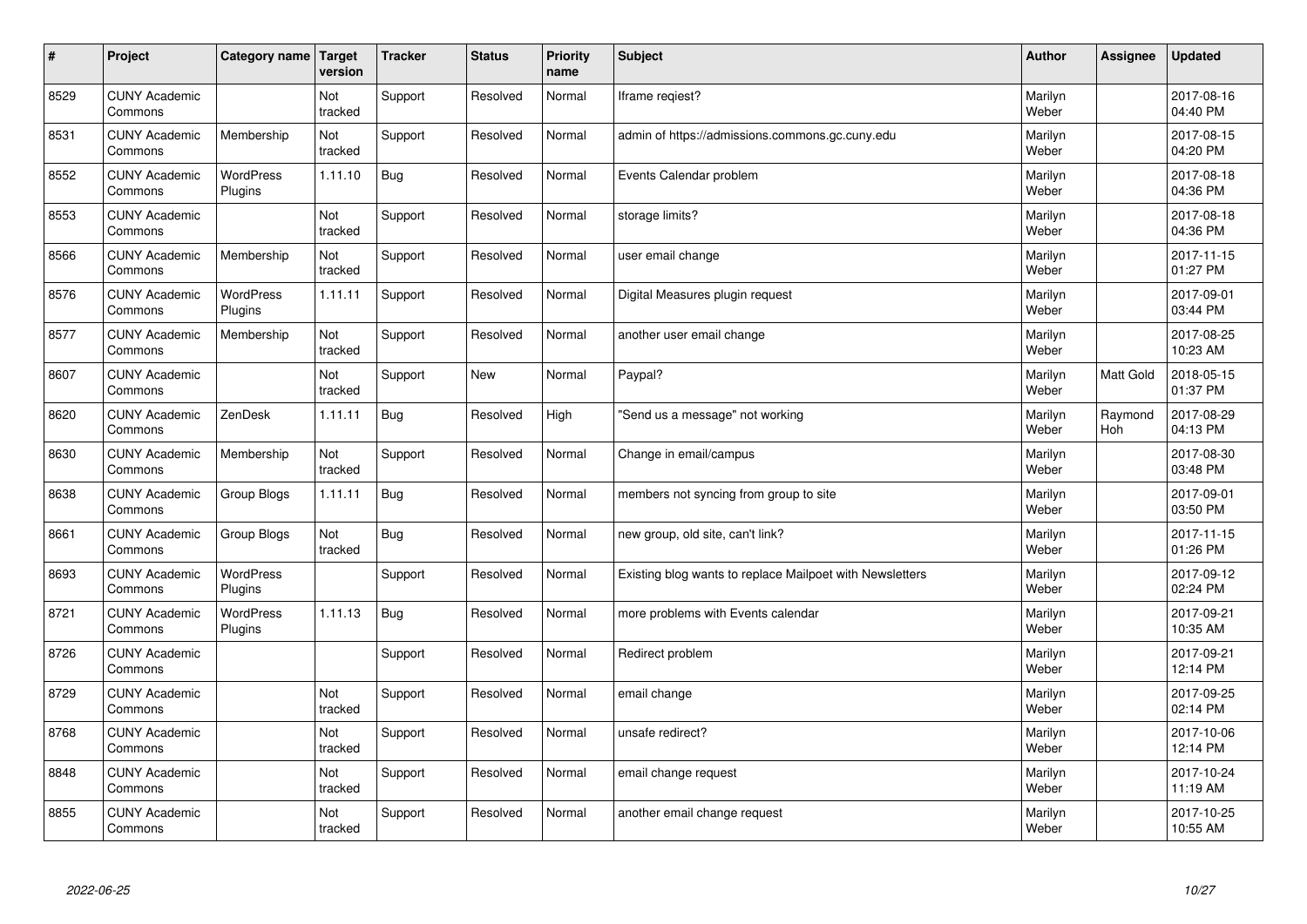| $\sharp$ | Project                         | Category name   Target             | version        | <b>Tracker</b> | <b>Status</b> | <b>Priority</b><br>name | <b>Subject</b>                                                              | <b>Author</b>    | Assignee         | <b>Updated</b>         |
|----------|---------------------------------|------------------------------------|----------------|----------------|---------------|-------------------------|-----------------------------------------------------------------------------|------------------|------------------|------------------------|
| 8873     | <b>CUNY Academic</b><br>Commons |                                    | Not<br>tracked | Support        | Resolved      | Normal                  | maximum file upload size?                                                   | Marilyn<br>Weber |                  | 2017-10-30<br>11:23 AM |
| 8878     | <b>CUNY Academic</b><br>Commons | cuny.is                            | Not<br>tracked | <b>Bug</b>     | Resolved      | Urgent                  | cuny.is site link won't work                                                | Marilyn<br>Weber | Boone<br>Gorges  | 2017-11-01<br>03:06 PM |
| 8882     | <b>CUNY Academic</b><br>Commons |                                    | Not<br>tracked | Support        | Resolved      | Normal                  | question about search engines                                               | Marilyn<br>Weber |                  | 2017-11-01<br>03:26 PM |
| 8893     | <b>CUNY Academic</b><br>Commons | Social Paper                       | 1.12.1         | Support        | Resolved      | Normal                  | Social paper won't connect to group?                                        | Marilyn<br>Weber |                  | 2017-12-11<br>01:16 PM |
| 8906     | <b>CUNY Academic</b><br>Commons | Redmine                            | Not<br>tracked | Support        | Resolved      | Normal                  | Redmine access?                                                             | Marilyn<br>Weber | <b>Matt Gold</b> | 2017-11-13<br>06:02 PM |
| 8908     | <b>CUNY Academic</b><br>Commons | <b>WordPress</b><br><b>Plugins</b> | 1.12.2         | Support        | Resolved      | Normal                  | Plugin request from Steve Brier                                             | Marilyn<br>Weber |                  | 2017-11-27<br>11:39 AM |
| 8917     | <b>CUNY Academic</b><br>Commons | <b>Group Files</b>                 | 1.12.3         | Bug            | Resolved      | High                    | Files not downloading from Groups properly                                  | Marilyn<br>Weber | Boone<br>Gorges  | 2017-11-29<br>10:04 PM |
| 8924     | <b>CUNY Academic</b><br>Commons | WordPress<br>Plugins               | 1.12.4         | Bug            | Resolved      | Normal                  | auto-remove feature on http://pcp.gc.cuny.edu                               | Marilyn<br>Weber | <b>Matt Gold</b> | 2017-12-04<br>10:18 AM |
| 8934     | <b>CUNY Academic</b><br>Commons | Reply By Email                     | 1.12.4         | Support        | Resolved      | High                    | RBE "could not post" email should have info about attempted From<br>address | Marilyn<br>Weber | Raymond<br>Hoh   | 2017-12-12<br>11:25 AM |
| 8937     | <b>CUNY Academic</b><br>Commons |                                    | Not<br>tracked | <b>Bug</b>     | Resolved      | Normal                  | videos gone                                                                 | Marilyn<br>Weber |                  | 2017-12-01<br>11:27 AM |
| 8941     | <b>CUNY Academic</b><br>Commons | <b>WordPress</b><br><b>Themes</b>  | 1.13.1         | Support        | Resolved      | Normal                  | Theme request: ColorNews                                                    | Marilyn<br>Weber |                  | 2018-05-08<br>10:42 AM |
| 8978     | <b>CUNY Academic</b><br>Commons | Groups (misc)                      | Not<br>tracked | Support        | Resolved      | Normal                  | removing old groups                                                         | Marilyn<br>Weber |                  | 2018-12-10<br>03:52 PM |
| 9004     | <b>CUNY Academic</b><br>Commons | Membership                         | Not<br>tracked | Support        | Resolved      | Normal                  | email change request                                                        | Marilyn<br>Weber |                  | 2017-12-14<br>12:27 PM |
| 9026     | <b>CUNY Academic</b><br>Commons | WordPress<br>Plugins               | 1.12.6         | Support        | Resolved      | Normal                  | plugin request from Carlos Guevara                                          | Marilyn<br>Weber |                  | 2018-01-03<br>09:33 AM |
| 9033     | <b>CUNY Academic</b><br>Commons |                                    |                | Support        | Rejected      | Normal                  | Site search terms                                                           | Marilyn<br>Weber |                  | 2017-12-22<br>01:10 PM |
| 9062     | <b>CUNY Academic</b><br>Commons |                                    | Not<br>tracked | Bug            | Resolved      | Normal                  | re-add me as admin of https://commons.gc.cuny.edu/                          | Marilyn<br>Weber |                  | 2018-01-08<br>12:03 PM |
| 9078     | <b>CUNY Academic</b><br>Commons | WordPress<br>Plugins               | 1.12.7         | Support        | Resolved      | Normal                  | arcgis web maps?                                                            | Marilyn<br>Weber | Raymond<br>Hoh   | 2018-01-23<br>11:11 AM |
| 9087     | <b>CUNY Academic</b><br>Commons | <b>WordPress</b><br>Plugins        | 1.12.7         | Support        | Resolved      | Normal                  | request for WP Social Sharing                                               | Marilyn<br>Weber |                  | 2018-01-23<br>11:17 AM |
| 9130     | <b>CUNY Academic</b><br>Commons | Homepage<br>Slides                 | Not<br>tracked | Bug            | Resolved      | Normal                  | too many redirects                                                          | Marilyn<br>Weber |                  | 2018-01-29<br>10:27 AM |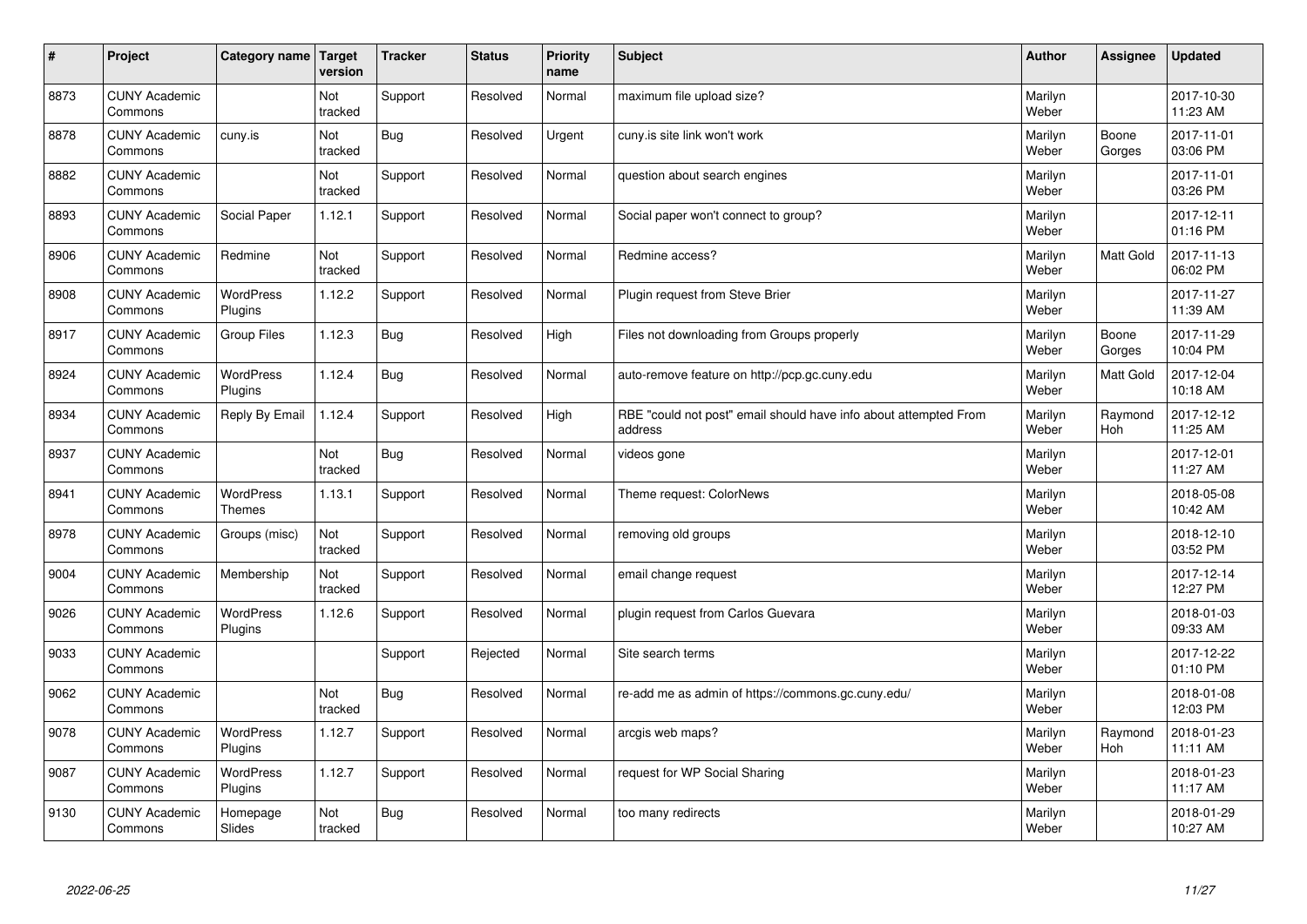| $\sharp$ | Project                         | Category name   Target      | version           | <b>Tracker</b> | <b>Status</b>        | <b>Priority</b><br>name | <b>Subject</b>                                       | <b>Author</b>    | Assignee              | <b>Updated</b>         |
|----------|---------------------------------|-----------------------------|-------------------|----------------|----------------------|-------------------------|------------------------------------------------------|------------------|-----------------------|------------------------|
| 9131     | <b>CUNY Academic</b><br>Commons |                             |                   | Support        | Resolved             | Normal                  | webrecorder.jo via Firefox                           | Marilyn<br>Weber |                       | 2018-01-29<br>11:11 AM |
| 9133     | <b>CUNY Academic</b><br>Commons |                             |                   | Support        | Duplicate            | Normal                  | webrecorder.io                                       | Marilyn<br>Weber |                       | 2018-01-29<br>10:34 AM |
| 9134     | <b>CUNY Academic</b><br>Commons | Membership                  | Not<br>tracked    | Support        | Abandoned            | Normal                  | former user                                          | Marilyn<br>Weber | Matt Gold             | 2019-09-18<br>10:26 AM |
| 9154     | <b>CUNY Academic</b><br>Commons | Events                      | 1.12.8            | Bug            | Resolved             | Normal                  | problem with group calendar                          | Marilyn<br>Weber | Raymond<br>Hoh        | 2018-02-13<br>10:49 AM |
| 9162     | <b>CUNY Academic</b><br>Commons | Registration                | Not<br>tracked    | Support        | Resolved             | Normal                  | email change due to user error                       | Marilyn<br>Weber | <b>Matt Gold</b>      | 2018-02-13<br>11:11 AM |
| 9163     | <b>CUNY Academic</b><br>Commons | Layout                      | 1.12.8            | Support        | Resolved             | Normal                  | Mobile responsiveness issues                         | Marilyn<br>Weber | Raymond<br>Hoh        | 2018-02-13<br>10:49 AM |
| 9192     | <b>CUNY Academic</b><br>Commons | <b>WordPress</b><br>Plugins | 1.12.8            | Bug            | Resolved             | Normal                  | problems with the Leaflet plug -in                   | Marilyn<br>Weber | Boone<br>Gorges       | 2018-02-13<br>11:07 AM |
| 9207     | <b>CUNY Academic</b><br>Commons |                             | Future<br>release | Support        | Reporter<br>Feedback | Normal                  | display dashboards made in Tableau?                  | Marilyn<br>Weber | Boone<br>Gorges       | 2018-04-10<br>10:42 AM |
| 9223     | <b>CUNY Academic</b><br>Commons |                             | Not<br>tracked    | Support        | Resolved             | Normal                  | moving wordpress sites                               | Marilyn<br>Weber |                       | 2018-02-18<br>08:44 PM |
| 9224     | <b>CUNY Academic</b><br>Commons | <b>Group Files</b>          | 1.13              | Feature        | Resolved             | Normal                  | attachments to forum posts clutter up Files area     | Marilyn<br>Weber | Boone<br>Gorges       | 2018-03-22<br>03:34 PM |
| 9275     | <b>CUNY Academic</b><br>Commons |                             |                   | Support        | Rejected             | Normal                  | soft chalk page?                                     | Marilyn<br>Weber | Boone<br>Gorges       | 2018-04-09<br>10:37 AM |
| 9276     | <b>CUNY Academic</b><br>Commons |                             |                   | Bug            | Resolved             | High                    | problem adding a member to a group - wrong username? | Marilyn<br>Weber |                       | 2018-02-25<br>12:47 PM |
| 9282     | <b>CUNY Academic</b><br>Commons | Group Forums                | 1.12.9            | Bug            | Resolved             | Normal                  | 'Forum ID is missing" error?                         | Marilyn<br>Weber |                       | 2018-02-27<br>10:32 AM |
| 9330     | <b>CUNY Academic</b><br>Commons | WordPress<br>Plugins        | 1.12.10           | Bug            | Resolved             | Normal                  | part 2 of problems with the Leaflet plug -in         | Marilyn<br>Weber |                       | 2018-03-04<br>05:58 PM |
| 9335     | <b>CUNY Academic</b><br>Commons | WordPress<br><b>Themes</b>  | 1.12.10           | Bug            | Resolved             | Normal                  | clone http://digitalscholarship.ccny.cuny.edu site?  | Marilyn<br>Weber | Boone<br>Gorges       | 2018-03-14<br>12:43 PM |
| 9340     | <b>CUNY Academic</b><br>Commons | <b>WordPress</b><br>Plugins | 1.12.10           | Bug            | Resolved             | Normal                  | change the web preview?                              | Marilyn<br>Weber | Raymond<br><b>Hoh</b> | 2018-03-13<br>11:50 AM |
| 9355     | <b>CUNY Academic</b><br>Commons |                             | Not<br>tracked    | Support        | Resolved             | Normal                  | 14gb of video?                                       | Marilyn<br>Weber |                       | 2018-03-13<br>11:56 AM |
| 9470     | <b>CUNY Academic</b><br>Commons |                             |                   | Bug            | Resolved             | Normal                  | Users not appearing via "Add New"                    | Marilyn<br>Weber |                       | 2018-03-22<br>07:44 PM |
| 9477     | <b>CUNY Academic</b><br>Commons | Account<br>settings         |                   | Support        | Resolved             | Normal                  | email change request                                 | Marilyn<br>Weber | <b>Matt Gold</b>      | 2018-03-24<br>08:53 AM |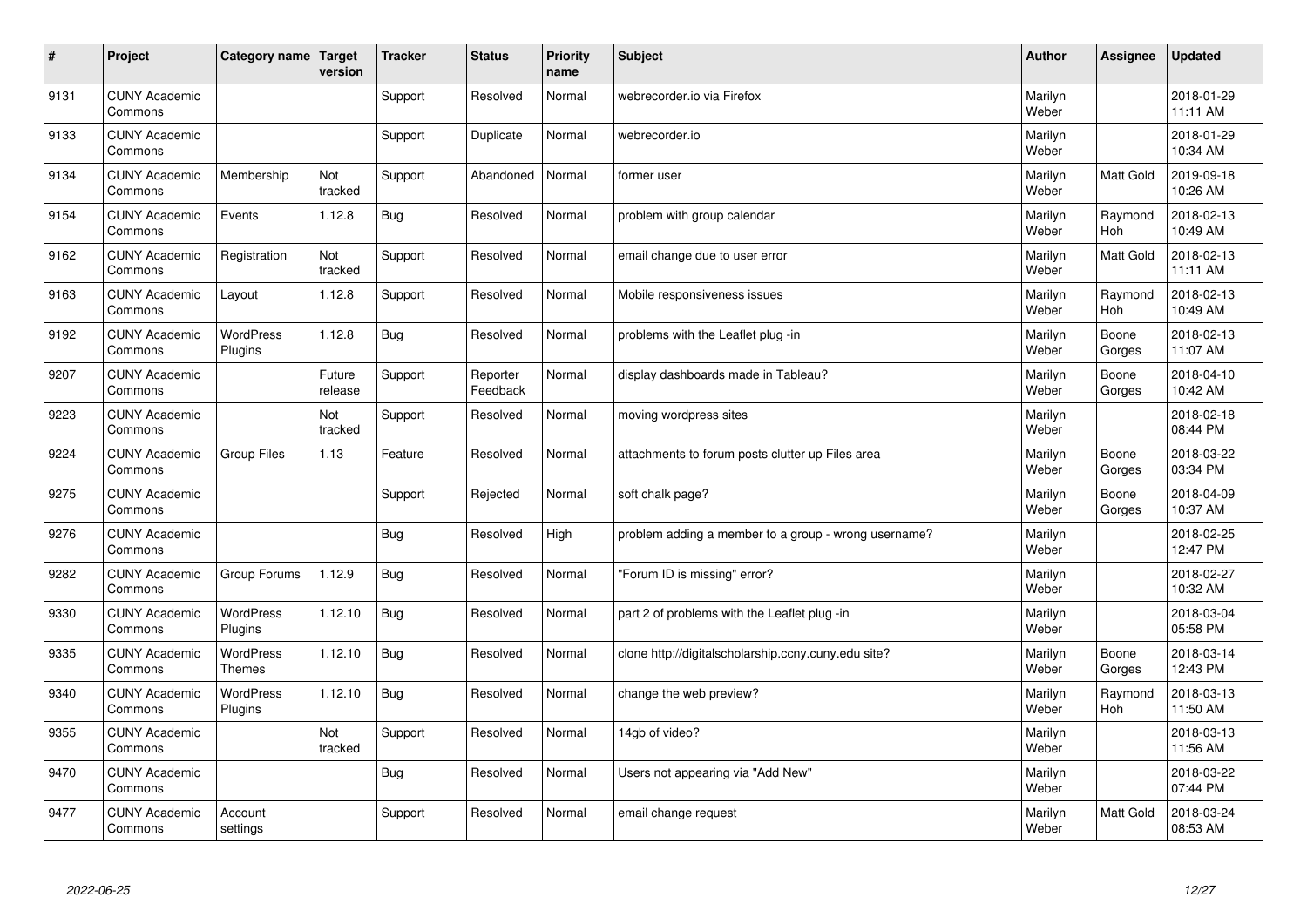| #    | Project                         | Category name   Target      | version        | <b>Tracker</b> | <b>Status</b> | <b>Priority</b><br>name | <b>Subject</b>                                    | <b>Author</b>    | <b>Assignee</b>       | <b>Updated</b>         |
|------|---------------------------------|-----------------------------|----------------|----------------|---------------|-------------------------|---------------------------------------------------|------------------|-----------------------|------------------------|
| 9499 | <b>CUNY Academic</b><br>Commons | <b>WordPress</b><br>(misc)  | Not<br>tracked | Support        | Resolved      | Normal                  | tiny question - preventing dates on posts?        | Marilyn<br>Weber | Raymond<br><b>Hoh</b> | 2018-04-04<br>03:55 PM |
| 9500 | <b>CUNY Academic</b><br>Commons | <b>WordPress</b><br>Plugins | 1.12.12        | Support        | Resolved      | Normal                  | PowerPoint in the media library?                  | Marilyn<br>Weber | Raymond<br>Hoh        | 2018-04-12<br>02:28 PM |
| 9518 | <b>CUNY Academic</b><br>Commons |                             | Not<br>tracked | Support        | Rejected      | Normal                  | problems with site on Internet Explorer           | Marilyn<br>Weber | Raymond<br><b>Hoh</b> | 2019-03-11<br>11:18 PM |
| 9535 | <b>CUNY Academic</b><br>Commons |                             | Not<br>tracked | Support        | Resolved      | Normal                  | admin for https://video.commons.gc.cuny.edu/?     | Marilyn<br>Weber | Matt Gold             | 2018-04-13<br>05:06 PM |
| 9541 | <b>CUNY Academic</b><br>Commons | <b>WordPress</b><br>(misc)  | Not<br>tracked | Support        | Resolved      | Normal                  | repeating header banner                           | Marilyn<br>Weber | Raymond<br><b>Hoh</b> | 2018-04-06<br>12:33 PM |
| 9587 | <b>CUNY Academic</b><br>Commons |                             |                | Support        | Rejected      | Normal                  | possible request for the "PDF Poster" plugin      | Marilyn<br>Weber |                       | 2018-04-24<br>10:52 AM |
| 9604 | <b>CUNY Academic</b><br>Commons |                             | Not<br>tracked | Support        | Resolved      | Normal                  | I (Marilyn) can only log into cdev as teststudent | Marilyn<br>Weber |                       | 2018-04-21<br>10:20 AM |
| 9659 | <b>CUNY Academic</b><br>Commons | Account<br>settings         |                | Support        | Resolved      | Normal                  | user email change                                 | Marilyn<br>Weber | Matt Gold             | 2018-04-24<br>12:08 PM |
| 9684 | <b>CUNY Academic</b><br>Commons |                             |                | Support        | Rejected      | Normal                  | SEO cleanup for newlaborforum.cuny.edu            | Marilyn<br>Weber |                       | 2018-04-30<br>10:29 AM |
| 9725 | <b>CUNY Academic</b><br>Commons |                             | Not<br>tracked | Support        | Resolved      | Normal                  | problems with deleting a site                     | Marilyn<br>Weber |                       | 2018-05-07<br>10:24 PM |
| 9726 | <b>CUNY Academic</b><br>Commons | <b>WordPress</b><br>Plugins | Not<br>tracked | Support        | Abandoned     | Normal                  | technical error on Contact page                   | Marilyn<br>Weber |                       | 2018-12-10<br>03:53 PM |
| 9767 | <b>CUNY Academic</b><br>Commons | Registration                | Not<br>tracked | Support        | Resolved      | Normal                  | user deleted account but now needs one            | Marilyn<br>Weber |                       | 2018-05-11<br>02:39 PM |
| 9768 | <b>CUNY Academic</b><br>Commons |                             | 1.13.2         | Bug            | Resolved      | High                    | search function on the Directory page             | Marilyn<br>Weber | Boone<br>Gorges       | 2018-05-14<br>08:45 PM |
| 9779 | <b>CUNY Academic</b><br>Commons | Membership                  | Not<br>tracked | Support        | Resolved      | Normal                  | user not sure if she is registered.               | Marilyn<br>Weber |                       | 2018-12-10<br>03:53 PM |
| 9780 | <b>CUNY Academic</b><br>Commons |                             | Not<br>tracked | Support        | Resolved      | Normal                  | remove the phone number on this profile?          | Marilyn<br>Weber |                       | 2018-05-15<br>10:35 AM |
| 9787 | <b>CUNY Academic</b><br>Commons | Registration                |                | Support        | Resolved      | Normal                  | email change request                              | Marilyn<br>Weber | <b>Matt Gold</b>      | 2018-05-16<br>09:55 PM |
| 9823 | <b>CUNY Academic</b><br>Commons | Account<br>settings         | Not<br>tracked | Support        | Resolved      | Normal                  | email change                                      | Marilyn<br>Weber | Matt Gold             | 2018-05-23<br>01:58 PM |
| 9828 | <b>CUNY Academic</b><br>Commons | Domain<br>Mapping           | 1.13.3         | <b>Bug</b>     | Resolved      | High                    | redirecting problem                               | Marilyn<br>Weber | Raymond<br><b>Hoh</b> | 2018-05-24<br>02:39 PM |
| 9834 | <b>CUNY Academic</b><br>Commons |                             |                | Support        | Duplicate     | Normal                  | add a "like" function                             | Marilyn<br>Weber |                       | 2018-05-25<br>10:38 AM |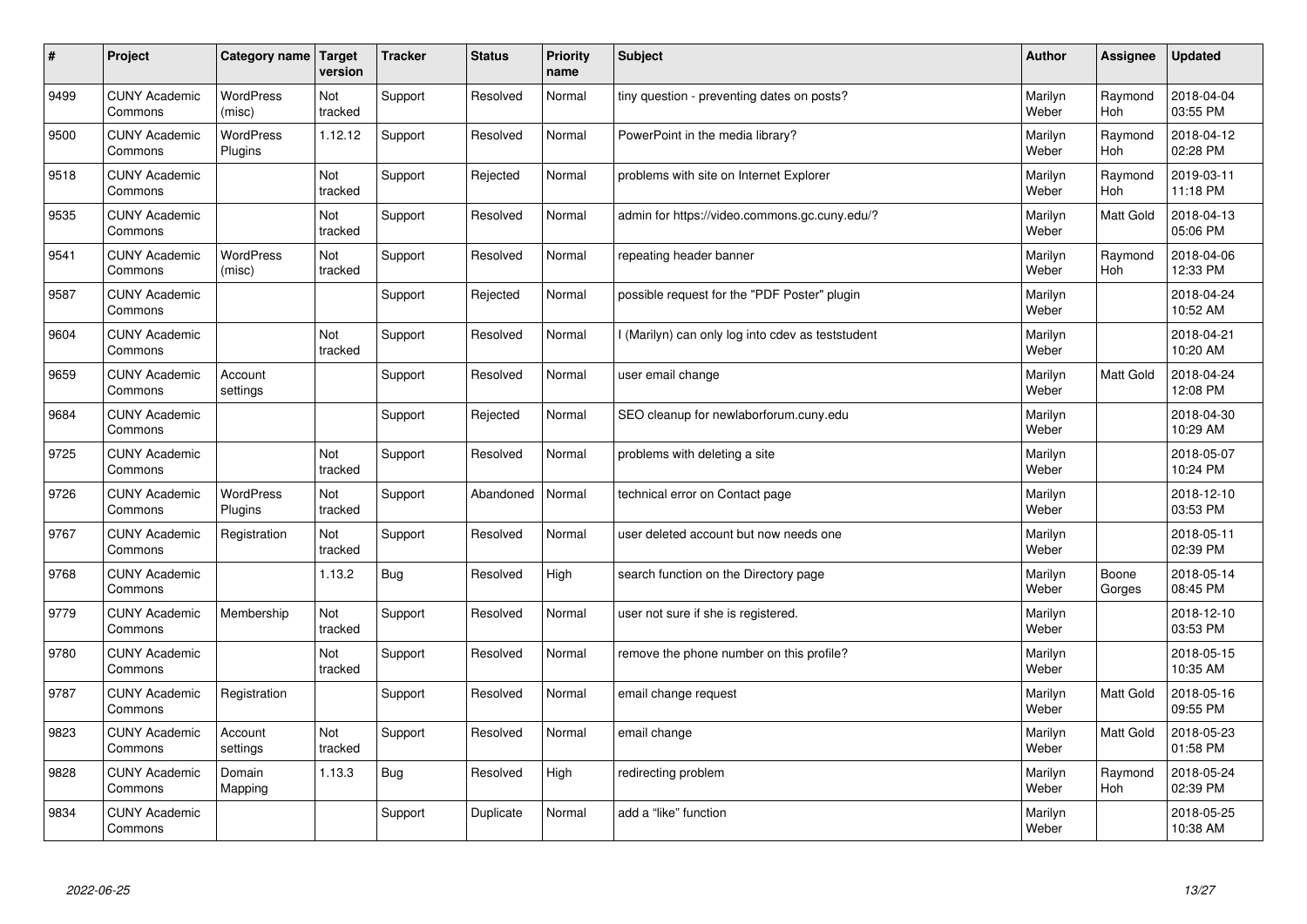| $\vert$ # | Project                         | Category name                     | Target<br>version | <b>Tracker</b> | <b>Status</b> | <b>Priority</b><br>name | <b>Subject</b>                                          | <b>Author</b>    | Assignee         | <b>Updated</b>         |
|-----------|---------------------------------|-----------------------------------|-------------------|----------------|---------------|-------------------------|---------------------------------------------------------|------------------|------------------|------------------------|
| 9835      | <b>CUNY Academic</b><br>Commons | Group Forums                      | Future<br>release | <b>Bug</b>     | Assigned      | Normal                  | add a "like" function?                                  | Marilyn<br>Weber | Erik<br>Trainer  | 2018-06-05<br>01:49 PM |
| 9885      | <b>CUNY Academic</b><br>Commons |                                   |                   | Support        | Rejected      | Normal                  | Publications field problem                              | Marilyn<br>Weber |                  | 2018-06-06<br>01:18 PM |
| 9886      | <b>CUNY Academic</b><br>Commons | cuny.is                           | Not<br>tracked    | Support        | Resolved      | Normal                  | cuny.is SSL                                             | Marilyn<br>Weber |                  | 2018-10-26<br>02:07 PM |
| 9888      | <b>CUNY Academic</b><br>Commons | <b>WordPress</b><br>Plugins       | 1.13.3            | Support        | Resolved      | Normal                  | Business directory Plug-in request                      | Marilyn<br>Weber |                  | 2018-06-12<br>11:52 AM |
| 9889      | <b>CUNY Academic</b><br>Commons |                                   | Not<br>tracked    | Support        | Resolved      | Normal                  | remove comments from activity feed?                     | Marilyn<br>Weber |                  | 2018-12-10<br>03:53 PM |
| 9919      | <b>CUNY Academic</b><br>Commons |                                   | Not<br>tracked    | Bug            | Resolved      | Normal                  | admin of https://sphcurriculum.commons.gc.cuny.edu      | Marilyn<br>Weber |                  | 2018-06-12<br>09:37 PM |
| 9927      | <b>CUNY Academic</b><br>Commons | Membership                        | Not<br>tracked    | Support        | Resolved      | Normal                  | wrong email used                                        | Marilyn<br>Weber | <b>Matt Gold</b> | 2018-06-14<br>10:21 AM |
| 9928      | <b>CUNY Academic</b><br>Commons | Account<br>settings               |                   | Support        | Resolved      | Normal                  | email change request from former student                | Marilyn<br>Weber | <b>Matt Gold</b> | 2018-06-14<br>10:20 AM |
| 9949      | <b>CUNY Academic</b><br>Commons |                                   | 1.13.4            | Support        | Resolved      | Normal                  | raise storage space limit?                              | Marilyn<br>Weber | Boone<br>Gorges  | 2018-06-26<br>12:00 PM |
| 9955      | <b>CUNY Academic</b><br>Commons | WordPress<br>Plugins              | 1.13.4            | Support        | Rejected      | Normal                  | docx converter plugin?                                  | Marilyn<br>Weber |                  | 2018-06-26<br>11:39 AM |
| 9965      | <b>CUNY Academic</b><br>Commons | <b>WordPress</b><br>Plugins       | 1.13.4            | Support        | Resolved      | Normal                  | plug-in request for OneTone Companion                   | Marilyn<br>Weber | Raymond<br>Hoh   | 2018-06-26<br>12:00 PM |
| 9992      | <b>CUNY Academic</b><br>Commons |                                   | 1.13.6            | Bug            | Resolved      | Normal                  | ACERT website down again                                | Marilyn<br>Weber |                  | 2018-07-10<br>12:15 PM |
| 9996      | <b>CUNY Academic</b><br>Commons | Membership                        | Not<br>tracked    | Support        | Rejected      | Normal                  | user email change request                               | Marilyn<br>Weber |                  | 2018-07-16<br>10:49 AM |
| 10006     | <b>CUNY Academic</b><br>Commons | Membership                        | Not<br>tracked    | Support        | Resolved      | Normal                  | another email change request                            | Marilyn<br>Weber |                  | 2018-07-13<br>12:36 PM |
| 10035     | <b>CUNY Academic</b><br>Commons |                                   | Not<br>tracked    | Bug            | Resolved      | Normal                  | Reconnecting user to site                               | Marilyn<br>Weber |                  | 2018-07-23<br>11:55 AM |
| 10059     | <b>CUNY Academic</b><br>Commons | <b>WordPress</b><br><b>Themes</b> | Not<br>tracked    | Support        | Resolved      | Normal                  | Magazine Premium theme for new site                     | Marilyn<br>Weber |                  | 2020-02-17<br>03:39 PM |
| 10066     | <b>CUNY Academic</b><br>Commons | Membership                        | Not<br>tracked    | Support        | Resolved      | Normal                  | add me as an admin to https://pkms.commons.gc.cuny.edu/ | Marilyn<br>Weber |                  | 2018-07-26<br>11:54 AM |
| 10101     | <b>CUNY Academic</b><br>Commons |                                   | 1.13.7            | <b>Bug</b>     | Resolved      | Normal                  | URL changes within Manage section of groups             | Marilyn<br>Weber |                  | 2018-08-03<br>01:54 PM |
| 10133     | <b>CUNY Academic</b><br>Commons | <b>WordPress</b><br>(misc)        | Not<br>tracked    | Support        | Resolved      | Normal                  | two Commons sites to be migrated elsewhere              | Marilyn<br>Weber |                  | 2018-12-10<br>03:54 PM |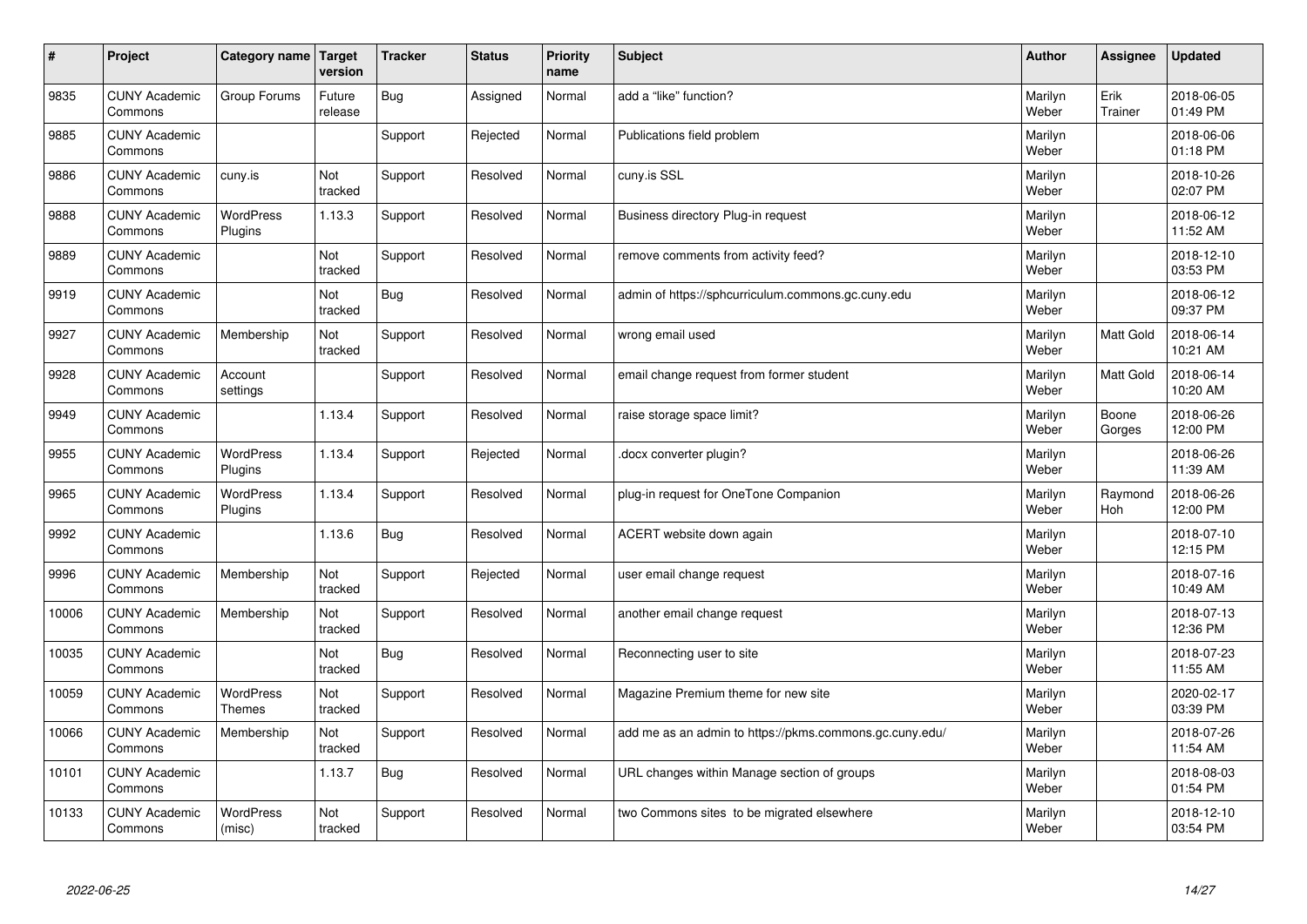| #     | Project                         | Category name                 | Target<br>version | <b>Tracker</b> | <b>Status</b>        | <b>Priority</b><br>name | <b>Subject</b>                                                                           | <b>Author</b>    | Assignee        | <b>Updated</b>         |
|-------|---------------------------------|-------------------------------|-------------------|----------------|----------------------|-------------------------|------------------------------------------------------------------------------------------|------------------|-----------------|------------------------|
| 10176 | <b>CUNY Academic</b><br>Commons | Documentation                 | Not<br>tracked    | <b>Bug</b>     | Resolved             | Normal                  | domain mapping requests                                                                  | Marilyn<br>Weber | scott voth      | 2018-08-29<br>05:30 PM |
| 10227 | <b>CUNY Academic</b><br>Commons |                               |                   | Support        | Resolved             | Normal                  | user incorrectly entered her email address                                               | Marilyn<br>Weber | Matt Gold       | 2018-08-26<br>08:55 PM |
| 10239 | <b>CUNY Academic</b><br>Commons |                               | Not<br>tracked    | Support        | Resolved             | Normal                  | musicroombooking.commons.gc.cuny.edu                                                     | Marilyn<br>Weber |                 | 2018-08-29<br>03:06 PM |
| 10240 | <b>CUNY Academic</b><br>Commons | <b>WordPress</b><br>Plugins   | 1.13.8            | Support        | Resolved             | Normal                  | require-featured-image plug-in request                                                   | Marilyn<br>Weber |                 | 2018-08-29<br>05:15 PM |
| 10245 | <b>CUNY Academic</b><br>Commons | Email<br><b>Notifications</b> | 1.13.8            | Support        | Resolved             | Urgent                  | Placeholders in action emails (activation, password reset) not being<br>properly swapped | Marilyn<br>Weber | Raymond<br>Hoh  | 2018-08-30<br>04:02 PM |
| 10256 | <b>CUNY Academic</b><br>Commons |                               |                   | Support        | Resolved             | Normal                  | email change requested                                                                   | Marilyn<br>Weber | Matt Gold       | 2018-08-29<br>02:52 PM |
| 10257 | <b>CUNY Academic</b><br>Commons | Membership                    | Not<br>tracked    | Support        | Resolved             | Normal                  | change the email from @login.cuny.edu to campu email                                     | Marilyn<br>Weber |                 | 2018-12-10<br>03:55 PM |
| 10260 | <b>CUNY Academic</b><br>Commons |                               |                   | Bug            | Rejected             | Normal                  | bad activation email                                                                     | Marilyn<br>Weber |                 | 2018-08-30<br>01:25 PM |
| 10266 | <b>CUNY Academic</b><br>Commons |                               |                   | Support        | Resolved             | Normal                  | GC email change requested                                                                | Marilyn<br>Weber | Matt Gold       | 2018-08-30<br>03:07 PM |
| 10273 | <b>CUNY Academic</b><br>Commons | Registration                  | Not<br>tracked    | Support        | Reporter<br>Feedback | Normal                  | users combining CF and campus address                                                    | Marilyn<br>Weber |                 | 2019-09-18<br>10:58 AM |
| 10298 | <b>CUNY Academic</b><br>Commons |                               | Not<br>tracked    | Support        | Resolved             | Normal                  | RSS feed to itunes problem                                                               | Marilyn<br>Weber |                 | 2018-12-10<br>03:57 PM |
| 10361 | <b>CUNY Academic</b><br>Commons | Group Forums                  | 1.13.10           | <b>Bug</b>     | Resolved             | Normal                  | forum post pending oddity                                                                | Marilyn<br>Weber |                 | 2018-09-25<br>10:45 AM |
| 10387 | <b>CUNY Academic</b><br>Commons | Membership                    | Not<br>tracked    | Support        | Resolved             | Normal                  | remove user page                                                                         | Marilyn<br>Weber |                 | 2018-09-28<br>02:26 PM |
| 10407 | <b>CUNY Academic</b><br>Commons |                               | Not<br>tracked    | Support        | Resolved             | Normal                  | toolbar problem                                                                          | Marilyn<br>Weber | Boone<br>Gorges | 2018-10-23<br>10:52 AM |
| 10440 | <b>CUNY Academic</b><br>Commons |                               | Not<br>tracked    | Support        | Resolved             | Normal                  | Acert post problem                                                                       | Marilyn<br>Weber |                 | 2018-12-10<br>03:57 PM |
| 10537 | <b>CUNY Academic</b><br>Commons |                               | Not<br>tracked    | <b>Bug</b>     | Resolved             | Normal                  | jpegs not showing                                                                        | Marilyn<br>Weber |                 | 2018-10-23<br>10:51 AM |
| 10562 | <b>CUNY Academic</b><br>Commons |                               |                   | Bug            | Rejected             | Normal                  | Commons is down                                                                          | Marilyn<br>Weber |                 | 2018-10-23<br>10:49 AM |
| 10571 | <b>CUNY Academic</b><br>Commons |                               | Not<br>tracked    | Support        | Abandoned            | Normal                  | newsletter queue problem                                                                 | Marilyn<br>Weber |                 | 2018-12-10<br>03:58 PM |
| 10606 | <b>CUNY Academic</b><br>Commons | cdev.gc.cuny.ed<br>u.         | Not<br>tracked    | Support        | Resolved             | Normal                  | problems with testing environment                                                        | Marilyn<br>Weber |                 | 2018-11-02<br>10:27 AM |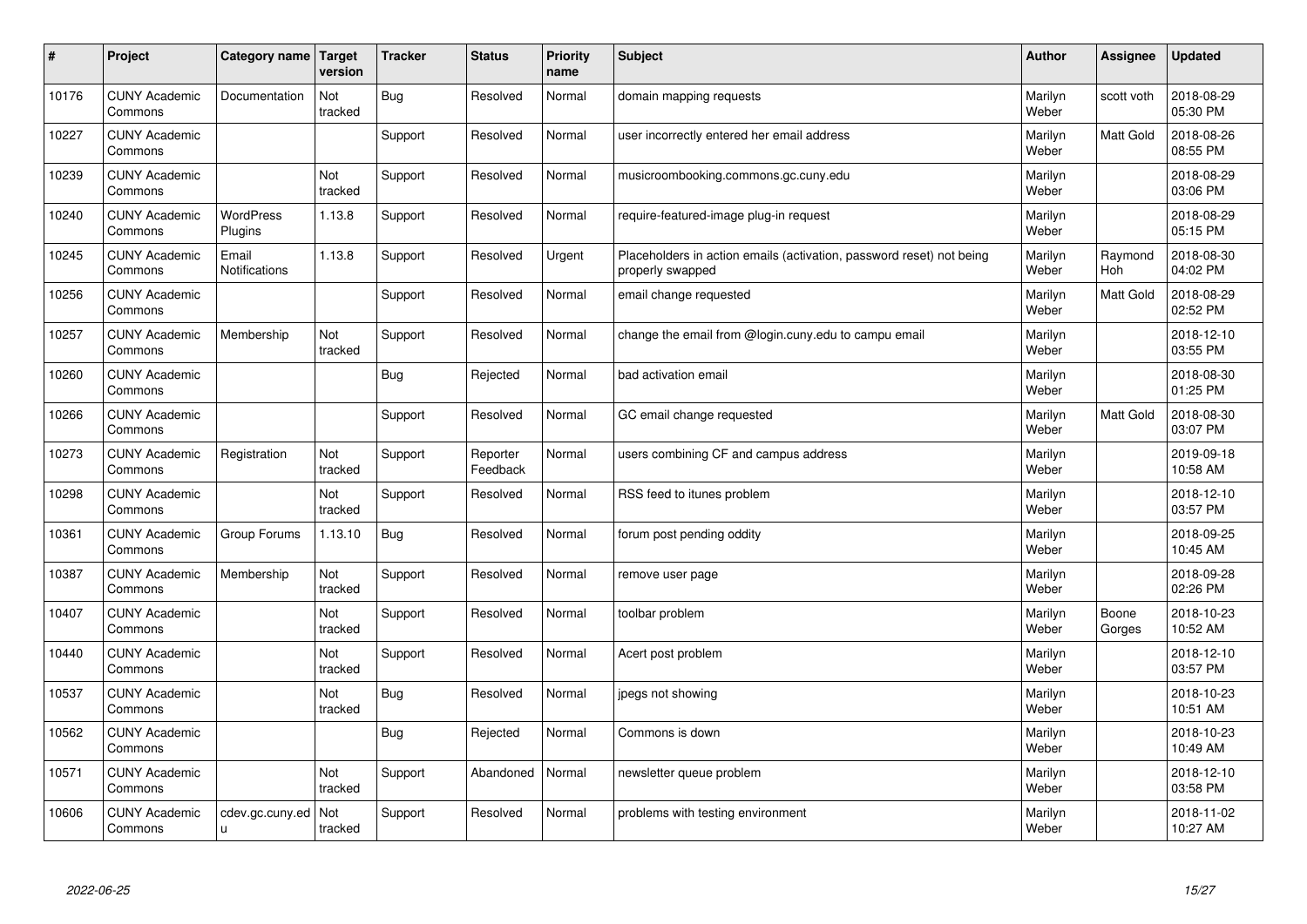| $\sharp$ | Project                         | Category name              | Target<br>version | <b>Tracker</b> | <b>Status</b>        | <b>Priority</b><br>name | <b>Subject</b>                                  | <b>Author</b>    | Assignee       | <b>Updated</b>         |
|----------|---------------------------------|----------------------------|-------------------|----------------|----------------------|-------------------------|-------------------------------------------------|------------------|----------------|------------------------|
| 10657    | <b>CUNY Academic</b><br>Commons |                            | Not<br>tracked    | Support        | Reporter<br>Feedback | Normal                  | child theme problems                            | Marilyn<br>Weber |                | 2018-11-08<br>01:19 PM |
| 10772    | <b>CUNY Academic</b><br>Commons | Groups (misc)              | 1.14.2            | Bug            | Resolved             | Normal                  | can't create groups                             | Marilyn<br>Weber |                | 2018-12-04<br>10:42 AM |
| 10810    | <b>CUNY Academic</b><br>Commons | <b>WordPress</b><br>(misc) | 1.14.2            | Bug            | Resolved             | Normal                  | Sites set as public are becoming private        | Marilyn<br>Weber |                | 2018-12-11<br>10:15 AM |
| 10820    | <b>CUNY Academic</b><br>Commons |                            | Not<br>tracked    | Support        | Resolved             | Normal                  | retrieve deleted pages/posts                    | Marilyn<br>Weber |                | 2018-12-13<br>06:33 PM |
| 10838    | <b>CUNY Academic</b><br>Commons |                            | 1.15.3            | Support        | Rejected             | Normal                  | two plugin/theme requests from a digital fellow | Marilyn<br>Weber |                | 2019-06-11<br>10:31 AM |
| 10850    | <b>CUNY Academic</b><br>Commons |                            |                   | Support        | Rejected             | Normal                  | Gravity form being resent                       | Marilyn<br>Weber |                | 2018-12-20<br>10:18 PM |
| 10910    | <b>CUNY Academic</b><br>Commons | Membership                 | Not<br>tracked    | Support        | Resolved             | Normal                  | request to be an admin to a prof's site         | Marilyn<br>Weber |                | 2019-01-04<br>10:45 AM |
| 10932    | <b>CUNY Academic</b><br>Commons |                            |                   | Support        | Resolved             | Normal                  | add me as admin to meenaalexander.com           | Marilyn<br>Weber | Matt Gold      | 2019-01-09<br>02:12 PM |
| 10941    | <b>CUNY Academic</b><br>Commons | Membership                 | Not<br>tracked    | Support        | Resolved             | Normal                  | update user email                               | Marilyn<br>Weber |                | 2019-02-13<br>02:24 PM |
| 10986    | <b>CUNY Academic</b><br>Commons |                            | Not<br>tracked    | Support        | Resolved             | Normal                  | PDF embedder provoking error                    | Marilyn<br>Weber |                | 2019-03-29<br>04:28 PM |
| 11002    | <b>CUNY Academic</b><br>Commons |                            | Not<br>tracked    | Support        | Resolved             | Normal                  | open link in a new tab not working              | Marilyn<br>Weber |                | 2019-06-03<br>07:57 PM |
| 11003    | <b>CUNY Academic</b><br>Commons |                            | Not<br>tracked    | Support        | Resolved             | Normal                  | user email change                               | Marilyn<br>Weber |                | 2019-01-24<br>02:50 PM |
| 11006    | <b>CUNY Academic</b><br>Commons | Groups (misc)              | 1.14.6            | Support        | Resolved             | Normal                  | removing members from a group isn't working     | Marilyn<br>Weber |                | 2019-01-24<br>03:18 PM |
| 11017    | <b>CUNY Academic</b><br>Commons |                            | Not<br>tracked    | Support        | Resolved             | Normal                  | site didn't save?                               | Marilyn<br>Weber |                | 2019-01-25<br>03:47 PM |
| 11029    | <b>CUNY Academic</b><br>Commons | Authentication             | 1.14.9            | Support        | Resolved             | Normal                  | Sujatha Fernandes cannot edit her site          | Marilyn<br>Weber | Raymond<br>Hoh | 2019-03-26<br>12:10 PM |
| 11031    | <b>CUNY Academic</b><br>Commons |                            | Not<br>tracked    | Support        | Resolved             | Normal                  | new group with seemingly old topics             | Marilyn<br>Weber |                | 2019-02-11<br>12:17 PM |
| 11088    | <b>CUNY Academic</b><br>Commons | Group Blogs                | Not<br>tracked    | Bug            | Resolved             | Normal                  | no notification for comments                    | Marilyn<br>Weber |                | 2019-02-15<br>03:30 PM |
| 11091    | <b>CUNY Academic</b><br>Commons | <b>BuddyPress</b><br>Docs  | 1.14.7            | Support        | Resolved             | Normal                  | word limit for comments on a group doc?         | Marilyn<br>Weber |                | 2019-02-26<br>02:04 PM |
| 11127    | <b>CUNY Academic</b><br>Commons | Membership                 | Not<br>tracked    | Support        | Resolved             | Normal                  | user with new campus affiliation                | Marilyn<br>Weber |                | 2019-02-19<br>02:09 PM |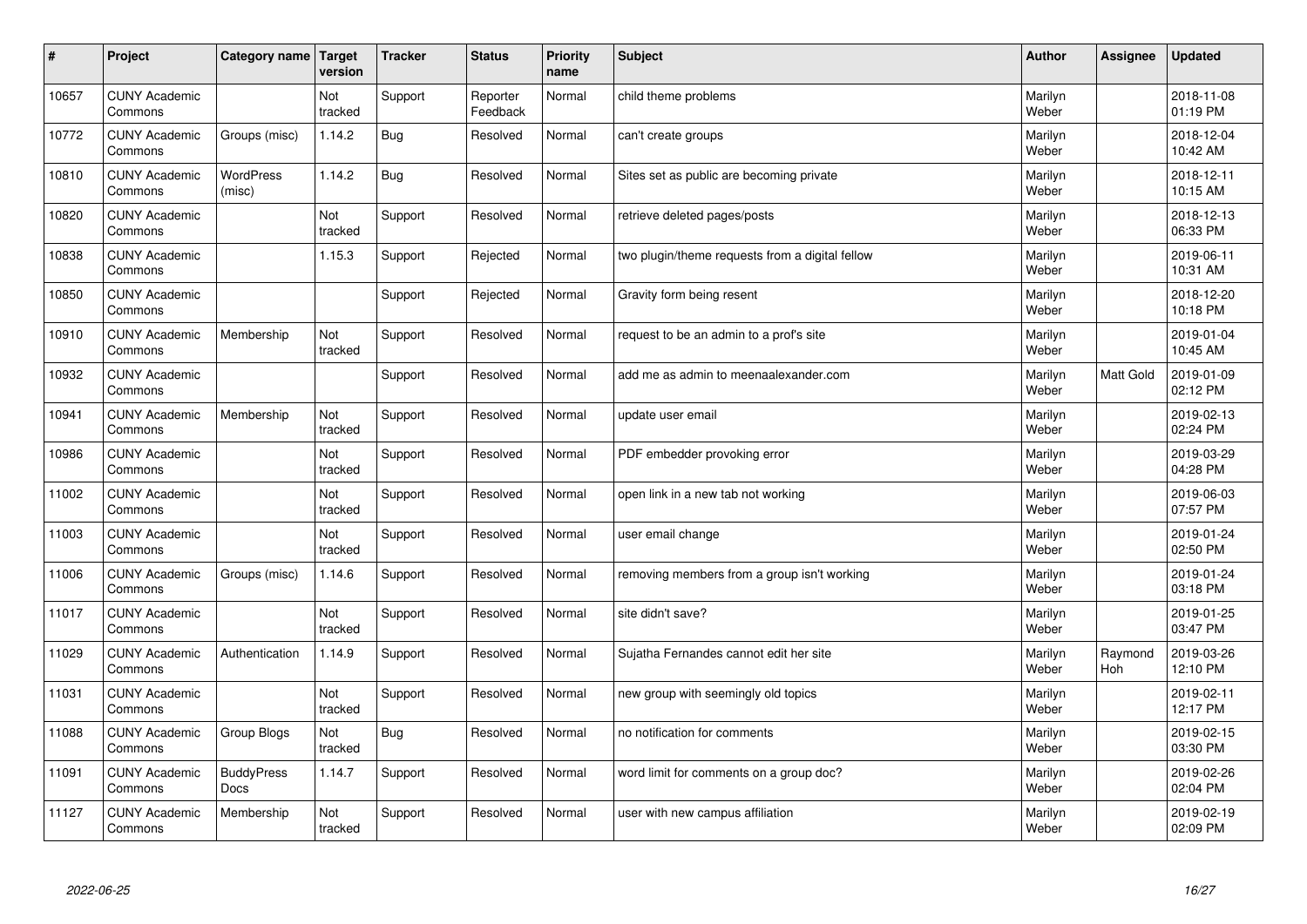| $\vert$ # | Project                         | Category name Target        | version        | <b>Tracker</b> | <b>Status</b>        | <b>Priority</b><br>name | <b>Subject</b>                                               | <b>Author</b>    | <b>Assignee</b>       | <b>Updated</b>         |
|-----------|---------------------------------|-----------------------------|----------------|----------------|----------------------|-------------------------|--------------------------------------------------------------|------------------|-----------------------|------------------------|
| 11147     | <b>CUNY Academic</b><br>Commons | Membership                  | Not<br>tracked | Support        | Resolved             | Normal                  | employee email change                                        | Marilyn<br>Weber |                       | 2019-03-12<br>03:58 PM |
| 11149     | <b>CUNY Academic</b><br>Commons |                             | Not<br>tracked | Support        | Reporter<br>Feedback | Normal                  | comments getting blocked                                     | Marilyn<br>Weber | Raymond<br>Hoh        | 2019-03-26<br>11:40 AM |
| 11198     | <b>CUNY Academic</b><br>Commons |                             | Not<br>tracked | Support        | Resolved             | Normal                  | former CUNY employee                                         | Marilyn<br>Weber |                       | 2019-03-07<br>02:21 PM |
| 11205     | <b>CUNY Academic</b><br>Commons | <b>WordPress</b><br>Plugins | Not<br>tracked | Support        | Resolved             | Normal                  | problems with Google calendar                                | Marilyn<br>Weber | Raymond<br>Hoh        | 2019-03-11<br>02:17 PM |
| 11210     | <b>CUNY Academic</b><br>Commons | Membership                  | Not<br>tracked | Support        | Resolved             | Normal                  | Please change the email                                      | Marilyn<br>Weber |                       | 2019-03-11<br>04:16 PM |
| 11211     | <b>CUNY Academic</b><br>Commons | WordPress<br><b>Themes</b>  | 1.14.8         | Support        | Resolved             | Normal                  | user needs to edit the HTML coding                           | Marilyn<br>Weber |                       | 2019-03-12<br>11:20 AM |
| 11217     | <b>CUNY Academic</b><br>Commons | Membership                  | Not<br>tracked | Support        | Resolved             | Normal                  | Another email update                                         | Marilyn<br>Weber |                       | 2019-03-12<br>03:37 PM |
| 11225     | <b>CUNY Academic</b><br>Commons |                             | Not<br>tracked | Support        | Resolved             | Normal                  | bulk upload?                                                 | Marilyn<br>Weber |                       | 2019-09-18<br>10:31 AM |
| 11233     | <b>CUNY Academic</b><br>Commons |                             | 1.14.9         | Support        | Resolved             | Normal                  | Hotiar?                                                      | Marilyn<br>Weber |                       | 2019-03-26<br>12:10 PM |
| 11267     | <b>CUNY Academic</b><br>Commons |                             |                | Support        | Rejected             | Normal                  | signing up with a nonCUNY signup code from the Register page | Marilyn<br>Weber |                       | 2019-03-26<br>03:00 PM |
| 11294     | <b>CUNY Academic</b><br>Commons | Account<br>settings         | Not<br>tracked | Support        | Resolved             | Normal                  | student emgail change                                        | Marilyn<br>Weber | Matt Gold             | 2019-04-07<br>09:11 PM |
| 11448     | <b>CUNY Academic</b><br>Commons | <b>BuddyPress</b><br>(misc) | 1.15.1         | Support        | Resolved             | Normal                  | sole administrator listed on sites is not an admin at all?   | Marilyn<br>Weber | Raymond<br><b>Hoh</b> | 2019-05-14<br>11:15 AM |
| 11453     | <b>CUNY Academic</b><br>Commons | WordPress<br>(misc)         | 1.15.2         | <b>Bug</b>     | Resolved             | Normal                  | 403 error on Firefox                                         | Marilyn<br>Weber | Raymond<br>Hoh        | 2019-05-28<br>11:46 AM |
| 11483     | <b>CUNY Academic</b><br>Commons |                             | 1.15.2         | <b>Bug</b>     | Resolved             | Normal                  | "Add New user" not working                                   | Marilyn<br>Weber |                       | 2019-05-21<br>02:26 PM |
| 11509     | <b>CUNY Academic</b><br>Commons |                             | Not<br>tracked | Support        | Reporter<br>Feedback | Normal                  | deleted Page causing a Menu problem?                         | Marilyn<br>Weber |                       | 2019-06-04<br>09:54 AM |
| 11516     | <b>CUNY Academic</b><br>Commons | Membership                  | Not<br>tracked | Support        | Resolved             | Normal                  | request for email change                                     | Marilyn<br>Weber |                       | 2019-06-04<br>01:48 PM |
| 11519     | <b>CUNY Academic</b><br>Commons |                             | Not<br>tracked | Support        | Assigned             | Normal                  | comment option not appearing                                 | Marilyn<br>Weber |                       | 2019-09-24<br>10:28 AM |
| 11567     | <b>CUNY Academic</b><br>Commons | <b>Group Files</b>          | 1.15.4         | <b>Bug</b>     | Resolved             | Normal                  | Group files pagination doesn't work properly in folders      | Marilyn<br>Weber | Boone<br>Gorges       | 2019-06-25<br>04:22 PM |
| 11609     | <b>CUNY Academic</b><br>Commons |                             | 1.15.5         | Support        | Resolved             | Normal                  | Mixed Content flag                                           | Marilyn<br>Weber |                       | 2019-06-27<br>06:54 PM |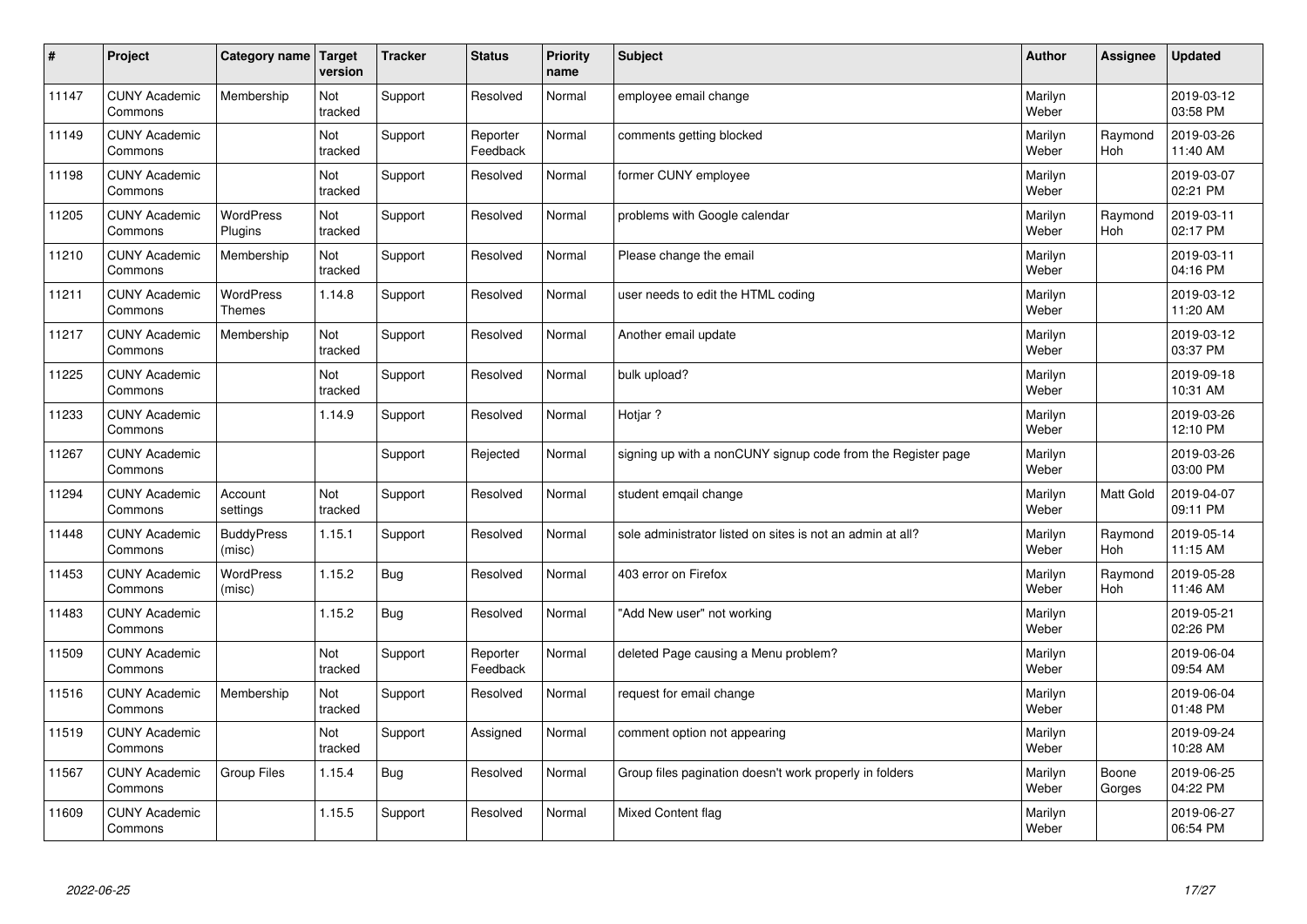| #     | Project                         | Category name               | <b>Target</b><br>version | <b>Tracker</b> | <b>Status</b>        | <b>Priority</b><br>name | <b>Subject</b>                                                                                        | <b>Author</b>    | Assignee              | <b>Updated</b>         |
|-------|---------------------------------|-----------------------------|--------------------------|----------------|----------------------|-------------------------|-------------------------------------------------------------------------------------------------------|------------------|-----------------------|------------------------|
| 11634 | <b>CUNY Academic</b><br>Commons | <b>WordPress</b><br>(misc)  | Not<br>tracked           | <b>Bug</b>     | Rejected             | Normal                  | 'Insert Read More Tag" working oddly                                                                  | Marilyn<br>Weber | Raymond<br>Hoh        | 2019-07-15<br>11:48 PM |
| 11647 | <b>CUNY Academic</b><br>Commons |                             | 1.15.6                   | Support        | Resolved             | Normal                  | <b>Tribulant Newsletters update</b>                                                                   | Marilyn<br>Weber |                       | 2019-07-18<br>02:27 PM |
| 11650 | <b>CUNY Academic</b><br>Commons |                             | Not<br>tracked           | Support        | Resolved             | Normal                  | https://commons.gc.cuny.edu/groups/introduction-to-literary-studies-eng<br>ish-252-at-hunter-college/ | Marilyn<br>Weber |                       | 2019-07-18<br>02:28 PM |
| 11665 | <b>CUNY Academic</b><br>Commons |                             |                          | Support        | Resolved             | Immediate               | 'My Groups" conflating two groups                                                                     | Marilyn<br>Weber |                       | 2019-07-24<br>10:43 PM |
| 11771 | <b>CUNY Academic</b><br>Commons |                             | Not<br>tracked           | Support        | Reporter<br>Feedback | Normal                  | post displays in sections                                                                             | Marilyn<br>Weber |                       | 2019-08-20<br>10:34 AM |
| 11787 | <b>CUNY Academic</b><br>Commons |                             | Not<br>tracked           | Support        | Reporter<br>Feedback | Normal                  | automated comments notifications on ZenDesk                                                           | Marilyn<br>Weber |                       | 2019-08-26<br>06:18 PM |
| 11811 | <b>CUNY Academic</b><br>Commons |                             | Not<br>tracked           | Support        | Duplicate            | Normal                  | Content of Publications widget on profile page being erased on save                                   | Marilyn<br>Weber |                       | 2019-10-08<br>11:16 AM |
| 11813 | <b>CUNY Academic</b><br>Commons | WordPress<br>Plugins        | 1.15.9                   | Support        | Resolved             | Normal                  | 'Change Password Protected Message" plugin requests                                                   | Marilyn<br>Weber |                       | 2019-09-10<br>05:57 PM |
| 11832 | <b>CUNY Academic</b><br>Commons | <b>WordPress</b><br>Plugins | 1.15.11                  | Support        | Resolved             | Normal                  | Yoast SEO premium for sexgenlab.org                                                                   | Marilyn<br>Weber |                       | 2019-10-08<br>11:22 AM |
| 11848 | <b>CUNY Academic</b><br>Commons |                             | Not<br>tracked           | Support        | Hold                 | Normal                  | a Dean of Faculty wants to share a large file                                                         | Marilyn<br>Weber |                       | 2019-09-24<br>08:44 AM |
| 11865 | <b>CUNY Academic</b><br>Commons | Onboarding                  | 1.15.10                  | Bug            | Resolved             | Normal                  | Site name not appearing in "Membership" lists of Invitation modal                                     | Marilyn<br>Weber | Boone<br>Gorges       | 2019-09-24<br>11:09 AM |
| 11866 | <b>CUNY Academic</b><br>Commons | WordPress<br><b>Themes</b>  | 1.15.10                  | Support        | Resolved             | Normal                  | problem with project widget and the 'skills' to generate tags                                         | Marilyn<br>Weber | Raymond<br><b>Hoh</b> | 2019-09-19<br>03:20 PM |
| 11896 | <b>CUNY Academic</b><br>Commons |                             | Not<br>tracked           | Support        | Resolved             | Normal                  | https://thenurseswritingproject.commons.gc.cuny.edu                                                   | Marilyn<br>Weber |                       | 2019-09-24<br>08:09 AM |
| 11907 | <b>CUNY Academic</b><br>Commons | Public Portfolio            | 1.15.13                  | Support        | Resolved             | Normal                  | more publications problems (in profile)                                                               | Marilyn<br>Weber |                       | 2019-11-04<br>11:16 AM |
| 11908 | <b>CUNY Academic</b><br>Commons | Spam/Spam<br>Prevention     | 1.17.7                   | Support        | Resolved             | Normal                  | overeager spam filter                                                                                 | Marilyn<br>Weber | Raymond<br>Hoh        | 2020-11-05<br>04:36 PM |
| 11912 | <b>CUNY Academic</b><br>Commons |                             |                          | Support        | Resolved             | Normal                  | influence search results?                                                                             | Marilyn<br>Weber |                       | 2020-02-11<br>10:51 AM |
| 11915 | <b>CUNY Academic</b><br>Commons |                             | Not<br>tracked           | Support        | Resolved             | Normal                  | User not in list                                                                                      | Marilyn<br>Weber |                       | 2019-10-28<br>10:13 AM |
| 11922 | <b>CUNY Academic</b><br>Commons | Membership                  | Not<br>tracked           | Support        | Resolved             | Normal                  | https://commons.gc.cuny.edu/members/cunyhealthequity/                                                 | Marilyn<br>Weber |                       | 2019-10-02<br>04:05 PM |
| 11961 | <b>CUNY Academic</b><br>Commons | Membership                  | Not<br>tracked           | Support        | Resolved             | Normal                  | switch email for student user                                                                         | Marilyn<br>Weber |                       | 2019-10-09<br>01:56 PM |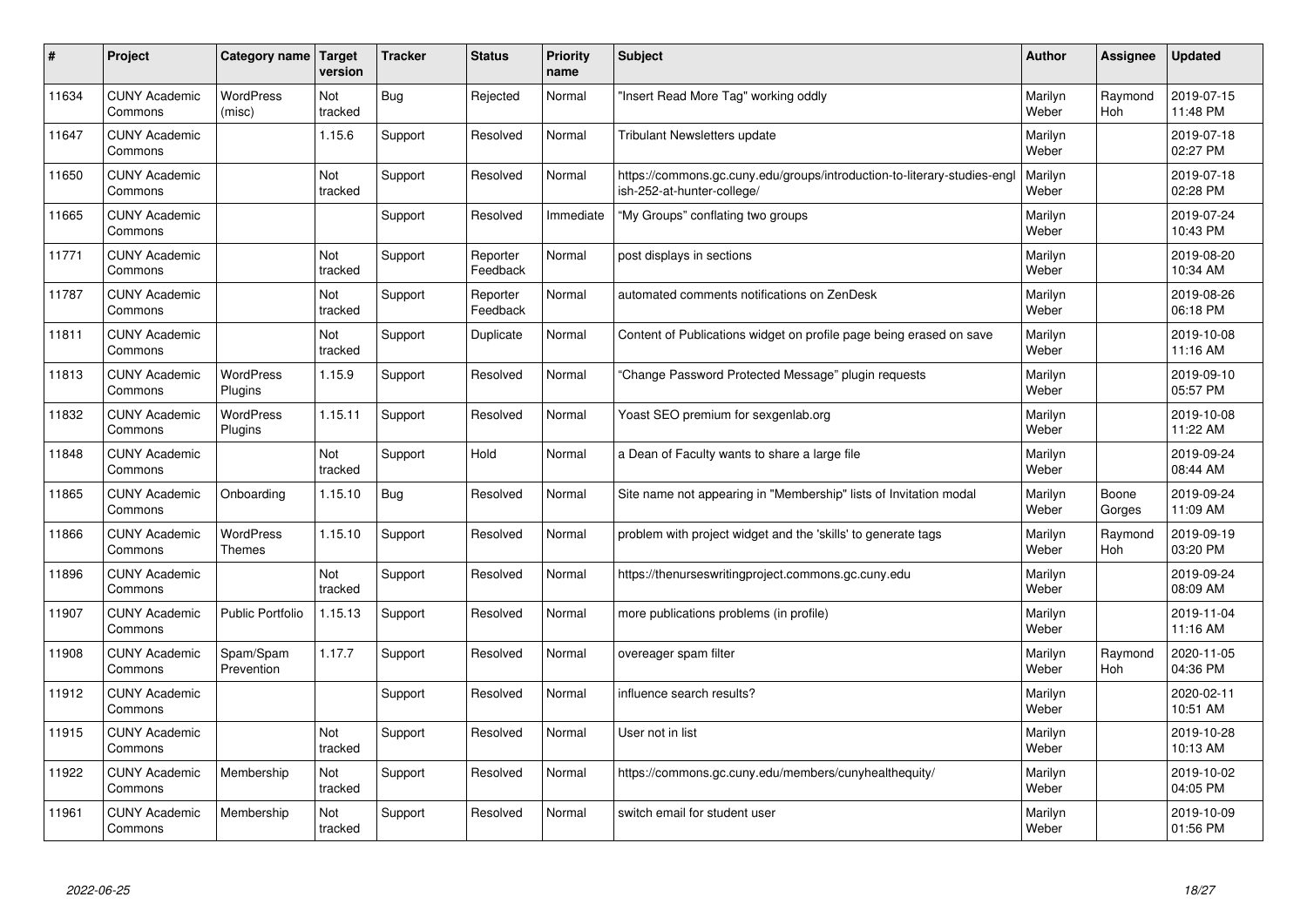| #     | Project                         | Category name   Target            | version           | <b>Tracker</b> | <b>Status</b>        | <b>Priority</b><br>name | <b>Subject</b>                                                                             | <b>Author</b>    | <b>Assignee</b>  | <b>Updated</b>         |
|-------|---------------------------------|-----------------------------------|-------------------|----------------|----------------------|-------------------------|--------------------------------------------------------------------------------------------|------------------|------------------|------------------------|
| 11964 | <b>CUNY Academic</b><br>Commons | Layout                            | 1.15.12           | <b>Bug</b>     | Resolved             | Normal                  | https://commons.gc.cuny.edu/create/ not displaying correctly in Edge                       | Marilyn<br>Weber | Raymond<br>Hoh   | 2019-10-22<br>11:54 AM |
| 11971 | <b>CUNY Academic</b><br>Commons | Email<br>Notifications            | Future<br>release | <b>Bug</b>     | Reporter<br>Feedback | Low                     | Pictures obscured in emailed post notifications                                            | Marilyn<br>Weber | Raymond<br>Hoh   | 2019-11-21<br>01:14 PM |
| 11976 | <b>CUNY Academic</b><br>Commons | WordPress<br><b>Themes</b>        | Not<br>tracked    | Support        | Resolved             | Normal                  | ColorMag request                                                                           | Marilyn<br>Weber |                  | 2021-02-01<br>10:25 AM |
| 11977 | <b>CUNY Academic</b><br>Commons |                                   | Not<br>tracked    | Support        | Resolved             | Normal                  | please remove me from many sites                                                           | Marilyn<br>Weber |                  | 2019-11-21<br>01:05 PM |
| 12006 | <b>CUNY Academic</b><br>Commons | Group<br>Invitations              | 1.15.13           | Bug            | Resolved             | Immediate               | Invite system is broken.                                                                   | Marilyn<br>Weber | Boone<br>Gorges  | 2019-10-23<br>10:16 AM |
| 12038 | <b>CUNY Academic</b><br>Commons |                                   | 1.15.13           | Bug            | Resolved             | Normal                  | admin visibility problem at careerplan.commons.gc.cuny.edu                                 | Marilyn<br>Weber |                  | 2019-11-12<br>10:20 AM |
| 12137 | <b>CUNY Academic</b><br>Commons | <b>WordPress</b><br><b>Themes</b> | Not<br>tracked    | Support        | Resolved             | Normal                  | media player problem                                                                       | Marilyn<br>Weber |                  | 2019-12-12<br>08:52 PM |
| 12156 | <b>CUNY Academic</b><br>Commons | <b>Blogs</b><br>(BuddyPress)      | Not<br>tracked    | Support        | Resolved             | Normal                  | My Sites list (Commons Profile or Sites directory) doesn't match toolbar<br>dropdown       | Marilyn<br>Weber |                  | 2019-12-11<br>10:20 AM |
| 12165 | <b>CUNY Academic</b><br>Commons | <b>BuddyPress</b><br>(misc)       | Not<br>tracked    | Support        | Resolved             | Normal                  | two reports of Profile problems                                                            | Marilyn<br>Weber | Boone<br>Gorges  | 2019-12-04<br>05:06 PM |
| 12176 | <b>CUNY Academic</b><br>Commons |                                   | Not<br>tracked    | Support        | Resolved             | Normal                  | Mp4s?                                                                                      | Marilyn<br>Weber |                  | 2019-12-05<br>11:04 AM |
| 12190 | <b>CUNY Academic</b><br>Commons | <b>Blogs</b><br>(BuddyPress)      | Not<br>tracked    | Support        | Resolved             | Normal                  | Site avatar in directory is not what user expects                                          | Marilyn<br>Weber |                  | 2019-12-12<br>08:51 PM |
| 12205 | <b>CUNY Academic</b><br>Commons |                                   |                   | Support        | Rejected             | Normal                  | possible update to the 2019 theme?                                                         | Marilyn<br>Weber |                  | 2020-01-14<br>12:08 PM |
| 12302 | <b>CUNY Academic</b><br>Commons | <b>WordPress</b><br><b>Themes</b> | 1.16.4            | Support        | Resolved             | Normal                  | Pictorio theme request                                                                     | Marilyn<br>Weber | Raymond<br>Hoh   | 2020-01-28<br>11:44 AM |
| 12334 | <b>CUNY Academic</b><br>Commons |                                   |                   | Support        | Resolved             | Normal                  | request for a Redmine account                                                              | Marilyn<br>Weber | <b>Matt Gold</b> | 2020-01-30<br>12:01 PM |
| 12346 | <b>CUNY Academic</b><br>Commons | Redmine                           |                   | Support        | Resolved             | Normal                  | another Redmine request                                                                    | Marilyn<br>Weber | Matt Gold        | 2020-01-30<br>08:20 PM |
| 12350 | <b>CUNY Academic</b><br>Commons | <b>Blogs</b><br>(BuddyPress)      | Not<br>tracked    | Support        | Reporter<br>Feedback | Normal                  | URL creation problem                                                                       | Marilyn<br>Weber |                  | 2020-02-03<br>11:27 AM |
| 12352 | <b>CUNY Academic</b><br>Commons |                                   | Not<br>tracked    | Support        | <b>New</b>           | Normal                  | 'posts list" page builder block option                                                     | Marilyn<br>Weber |                  | 2020-02-03<br>01:29 PM |
| 12354 | <b>CUNY Academic</b><br>Commons | WordPress<br>Plugins              | 1.16.5            | Bug            | Resolved             | Urgent                  | sites (including Net-Art) are reporting critical issues                                    | Marilyn<br>Weber | Raymond<br>Hoh   | 2020-02-02<br>03:16 PM |
| 12360 | <b>CUNY Academic</b><br>Commons | WordPress<br><b>Themes</b>        | Not<br>tracked    | <b>Bug</b>     | Reporter<br>Feedback | Normal                  | site just says "DANTE We are currently in maintenance mode, please<br>check back shortly." | Marilyn<br>Weber |                  | 2020-02-04<br>12:13 PM |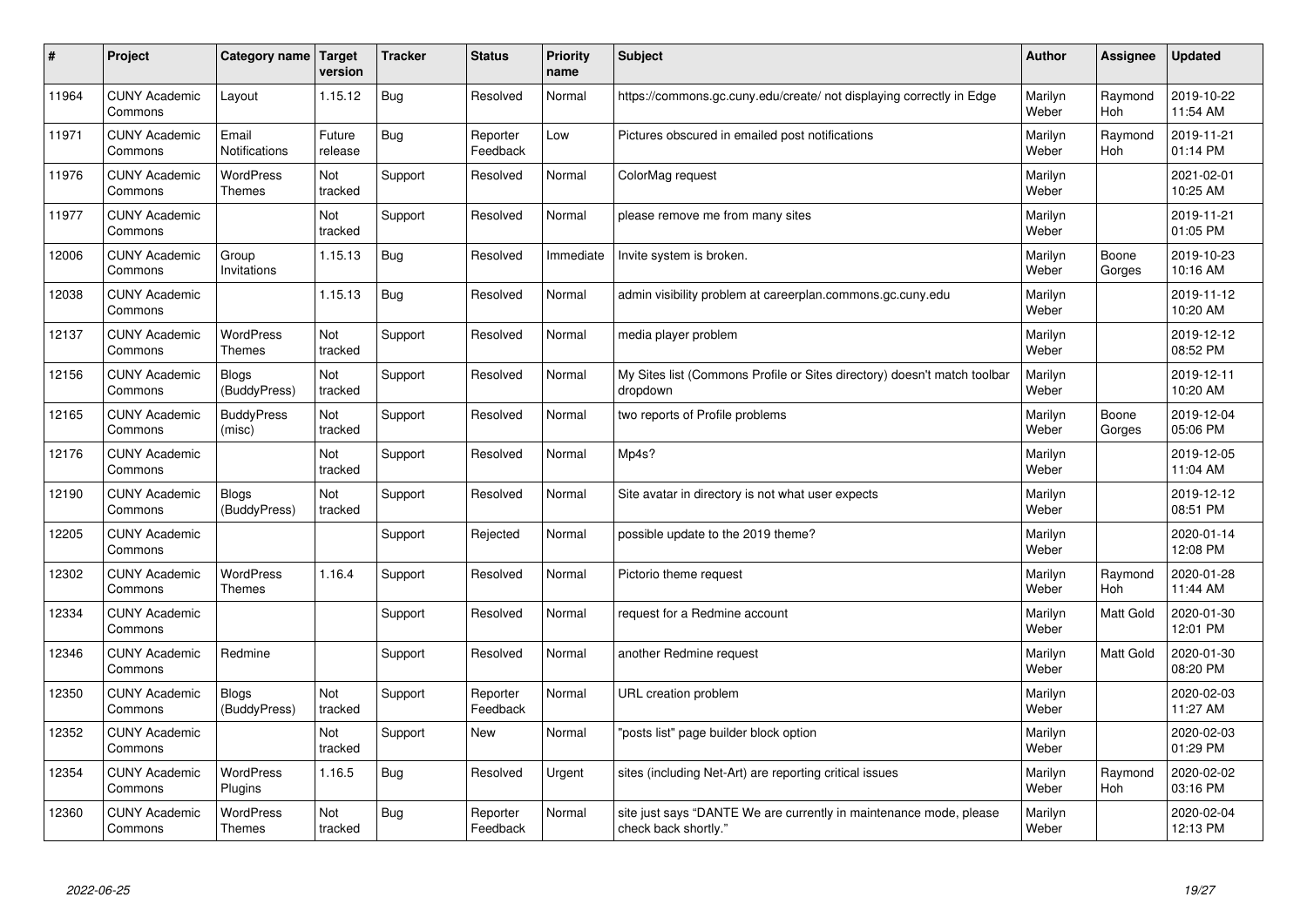| #     | Project                         | Category name   Target      | version        | <b>Tracker</b> | <b>Status</b>        | <b>Priority</b><br>name | <b>Subject</b>                                                                          | <b>Author</b>    | <b>Assignee</b>       | <b>Updated</b>         |
|-------|---------------------------------|-----------------------------|----------------|----------------|----------------------|-------------------------|-----------------------------------------------------------------------------------------|------------------|-----------------------|------------------------|
| 12363 | <b>CUNY Academic</b><br>Commons | <b>WordPress</b><br>Plugins | 1.16.5         | Bug            | Resolved             | Urgent                  | more bbPress problems - now students unable to post either a new<br>thread or a comment | Marilyn<br>Weber | Raymond<br>Hoh        | 2020-03-17<br>03:07 PM |
| 12382 | <b>CUNY Academic</b><br>Commons | Membership                  | Not<br>tracked | Support        | New                  | Normal                  | Email request change                                                                    | Marilyn<br>Weber | Marilyn<br>Weber      | 2020-02-06<br>12:56 PM |
| 12393 | <b>CUNY Academic</b><br>Commons | WordPress<br>(misc)         |                | Support        | Resolved             | High                    | size limit for files                                                                    | Marilyn<br>Weber |                       | 2020-02-18<br>10:13 AM |
| 12395 | <b>CUNY Academic</b><br>Commons | Spam/Spam<br>Prevention     | Not<br>tracked | Support        | Resolved             | Normal                  | comments again being blocked                                                            | Marilyn<br>Weber | Raymond<br>Hoh        | 2020-03-10<br>11:13 AM |
| 12427 | <b>CUNY Academic</b><br>Commons |                             | Not<br>tracked | Support        | Resolved             | Normal                  | organizing PDF on a site?                                                               | Marilyn<br>Weber | scott voth            | 2020-03-10<br>11:11 AM |
| 12483 | <b>CUNY Academic</b><br>Commons |                             | 1.16.7         | Bug            | Resolved             | High                    | post error                                                                              | Marilyn<br>Weber |                       | 2020-02-28<br>02:44 PM |
| 12487 | <b>CUNY Academic</b><br>Commons | Group Forums                | 1.16.7         | <b>Bug</b>     | Resolved             | Normal                  | group posting problems?                                                                 | Marilyn<br>Weber | Raymond<br><b>Hoh</b> | 2020-03-10<br>11:40 AM |
| 12515 | <b>CUNY Academic</b><br>Commons | cuny.is                     | 1.16.7         | Support        | Resolved             | Normal                  | AJAX actions on cuny.is admin page are failing                                          | Marilyn<br>Weber |                       | 2020-03-10<br>11:57 AM |
| 12543 | <b>CUNY Academic</b><br>Commons | <b>Public Portfolio</b>     | Not<br>tracked | Support        | Resolved             | Normal                  | User cannot find profile edit button                                                    | Marilyn<br>Weber | scott voth            | 2020-03-22<br>02:49 PM |
| 12584 | <b>CUNY Academic</b><br>Commons |                             | Not<br>tracked | Bug            | Resolved             | Urgent                  | No way to register                                                                      | Marilyn<br>Weber |                       | 2020-03-27<br>02:38 PM |
| 12676 | <b>CUNY Academic</b><br>Commons | <b>WordPress</b><br>Plugins | 1.16.10        | Support        | Resolved             | Normal                  | request for Require Post Category plug-in                                               | Marilyn<br>Weber |                       | 2020-04-28<br>11:03 AM |
| 12741 | <b>CUNY Academic</b><br>Commons | <b>WordPress</b><br>Plugins | Not<br>tracked | Support        | Reporter<br>Feedback | Normal                  | Tableau Public Viz Block                                                                | Marilyn<br>Weber | Raymond<br>Hoh        | 2020-05-12<br>11:00 AM |
| 12777 | <b>CUNY Academic</b><br>Commons |                             | 1.16.14        | Support        | Resolved             | Normal                  | request to include custom javascript into a Commons-hosted site                         | Marilyn<br>Weber |                       | 2020-06-16<br>04:03 PM |
| 12861 | <b>CUNY Academic</b><br>Commons |                             |                | Support        | Resolved             | Normal                  | trouble with YouTube                                                                    | Marilyn<br>Weber | Raymond<br>Hoh        | 2020-06-09<br>11:16 AM |
| 12905 | <b>CUNY Academic</b><br>Commons |                             | 1.16.14        | Support        | Resolved             | Normal                  | trouble embedding a flipbook from Flipsnack                                             | Marilyn<br>Weber | Boone<br>Gorges       | 2020-06-23<br>10:53 AM |
| 12960 | <b>CUNY Academic</b><br>Commons |                             | 1.16.14        | Support        | Resolved             | Normal                  | mutiple plugin in requests                                                              | Marilyn<br>Weber | Boone<br>Gorges       | 2020-06-23<br>10:53 AM |
| 12986 | <b>CUNY Academic</b><br>Commons |                             |                | Support        | Rejected             | Normal                  | Someone is trying to create accounts using random CUNY entity emails                    | Marilyn<br>Weber |                       | 2020-07-02<br>09:47 PM |
| 12999 | <b>CUNY Academic</b><br>Commons |                             | 1.18.1         | Support        | Resolved             | Normal                  | request for Dentist theme                                                               | Marilyn<br>Weber | Boone<br>Gorges       | 2020-12-22<br>03:31 PM |
| 13012 | <b>CUNY Academic</b><br>Commons | <b>WordPress</b><br>(misc)  |                | Support        | Rejected             | Normal                  | icon image associated with the teaching template's Creative Commons<br>License          | Marilyn<br>Weber | Raymond<br>Hoh        | 2020-08-25<br>10:56 AM |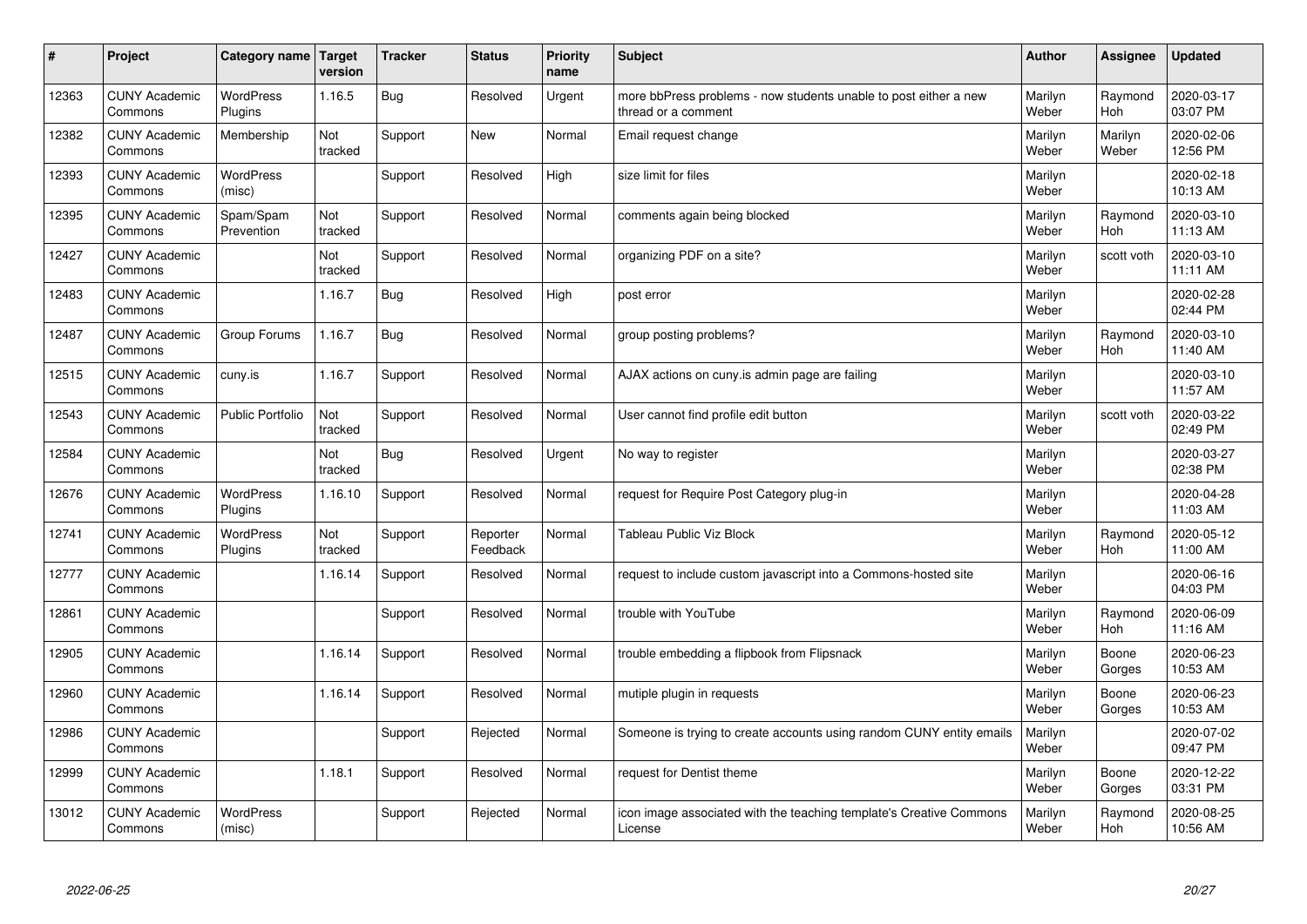| $\pmb{\#}$ | Project                         | Category name                     | Target<br>version | <b>Tracker</b> | <b>Status</b>        | <b>Priority</b><br>name | <b>Subject</b>                                                | <b>Author</b>    | Assignee        | <b>Updated</b>         |
|------------|---------------------------------|-----------------------------------|-------------------|----------------|----------------------|-------------------------|---------------------------------------------------------------|------------------|-----------------|------------------------|
| 13013      | <b>CUNY Academic</b><br>Commons |                                   | Not<br>tracked    | <b>Bug</b>     | Resolved             | Normal                  | an invite to Group Admins from Brian Foote?!                  | Marilyn<br>Weber |                 | 2020-07-07<br>02:36 PM |
| 13016      | <b>CUNY Academic</b><br>Commons | Shortcodes and<br>embeds          | 1.16.15           | Support        | Resolved             | Normal                  | possible to run code examples, like in Jupyter Notebooks?     | Marilyn<br>Weber |                 | 2020-07-16<br>11:52 AM |
| 13034      | <b>CUNY Academic</b><br>Commons |                                   | Not<br>tracked    | Support        | Reporter<br>Feedback | Normal                  | a site is asking people to join the Commons to get a download | Marilyn<br>Weber |                 | 2020-07-12<br>07:23 AM |
| 13065      | <b>CUNY Academic</b><br>Commons |                                   | Not<br>tracked    | Support        | Resolved             | Normal                  | can't invite new user to group                                | Marilyn<br>Weber |                 | 2020-07-22<br>04:24 PM |
| 13085      | <b>CUNY Academic</b><br>Commons | Domain<br>Mapping                 | Not<br>tracked    | Support        | Resolved             | Normal                  | domain mapping request                                        | Marilyn<br>Weber | Matt Gold       | 2020-07-28<br>03:33 PM |
| 13091      | <b>CUNY Academic</b><br>Commons |                                   | 1.17.0            | Support        | Resolved             | Normal                  | problem with latex (math equations)                           | Marilyn<br>Weber |                 | 2020-07-28<br>11:09 AM |
| 13116      | <b>CUNY Academic</b><br>Commons | ZenDesk                           | 1.17.1            | Support        | Resolved             | Normal                  | support/send us a message link obscured                       | Marilyn<br>Weber | Raymond<br>Hoh  | 2020-07-29<br>09:33 PM |
| 13121      | <b>CUNY Academic</b><br>Commons |                                   |                   | Support        | Rejected             | Normal                  | embed a DropBox Paper file                                    | Marilyn<br>Weber |                 | 2020-08-25<br>10:56 AM |
| 13134      | <b>CUNY Academic</b><br>Commons | Site cloning                      | 1.17.1            | Support        | Resolved             | Normal                  | New site (a clone) point to old dashboard                     | Marilyn<br>Weber |                 | 2020-08-12<br>03:22 PM |
| 13138      | <b>CUNY Academic</b><br>Commons | Group Library                     | Not<br>tracked    | Support        | Resolved             | Normal                  | moving Library contents for Steve Brier                       | Marilyn<br>Weber |                 | 2020-08-03<br>04:00 PM |
| 13159      | <b>CUNY Academic</b><br>Commons | Group Library                     | Not<br>tracked    | Support        | Resolved             | Normal                  | changing folder names?                                        | Marilyn<br>Weber | Boone<br>Gorges | 2020-08-27<br>08:59 AM |
| 13160      | <b>CUNY Academic</b><br>Commons |                                   |                   | Support        | Rejected             | Normal                  | site not working on iphone                                    | Marilyn<br>Weber |                 | 2020-08-25<br>10:58 AM |
| 13169      | <b>CUNY Academic</b><br>Commons |                                   | 1.17.4            | Support        | Rejected             | Normal                  | footer logo image has no alt-text                             | Marilyn<br>Weber |                 | 2020-09-22<br>10:18 AM |
| 13173      | <b>CUNY Academic</b><br>Commons | Group Library                     | 1.17.1            | Support        | Resolved             | High                    | all uploads to the library are silent                         | Marilyn<br>Weber |                 | 2020-08-10<br>04:12 PM |
| 13184      | <b>CUNY Academic</b><br>Commons | <b>WordPress</b><br>Plugins       | 1.17.2            | Support        | Resolved             | Normal                  | google translate plugin                                       | Marilyn<br>Weber |                 | 2020-08-25<br>11:36 AM |
| 13185      | <b>CUNY Academic</b><br>Commons | <b>WordPress</b><br><b>Themes</b> | 1.17.2            | Support        | Resolved             | Normal                  | Less theme?                                                   | Marilyn<br>Weber |                 | 2020-08-25<br>11:26 AM |
| 13201      | <b>CUNY Academic</b><br>Commons |                                   |                   | Support        | Rejected             | Low                     | <b>PDF</b> embedder                                           | Marilyn<br>Weber |                 | 2020-09-29<br>11:37 AM |
| 13217      | <b>CUNY Academic</b><br>Commons |                                   |                   | Support        | Rejected             | Normal                  | upload recordings of our past webinars?                       | Marilyn<br>Weber |                 | 2020-08-25<br>07:56 AM |
| 13227      | <b>CUNY Academic</b><br>Commons | Group Library                     | 1.17.2            | Bug            | Resolved             | High                    | folder not appearing in library                               | Marilyn<br>Weber |                 | 2020-08-21<br>04:22 PM |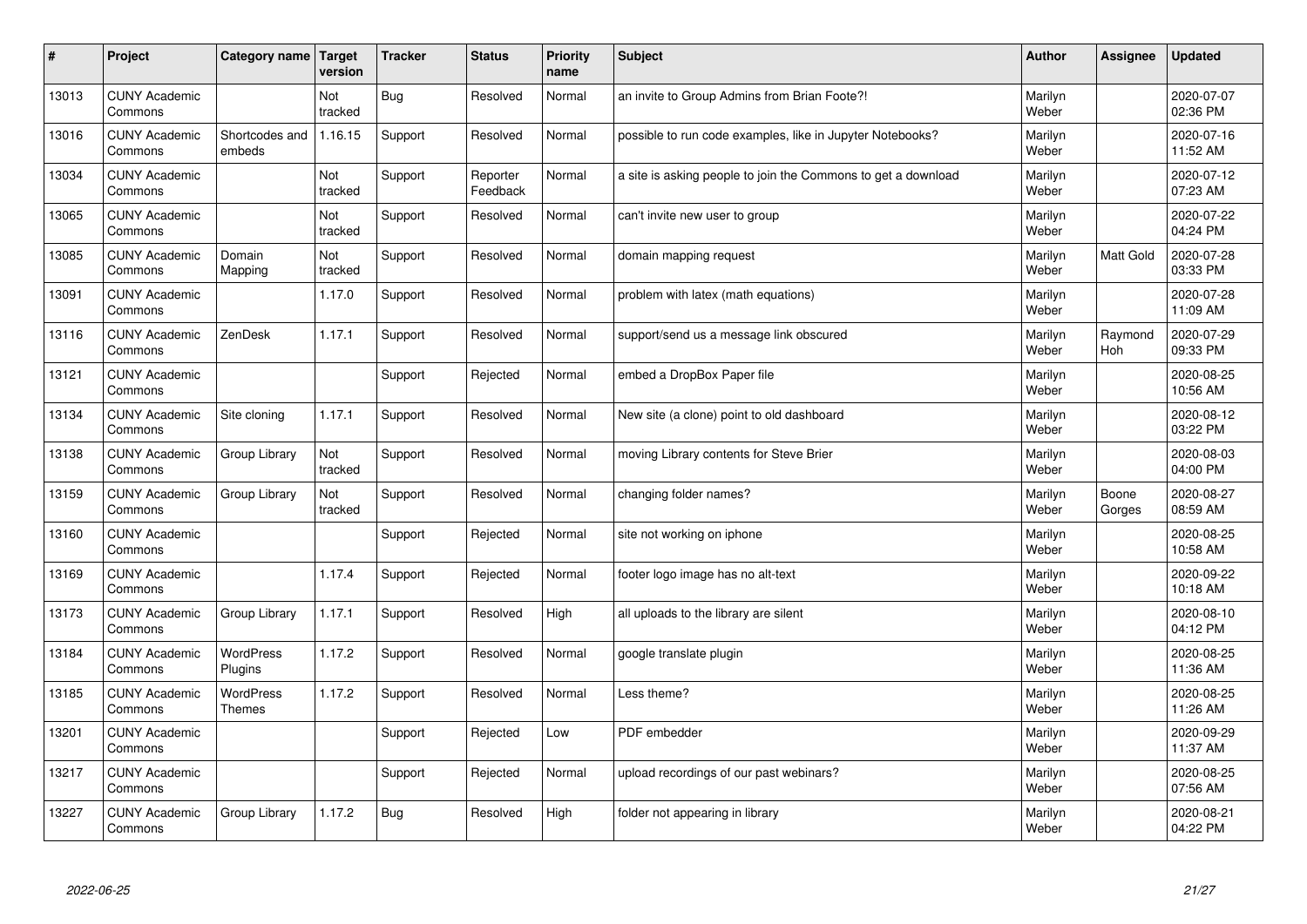| $\sharp$ | Project                         | Category name   Target     | version        | <b>Tracker</b> | <b>Status</b>        | <b>Priority</b><br>name | <b>Subject</b>                            | <b>Author</b>    | Assignee              | <b>Updated</b>         |
|----------|---------------------------------|----------------------------|----------------|----------------|----------------------|-------------------------|-------------------------------------------|------------------|-----------------------|------------------------|
| 13238    | <b>CUNY Academic</b><br>Commons | WordPress -<br>Media       | 1.17.3         | Support        | Resolved             | Normal                  | allow ppsx file?                          | Marilyn<br>Weber | Raymond<br><b>Hoh</b> | 2020-09-10<br>11:46 AM |
| 13255    | <b>CUNY Academic</b><br>Commons |                            | Not<br>tracked | Support        | Reporter<br>Feedback | Normal                  | Accessibility problems                    | Marilyn<br>Weber |                       | 2020-09-01<br>05:48 PM |
| 13286    | <b>CUNY Academic</b><br>Commons |                            | Not<br>tracked | Support        | <b>New</b>           | Normal                  | problem connecting with WordPress app     | Marilyn<br>Weber | Raymond<br><b>Hoh</b> | 2020-09-08<br>11:16 AM |
| 13288    | <b>CUNY Academic</b><br>Commons |                            |                | Support        | Abandoned            | Normal                  | log in problems on iPhone 6               | Marilyn<br>Weber |                       | 2020-10-27<br>10:26 AM |
| 13295    | <b>CUNY Academic</b><br>Commons |                            | Not<br>tracked | Support        | Resolved             | Normal                  | can't find new user                       | Marilyn<br>Weber |                       | 2020-09-08<br>10:18 AM |
| 13328    | <b>CUNY Academic</b><br>Commons | Group Forums               | Not<br>tracked | Bug            | Reporter<br>Feedback | Normal                  | cross-posting in two related groups       | Marilyn<br>Weber | Raymond<br>Hoh        | 2020-09-15<br>10:39 PM |
| 13341    | <b>CUNY Academic</b><br>Commons | Group Forums               | 1.17.4         | Bug            | Resolved             | Normal                  | Forum reply problems                      | Marilyn<br>Weber | Raymond<br>Hoh        | 2020-09-22<br>12:08 PM |
| 13378    | <b>CUNY Academic</b><br>Commons |                            | 1.17.5         | Bug            | Resolved             | Normal                  | problem on one of my sites                | Marilyn<br>Weber |                       | 2020-09-24<br>05:27 PM |
| 13441    | <b>CUNY Academic</b><br>Commons |                            | 1.17.5         | Support        | Resolved             | Normal                  | ongoing user problems with daily digests  | Marilyn<br>Weber |                       | 2020-10-13<br>10:02 AM |
| 13512    | <b>CUNY Academic</b><br>Commons | WordPress<br><b>Themes</b> | 1.17.7         | Support        | Resolved             | Normal                  | theme update                              | Marilyn<br>Weber |                       | 2020-11-16<br>04:46 PM |
| 13521    | <b>CUNY Academic</b><br>Commons | Onboarding                 | 1.17.7         | Support        | Resolved             | Normal                  | sent invitations page                     | Marilyn<br>Weber | Raymond<br>Hoh        | 2020-11-10<br>10:31 AM |
| 13541    | <b>CUNY Academic</b><br>Commons |                            | Not<br>tracked | Support        | Resolved             | Normal                  | add a page template to OER site.          | Marilyn<br>Weber |                       | 2020-11-11<br>11:12 AM |
| 13584    | <b>CUNY Academic</b><br>Commons |                            |                | Support        | Abandoned            | Normal                  | Graphy theme question                     | Marilyn<br>Weber |                       | 2021-09-14<br>10:41 AM |
| 13596    | <b>CUNY Academic</b><br>Commons |                            |                | Support        | Abandoned            | Normal                  | invited as Author but show as Contributor | Marilyn<br>Weber |                       | 2021-09-14<br>10:41 AM |
| 13633    | <b>CUNY Academic</b><br>Commons |                            | Not<br>tracked | Bug            | Resolved             | High                    | PublicsLab site down                      | Marilyn<br>Weber |                       | 2020-11-30<br>02:01 PM |
| 13637    | <b>CUNY Academic</b><br>Commons |                            |                | Support        | Abandoned            | Normal                  | All-in-One Migration plugin request       | Marilyn<br>Weber |                       | 2020-12-08<br>10:46 AM |
| 13641    | <b>CUNY Academic</b><br>Commons |                            | 1.18.2         | Support        | Resolved             | Normal                  | follow up to migration request            | Marilyn<br>Weber | Boone<br>Gorges       | 2021-01-12<br>10:59 AM |
| 13656    | <b>CUNY Academic</b><br>Commons |                            |                | Bug            | Resolved             | High                    | site down                                 | Marilyn<br>Weber |                       | 2020-12-11<br>12:50 PM |
| 13675    | <b>CUNY Academic</b><br>Commons | Group Library              | 1.18.1         | Bug            | Resolved             | High                    | broken Library                            | Marilyn<br>Weber |                       | 2020-12-09<br>05:02 PM |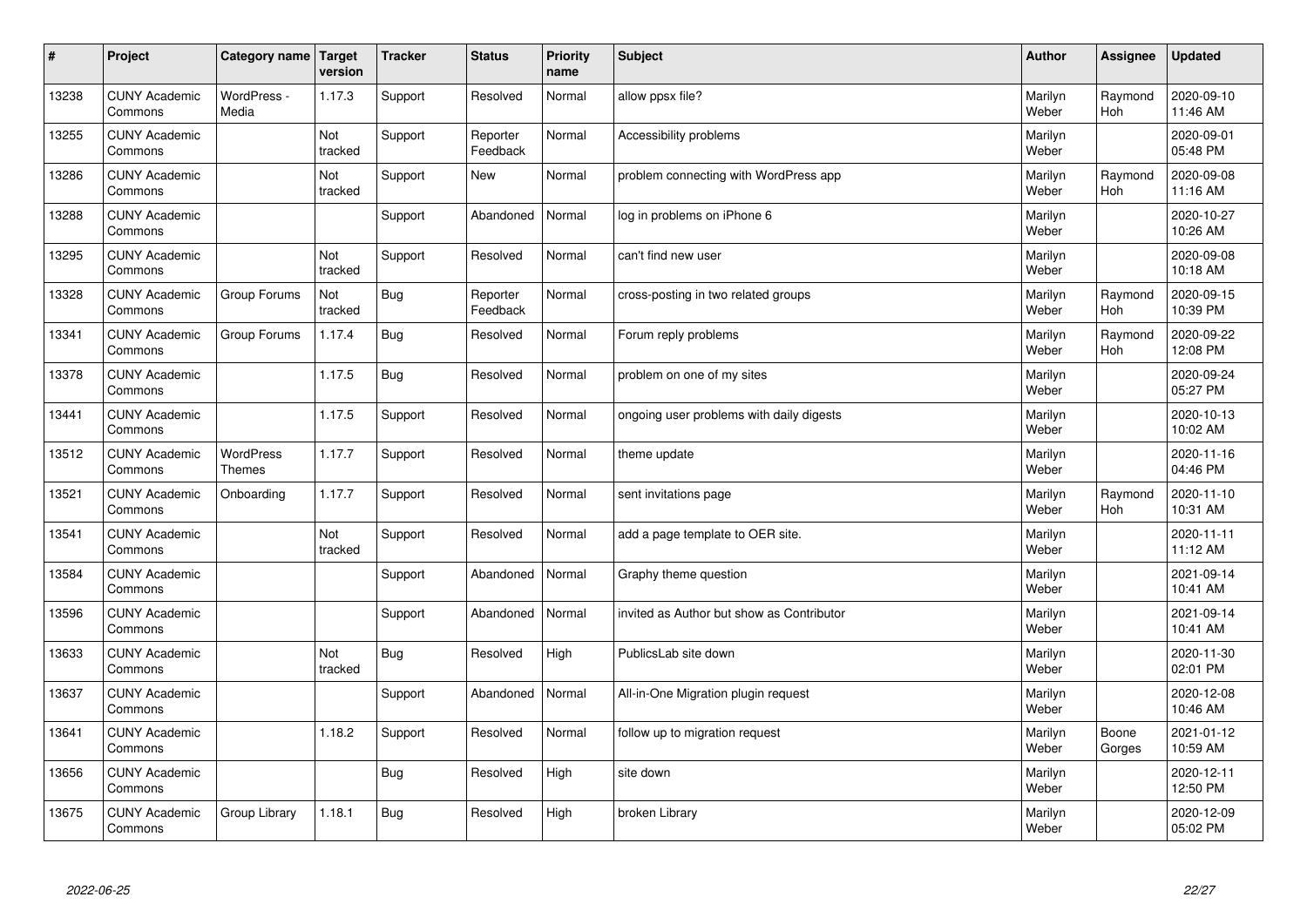| $\pmb{\#}$ | Project                         | Category name               | Target<br>version | <b>Tracker</b> | <b>Status</b> | <b>Priority</b><br>name | <b>Subject</b>                                                                        | <b>Author</b>    | Assignee        | <b>Updated</b>         |
|------------|---------------------------------|-----------------------------|-------------------|----------------|---------------|-------------------------|---------------------------------------------------------------------------------------|------------------|-----------------|------------------------|
| 13699      | <b>CUNY Academic</b><br>Commons |                             | Not<br>tracked    | Support        | Resolved      | Normal                  | Martin Segal Center site down                                                         | Marilyn<br>Weber | Raymond<br>Hoh  | 2020-12-22<br>03:03 PM |
| 13710      | <b>CUNY Academic</b><br>Commons |                             | Not<br>tracked    | Support        | Resolved      | Normal                  | small change to Hosting Partner Handbook                                              | Marilyn<br>Weber |                 | 2020-12-16<br>04:29 PM |
| 13715      | <b>CUNY Academic</b><br>Commons |                             | Not<br>tracked    | <b>Bug</b>     | Resolved      | High                    | https://ulysses.commons.gc.cuny.edu down                                              | Marilyn<br>Weber |                 | 2020-12-22<br>03:02 PM |
| 13738      | <b>CUNY Academic</b><br>Commons |                             | 1.18.1            | Support        | Resolved      | Normal                  | theme requests from a non-CUY person                                                  | Marilyn<br>Weber |                 | 2020-12-23<br>11:34 AM |
| 13741      | <b>CUNY Academic</b><br>Commons | <b>WordPress</b><br>Plugins | 1.18.3            | Support        | Resolved      | Normal                  | Ensemble Video Plugin                                                                 | Marilyn<br>Weber |                 | 2021-01-26<br>04:43 PM |
| 13768      | <b>CUNY Academic</b><br>Commons | Domain<br>Mapping           | Not<br>tracked    | <b>Bug</b>     | Resolved      | Normal                  | patricksweeney.commons.gc.cuny.edu down                                               | Marilyn<br>Weber | Raymond<br>Hoh  | 2021-01-12<br>10:47 AM |
| 13783      | <b>CUNY Academic</b><br>Commons |                             | 1.18.2            | Support        | Resolved      | Normal                  | new CUNY OneSearch url                                                                | Marilyn<br>Weber |                 | 2021-01-14<br>04:53 PM |
| 13826      | <b>CUNY Academic</b><br>Commons |                             |                   | Support        | Resolved      | Normal                  | January 14th                                                                          | Marilyn<br>Weber |                 | 2021-01-26<br>04:26 PM |
| 13827      | <b>CUNY Academic</b><br>Commons | Group Forums                | 1.18.3            | Bug            | Resolved      | Normal                  | more forum post problems                                                              | Marilyn<br>Weber | Raymond<br>Hoh  | 2021-01-22<br>08:19 PM |
| 13841      | <b>CUNY Academic</b><br>Commons | WordPress<br>Plugins        | 1.18.3            | Support        | Resolved      | Normal                  | Folders plugin request                                                                | Marilyn<br>Weber | Boone<br>Gorges | 2021-01-26<br>04:43 PM |
| 13846      | <b>CUNY Academic</b><br>Commons | WordPress<br>Plugins        | 1.18.3            | Support        | Resolved      | Normal                  | Yoast SEO plugin problem                                                              | Marilyn<br>Weber |                 | 2021-01-19<br>05:34 PM |
| 13878      | <b>CUNY Academic</b><br>Commons | Group cloning               | 1.18.4            | Support        | Resolved      | High                    | When creating Group + Site and choosing 'Clone existing', cannot<br>advance to step 2 | Marilyn<br>Weber | Jeremy<br>Felt  | 2021-02-02<br>11:02 AM |
| 13912      | <b>CUNY Academic</b><br>Commons |                             | Not<br>tracked    | Feature        | Hold          | Low                     | posting "missed schedule"                                                             | Marilyn<br>Weber |                 | 2021-02-23<br>10:46 AM |
| 13916      | <b>CUNY Academic</b><br>Commons |                             |                   | Support        | Rejected      | Normal                  | <b>Custom Sidebars</b>                                                                | Marilyn<br>Weber |                 | 2021-02-23<br>10:45 AM |
| 13918      | <b>CUNY Academic</b><br>Commons |                             | Not<br>tracked    | Support        | Rejected      | Normal                  | MailPoet Newsletters Premium plugin                                                   | Marilyn<br>Weber |                 | 2021-02-09<br>11:01 AM |
| 13929      | <b>CUNY Academic</b><br>Commons |                             | 1.18.4            | Support        | Resolved      | Normal                  | update error message                                                                  | Marilyn<br>Weber | Boone<br>Gorges | 2021-02-09<br>11:05 AM |
| 13935      | <b>CUNY Academic</b><br>Commons | WordPress<br>Plugins        | 1.18.4            | Support        | Resolved      | Low                     | Add Users sidebar widget not working                                                  | Marilyn<br>Weber |                 | 2021-02-09<br>11:05 AM |
| 13944      | <b>CUNY Academic</b><br>Commons | WordPress<br>Plugins        | 1.18.4            | Support        | Resolved      | Normal                  | 3D FlipBook request                                                                   | Marilyn<br>Weber |                 | 2021-02-09<br>11:05 AM |
| 13947      | <b>CUNY Academic</b><br>Commons | <b>WordPress</b><br>Plugins | 1.18.4            | Bug            | Resolved      | Normal                  | Elementor plugin problem                                                              | Marilyn<br>Weber | Raymond<br>Hoh  | 2021-02-08<br>09:34 PM |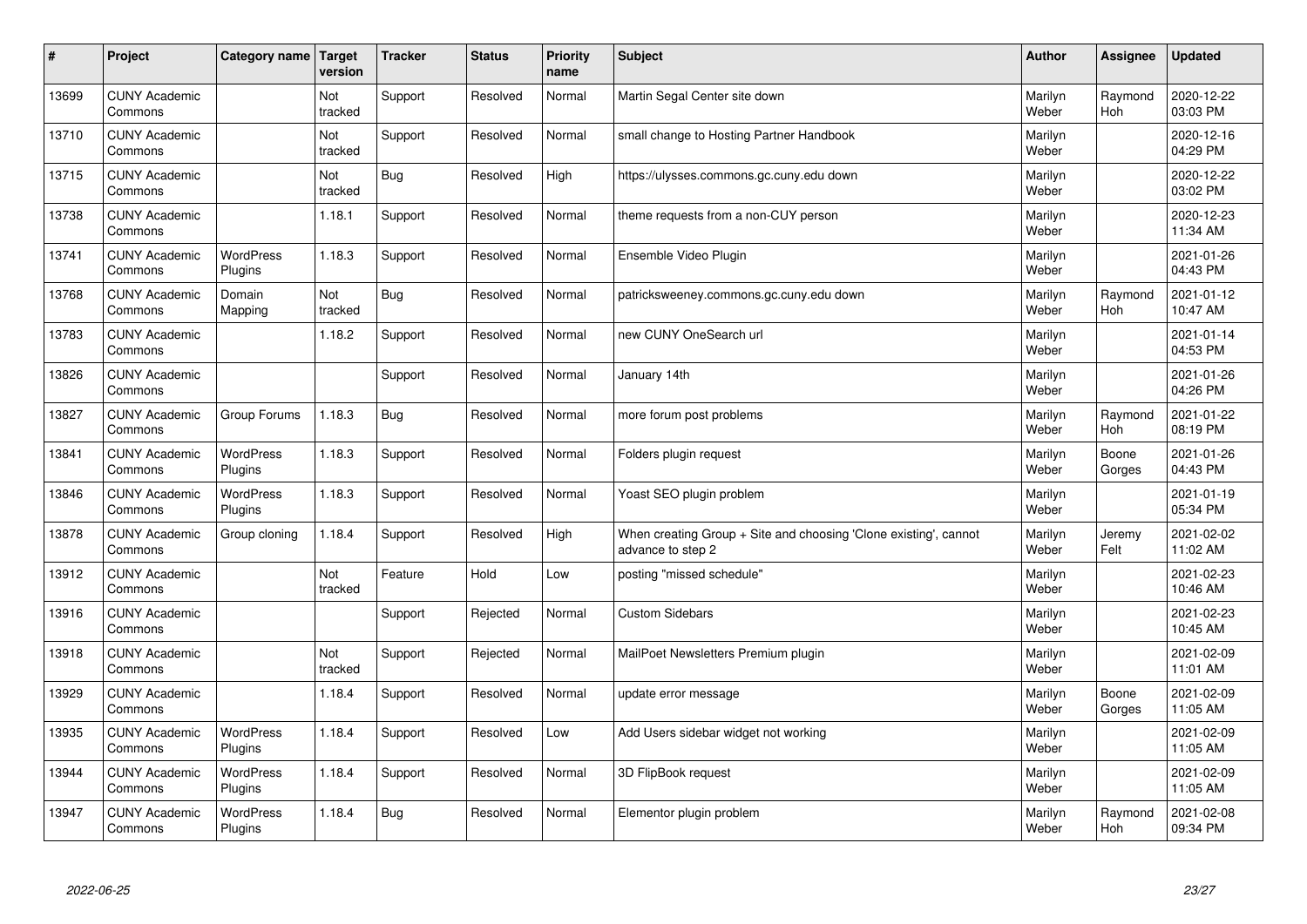| $\sharp$ | Project                         | Category name   Target             | version        | <b>Tracker</b> | <b>Status</b>        | <b>Priority</b><br>name | <b>Subject</b>                                                              | <b>Author</b>    | Assignee              | <b>Updated</b>         |
|----------|---------------------------------|------------------------------------|----------------|----------------|----------------------|-------------------------|-----------------------------------------------------------------------------|------------------|-----------------------|------------------------|
| 13958    | <b>CUNY Academic</b><br>Commons |                                    | 1.18.4         | Support        | Resolved             | Normal                  | calendar widget problem                                                     | Marilyn<br>Weber |                       | 2021-02-09<br>11:05 AM |
| 13975    | <b>CUNY Academic</b><br>Commons | Social Paper                       | Not<br>tracked | Support        | Reporter<br>Feedback | Normal                  | can't approve comments on Social Paper paper                                | Marilyn<br>Weber |                       | 2021-02-12<br>09:33 AM |
| 14008    | <b>CUNY Academic</b><br>Commons |                                    |                | <b>Bug</b>     | Resolved             | High                    | invisible user                                                              | Marilyn<br>Weber |                       | 2021-02-18<br>05:53 PM |
| 14012    | <b>CUNY Academic</b><br>Commons | <b>WordPress</b><br>Plugins        | 1.18.5         | Support        | Resolved             | Normal                  | Open External Links in a New Window plugin?                                 | Marilyn<br>Weber | Boone<br>Gorges       | 2021-03-02<br>02:07 PM |
| 14016    | <b>CUNY Academic</b><br>Commons |                                    |                | Support        | Rejected             | Normal                  | PDFs not downloading                                                        | Marilyn<br>Weber |                       | 2021-02-22<br>11:00 AM |
| 14019    | <b>CUNY Academic</b><br>Commons | <b>WordPress</b><br><b>Plugins</b> | 1.18.5         | Bug            | Resolved             | Normal                  | smorales.commons.gc.cuny.edu                                                | Marilyn<br>Weber | Boone<br>Gorges       | 2021-02-23<br>11:06 AM |
| 14074    | <b>CUNY Academic</b><br>Commons | <b>WordPress</b><br>(misc)         | Not<br>tracked | Support        | Reporter<br>Feedback | Normal                  | page password protection problem                                            | Marilyn<br>Weber |                       | 2021-03-02<br>11:03 AM |
| 14075    | <b>CUNY Academic</b><br>Commons | WordPress<br>Plugins               | Not<br>tracked | <b>Bug</b>     | Resolved             | Normal                  | sludigitalportfolios.commons.gc.cuny.edu                                    | Marilyn<br>Weber | Boone<br>Gorges       | 2021-03-01<br>10:46 AM |
| 14077    | <b>CUNY Academic</b><br>Commons | WordPress<br>Plugins               | 1.18.7         | Support        | Resolved             | Normal                  | Elementor Pro plugin for the slider                                         | Marilyn<br>Weber | Raymond<br>Hoh        | 2021-03-23<br>11:43 AM |
| 14129    | <b>CUNY Academic</b><br>Commons | Onboarding                         | 1.18.6         | Support        | Resolved             | Normal                  | can only see some invites sent                                              | Marilyn<br>Weber | Raymond<br><b>Hoh</b> | 2021-04-09<br>09:00 AM |
| 14148    | <b>CUNY Academic</b><br>Commons |                                    |                | Support        | Abandoned            | Normal                  | post notification problem                                                   | Marilyn<br>Weber |                       | 2021-09-14<br>10:43 AM |
| 14242    | <b>CUNY Academic</b><br>Commons |                                    |                | Support        | Resolved             | Normal                  | LAILAC site missing content                                                 | Marilyn<br>Weber |                       | 2021-03-27<br>08:40 AM |
| 14246    | <b>CUNY Academic</b><br>Commons |                                    | 1.18.8         | Support        | Resolved             | Normal                  | 'Weekly jQuery Migrate Status Update"                                       | Marilyn<br>Weber |                       | 2021-04-13<br>11:08 AM |
| 14265    | <b>CUNY Academic</b><br>Commons | WordPress<br>Plugins               | 1.18.10        | Support        | Resolved             | Normal                  | separate the tag cloud in the blog sidebar                                  | Marilyn<br>Weber | Boone<br>Gorges       | 2021-05-12<br>05:19 PM |
| 14270    | <b>CUNY Academic</b><br>Commons | WordPress<br><b>Themes</b>         | 1.18.8         | Support        | Resolved             | Normal                  | grid theme?                                                                 | Marilyn<br>Weber |                       | 2021-04-13<br>11:20 AM |
| 14304    | <b>CUNY Academic</b><br>Commons | Group Library                      | 1.18.8         | Bug            | Resolved             | Normal                  | Library items change folders when adding subsequent items in new<br>folders | Marilyn<br>Weber | Boone<br>Gorges       | 2021-04-13<br>11:21 AM |
| 14344    | <b>CUNY Academic</b><br>Commons | Domain<br>Mapping                  | Not<br>tracked | Support        | Resolved             | Normal                  | arabstages.org site down                                                    | Marilyn<br>Weber | Raymond<br><b>Hoh</b> | 2021-04-19<br>01:42 PM |
| 14360    | <b>CUNY Academic</b><br>Commons |                                    |                | Support        | Rejected             | Normal                  | danielgerouldarchives.org?                                                  | Marilyn<br>Weber |                       | 2021-04-27<br>10:42 AM |
| 14369    | <b>CUNY Academic</b><br>Commons | WordPress -<br>Media               | Not<br>tracked | Support        | Resolved             | Normal                  | renewed problem with ppsx files                                             | Marilyn<br>Weber |                       | 2021-04-27<br>12:44 PM |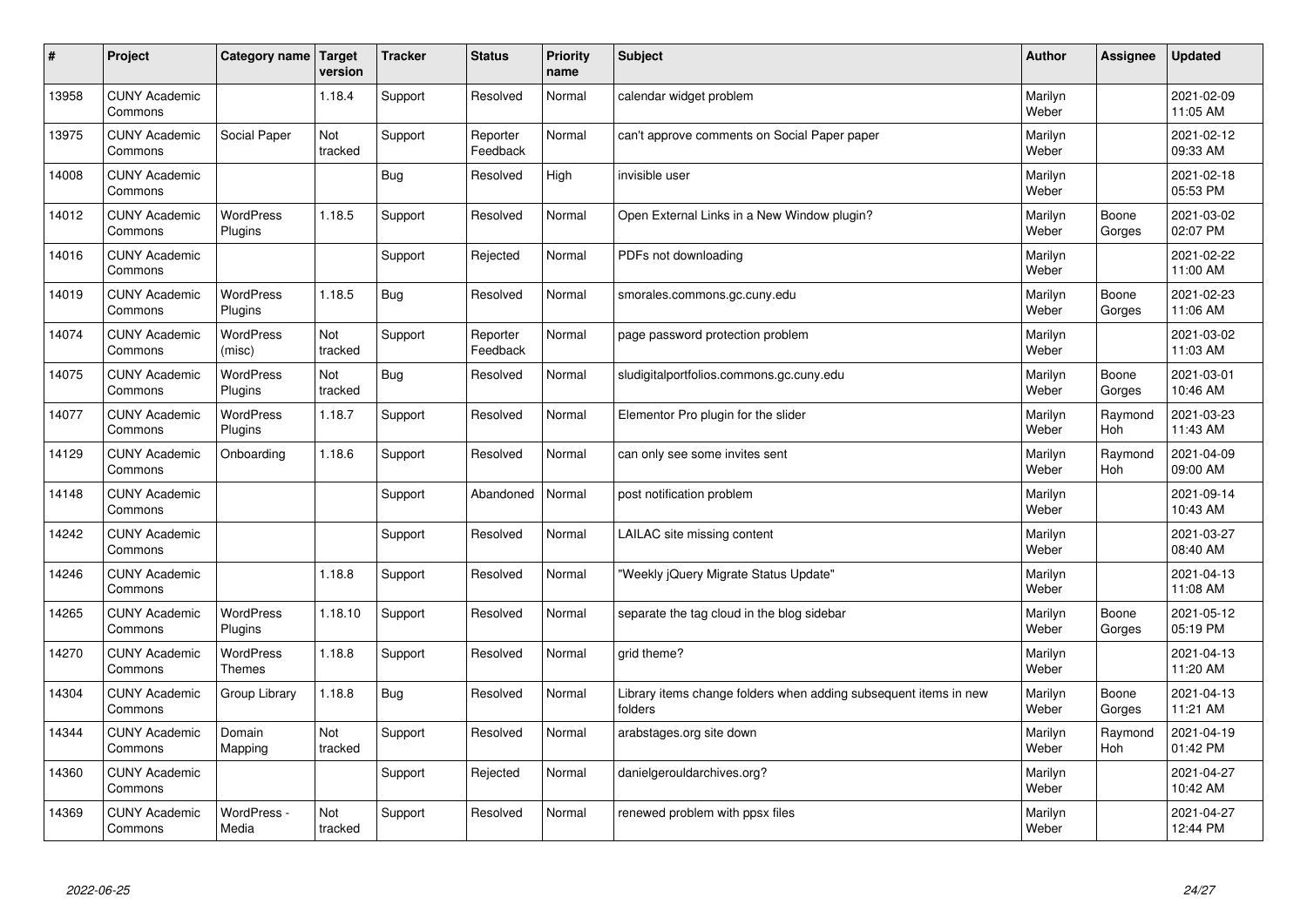| #     | Project                         | Category name   Target            | version        | <b>Tracker</b> | <b>Status</b>        | <b>Priority</b><br>name | <b>Subject</b>                                                  | <b>Author</b>    | Assignee       | <b>Updated</b>         |
|-------|---------------------------------|-----------------------------------|----------------|----------------|----------------------|-------------------------|-----------------------------------------------------------------|------------------|----------------|------------------------|
| 14378 | <b>CUNY Academic</b><br>Commons |                                   | Not<br>tracked | Support        | Resolved             | Normal                  | <b>PPTX</b> files unfetchable                                   | Marilyn<br>Weber |                | 2021-05-11<br>11:25 AM |
| 14389 | <b>CUNY Academic</b><br>Commons |                                   |                | Support        | Abandoned            | Normal                  | WebflowIO?                                                      | Marilyn<br>Weber |                | 2021-09-14<br>10:45 AM |
| 14398 | <b>CUNY Academic</b><br>Commons |                                   | Not<br>tracked | Support        | Reporter<br>Feedback | Normal                  | Events plug-in notification problem                             | Marilyn<br>Weber |                | 2021-05-11<br>11:21 AM |
| 14404 | <b>CUNY Academic</b><br>Commons |                                   | Not<br>tracked | Support        | Resolved             | Normal                  | blocked IP of user?                                             | Marilyn<br>Weber |                | 2021-05-10<br>01:00 PM |
| 14410 | <b>CUNY Academic</b><br>Commons |                                   | 1.18.10        | Bug            | Resolved             | Normal                  | events calendar problem?                                        | Marilyn<br>Weber |                | 2021-05-10<br>04:45 PM |
| 14411 | <b>CUNY Academic</b><br>Commons | <b>WordPress</b><br><b>Themes</b> | 1.18.10        | <b>Bug</b>     | Resolved             | Normal                  | logo problems                                                   | Marilyn<br>Weber |                | 2021-05-03<br>04:37 PM |
| 14448 | <b>CUNY Academic</b><br>Commons | Password<br>Reset                 | Not<br>tracked | <b>Bug</b>     | Rejected             | Normal                  | password reset weirdness                                        | Marilyn<br>Weber | Raymond<br>Hoh | 2021-05-12<br>01:34 PM |
| 14509 | <b>CUNY Academic</b><br>Commons | WordPress<br>Plugins              | 1.18.12        | <b>Bug</b>     | Resolved             | Normal                  | Elementor Editor problem                                        | Marilyn<br>Weber |                | 2021-06-08<br>09:55 AM |
| 14526 | <b>CUNY Academic</b><br>Commons | Registration                      | 1.18.12        | <b>Bug</b>     | Resolved             | High                    | registration interface won't show a space to enter nonCUNY code | Marilyn<br>Weber |                | 2021-06-03<br>04:02 PM |
| 14534 | <b>CUNY Academic</b><br>Commons | WordPress<br>Plugins              | 1.18.12        | Support        | Resolved             | Normal                  | Share This Image plugin?                                        | Marilyn<br>Weber |                | 2021-06-08<br>11:50 AM |
| 14594 | <b>CUNY Academic</b><br>Commons |                                   | Not<br>tracked | Support        | Resolved             | Normal                  | Administration email verification?                              | Marilyn<br>Weber |                | 2021-07-12<br>11:40 AM |
| 14606 | <b>CUNY Academic</b><br>Commons | WordPress<br>(misc)               | Not<br>tracked | Support        | Rejected             | Normal                  | calendar wrong month                                            | Marilyn<br>Weber |                | 2021-07-23<br>12:11 PM |
| 14625 | <b>CUNY Academic</b><br>Commons |                                   | Not<br>tracked | Support        | Rejected             | Normal                  | image won't appear in slideshow.                                | Marilyn<br>Weber |                | 2021-07-27<br>10:33 AM |
| 14711 | <b>CUNY Academic</b><br>Commons |                                   |                | Support        | Rejected             | Normal                  | Custom Facebook Feed plugin problem                             | Marilyn<br>Weber |                | 2022-04-27<br>04:29 PM |
| 14718 | <b>CUNY Academic</b><br>Commons |                                   | Not<br>tracked | Support        | Resolved             | Normal                  | User wants to recover deleted account                           | Marilyn<br>Weber |                | 2021-08-30<br>02:46 PM |
| 14734 | <b>CUNY Academic</b><br>Commons | <b>WordPress</b><br><b>Themes</b> | 1.18.18        | Support        | Resolved             | Normal                  | missing section of Sujatha Fernandes' site                      | Marilyn<br>Weber | Raymond<br>Hoh | 2021-09-06<br>04:15 PM |
| 14784 | <b>CUNY Academic</b><br>Commons |                                   |                | Support        | Reporter<br>Feedback | Normal                  | User report of logo problem when using Customizer theme         | Marilyn<br>Weber |                | 2021-09-17<br>10:25 AM |
| 14799 | <b>CUNY Academic</b><br>Commons |                                   | 1.18.19        | Support        | Resolved             | High                    | install the official Classic Widgets?                           | Marilyn<br>Weber |                | 2021-09-22<br>02:17 PM |
| 14812 | <b>CUNY Academic</b><br>Commons |                                   | Not<br>tracked | Support        | Resolved             | Normal                  | Custom Sidebars and Wordpress 5.6                               | Marilyn<br>Weber |                | 2021-09-30<br>10:43 AM |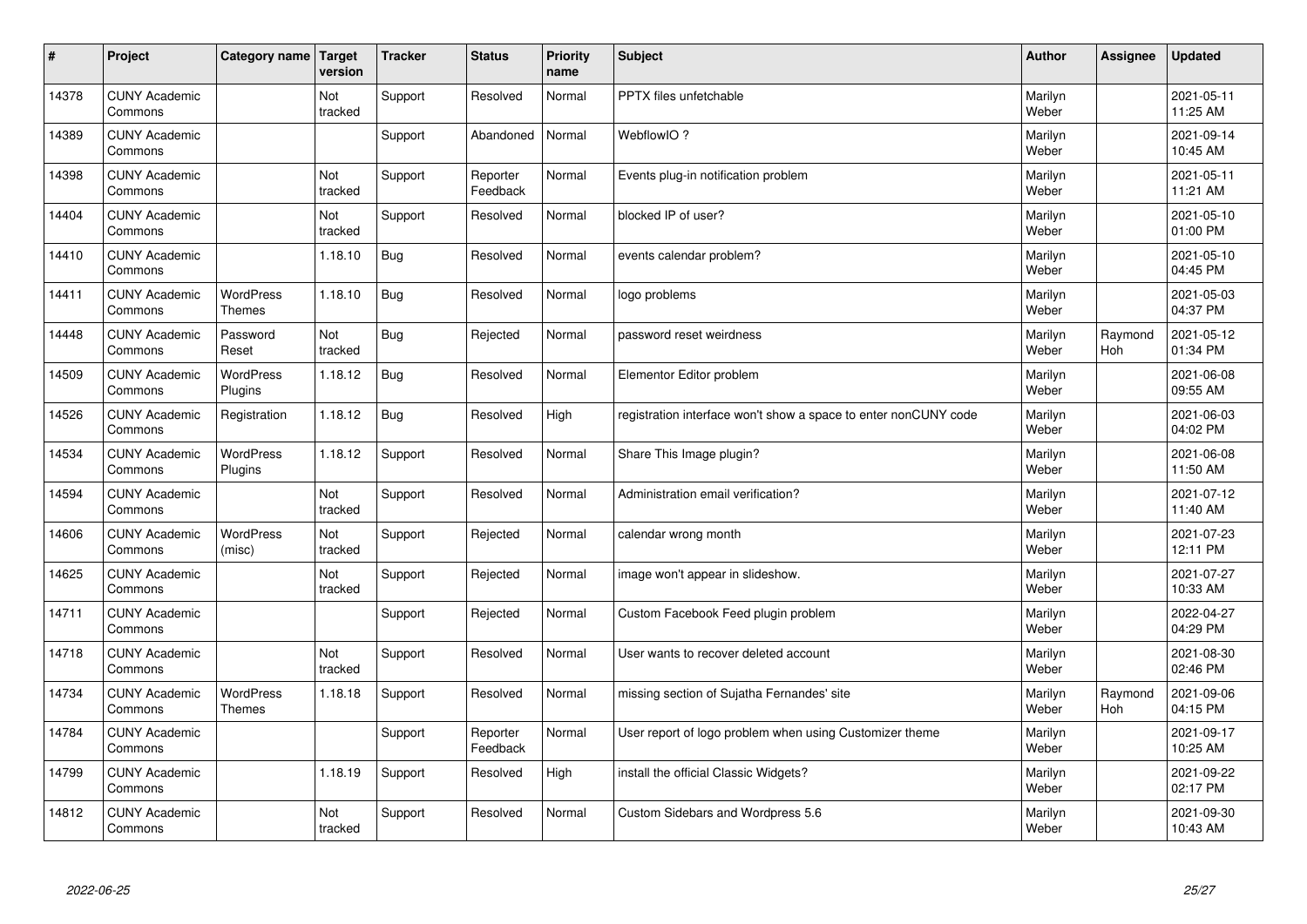| $\sharp$ | Project                         | Category name   Target            | version        | <b>Tracker</b> | <b>Status</b>        | <b>Priority</b><br>name | <b>Subject</b>                                                                          | <b>Author</b>    | Assignee              | <b>Updated</b>         |
|----------|---------------------------------|-----------------------------------|----------------|----------------|----------------------|-------------------------|-----------------------------------------------------------------------------------------|------------------|-----------------------|------------------------|
| 14813    | <b>CUNY Academic</b><br>Commons |                                   | Not<br>tracked | Support        | Resolved             | Normal                  | raise the file size limit                                                               | Marilyn<br>Weber |                       | 2021-09-30<br>12:02 PM |
| 14850    | <b>CUNY Academic</b><br>Commons |                                   |                | Support        | Abandoned            | Normal                  | brooklyn waterfront site "connection not secure"                                        | Marilyn<br>Weber |                       | 2022-04-27<br>04:56 PM |
| 14885    | <b>CUNY Academic</b><br>Commons | <b>WordPress</b><br>Plugins       | 1.18.22        | Bug            | Resolved             | Normal                  | Long Loading Times -- Wordpress Admin Site                                              | Marilyn<br>Weber | Raymond<br>Hoh        | 2021-10-26<br>12:28 PM |
| 14889    | <b>CUNY Academic</b><br>Commons | Events                            | 1.19.0         | Support        | Resolved             | Normal                  | events in group - can they be edited by all admins?                                     | Marilyn<br>Weber | Raymond<br>Hoh        | 2021-12-13<br>03:31 PM |
| 14891    | <b>CUNY Academic</b><br>Commons |                                   | Not<br>tracked | Support        | Resolved             | Normal                  | changing site template after creation?                                                  | Marilyn<br>Weber |                       | 2022-04-27<br>04:58 PM |
| 14900    | <b>CUNY Academic</b><br>Commons |                                   | Not<br>tracked | Support        | Reporter<br>Feedback | Normal                  | previous theme?                                                                         | Marilyn<br>Weber |                       | 2021-10-25<br>10:31 AM |
| 14911    | <b>CUNY Academic</b><br>Commons | <b>WordPress</b><br><b>Themes</b> | Not<br>tracked | Support        | <b>New</b>           | Normal                  | Twentytwentyone theme                                                                   | Marilyn<br>Weber |                       | 2021-10-28<br>10:37 AM |
| 14972    | <b>CUNY Academic</b><br>Commons |                                   |                | Support        | Rejected             | Normal                  | Mailchimp plugin                                                                        | Marilyn<br>Weber |                       | 2021-11-17<br>02:13 PM |
| 14973    | <b>CUNY Academic</b><br>Commons |                                   |                | Support        | Resolved             | Normal                  | <b>Mail Poet</b>                                                                        | Marilyn<br>Weber |                       | 2021-12-06<br>10:20 AM |
| 15022    | <b>CUNY Academic</b><br>Commons |                                   |                | Support        | Rejected             | High                    | ArabStages                                                                              | Marilyn<br>Weber |                       | 2021-12-06<br>10:16 AM |
| 15025    | <b>CUNY Academic</b><br>Commons |                                   |                | Support        | Duplicate            | Normal                  | emails for all the papers on the commons that have been changed                         | Marilyn<br>Weber |                       | 2021-12-02<br>11:57 AM |
| 15045    | <b>CUNY Academic</b><br>Commons |                                   |                | Support        | New                  | Normal                  | no result for KCeL in the search box on the commons                                     | Marilyn<br>Weber |                       | 2021-12-10<br>11:29 AM |
| 15120    | <b>CUNY Academic</b><br>Commons |                                   |                | Support        | Resolved             | Normal                  | embed Zoom recordings in a post?                                                        | Marilyn<br>Weber |                       | 2021-12-29<br>08:15 AM |
| 15169    | <b>CUNY Academic</b><br>Commons |                                   | 2.0.2          | Support        | Reporter<br>Feedback | Normal                  | new Prelude website zipfiles for custom theme and other files.                          | Marilyn<br>Weber |                       | 2022-06-14<br>11:36 AM |
| 15211    | <b>CUNY Academic</b><br>Commons | <b>Blogs</b><br>(BuddyPress)      | 1.19.2         | Support        | Resolved             | Normal                  | No good error reporting for already-used domain name when creating a<br>site in Firefox | Marilyn<br>Weber | Boone<br>Gorges       | 2022-01-25<br>11:33 AM |
| 15241    | <b>CUNY Academic</b><br>Commons | Onboarding                        | 1.19.3         | Design/UX      | Resolved             | Normal                  | white on gray                                                                           | Marilyn<br>Weber | Boone<br>Gorges       | 2022-02-08<br>02:38 PM |
| 15252    | <b>CUNY Academic</b><br>Commons | Layout                            | Not<br>tracked | Bug            | Resolved             | Normal                  | visual glitch with the Segal Center webpage                                             | Marilyn<br>Weber | Raymond<br><b>Hoh</b> | 2022-02-03<br>04:56 PM |
| 15260    | <b>CUNY Academic</b><br>Commons |                                   |                | Support        | Reporter<br>Feedback | Normal                  | Diacritical markings   European Stages                                                  | Marilyn<br>Weber |                       | 2022-02-04<br>08:16 AM |
| 15266    | <b>CUNY Academic</b><br>Commons |                                   |                | Support        | Resolved             | Normal                  | Just an appreciation                                                                    | Marilyn<br>Weber |                       | 2022-02-07<br>10:42 AM |